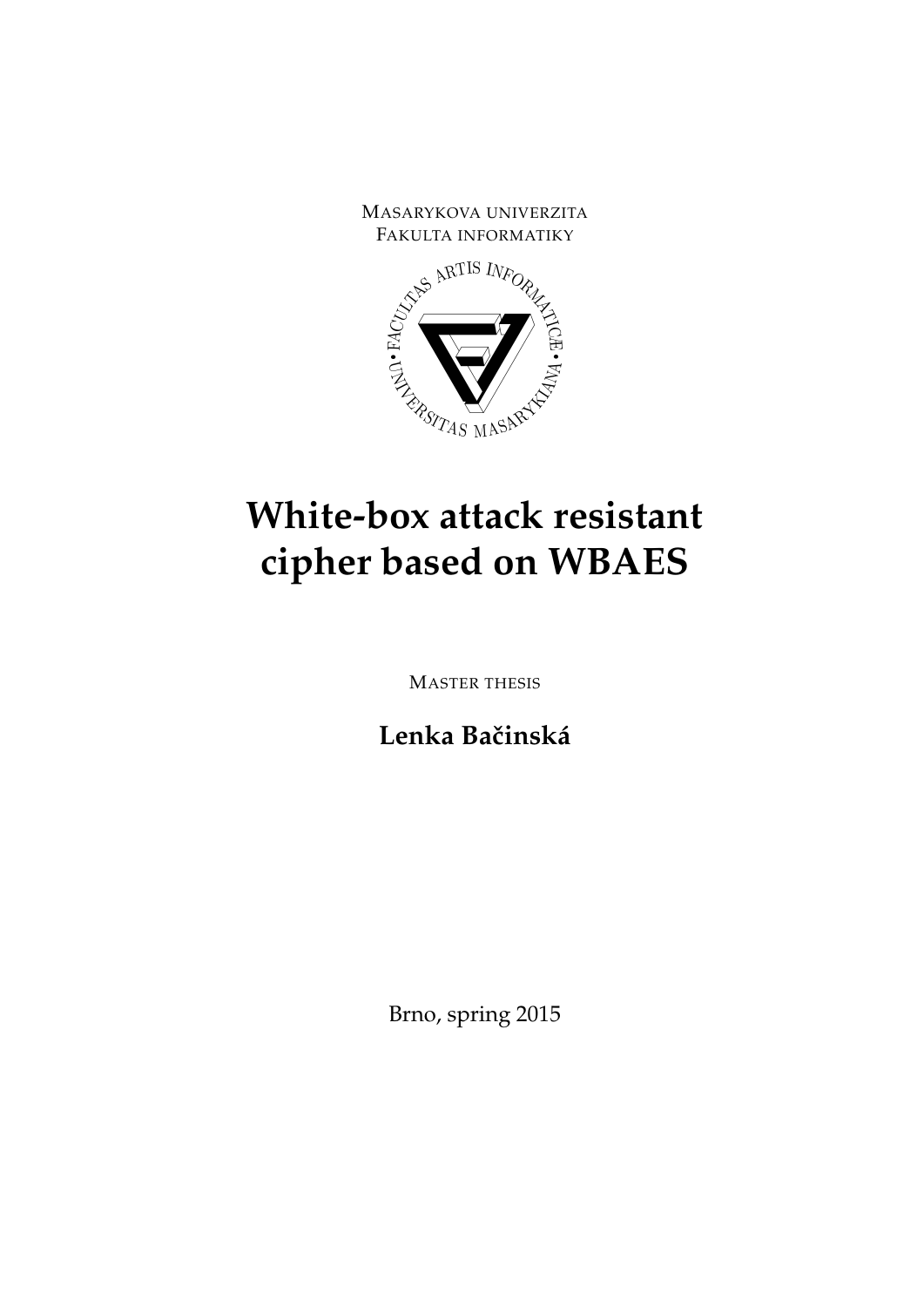## **Declaration**

Hereby I declare, that this paper is my original authorial work, which I have worked out by my own. All sources, references and literature used or excerpted during elaboration of this work are properly cited and listed in complete reference to the due source.

Lenka Bačinská

**Advisor:** RNDr. Petr Švenda, Ph.D.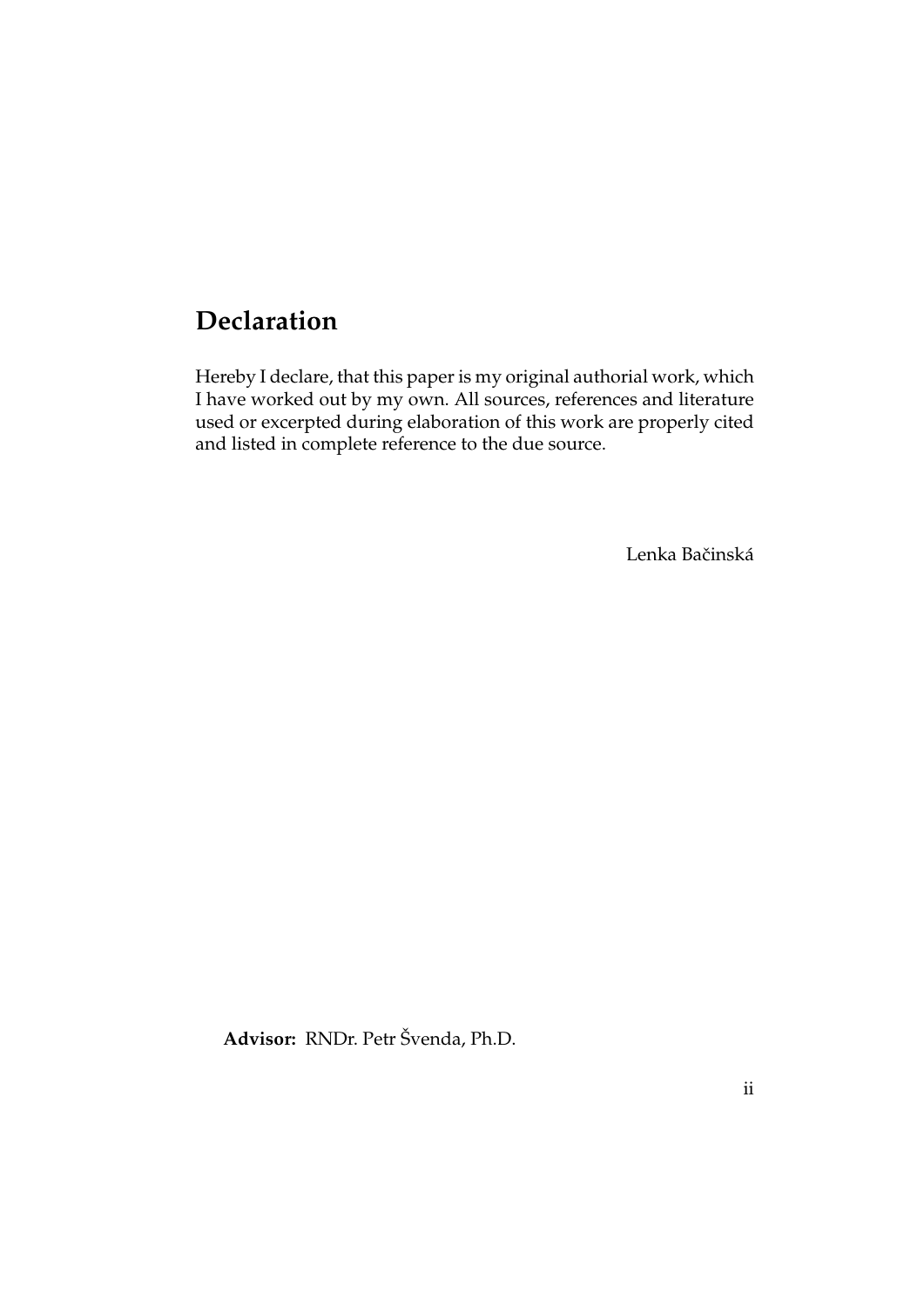## **Acknowledgement**

I would like to express my thanks to my supervisor, RNDr. Petr Švenda, Ph.D., for his guidance, ideas, patience and valuable feedback to this thesis.

I would also like to thank Mgr. Dušan Klinec for the time spent to explaining his work and ideas.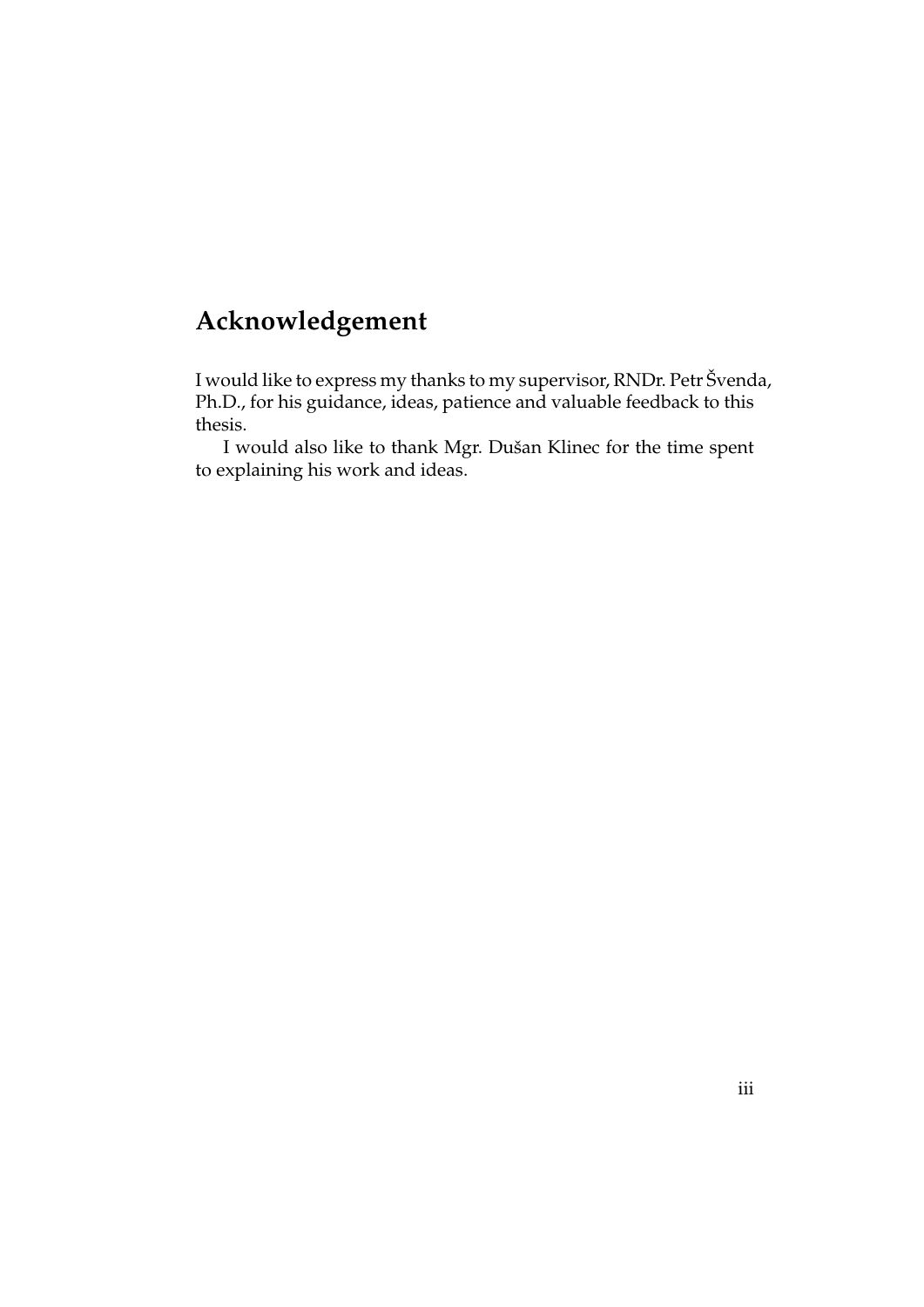## **Abstract**

This thesis is focused on secure symmetric cipher encryption in an untrusted environment. It studies the white-box version of Advanced Encryption Standard designed by Chow *et al.* in [\[1\]](#page-42-0) and proposes several modifications of this algorithm to make it resistant against known white-box attacks on WBAES. The implementation of this modified cipher within the Java Cryptography Architecture is included.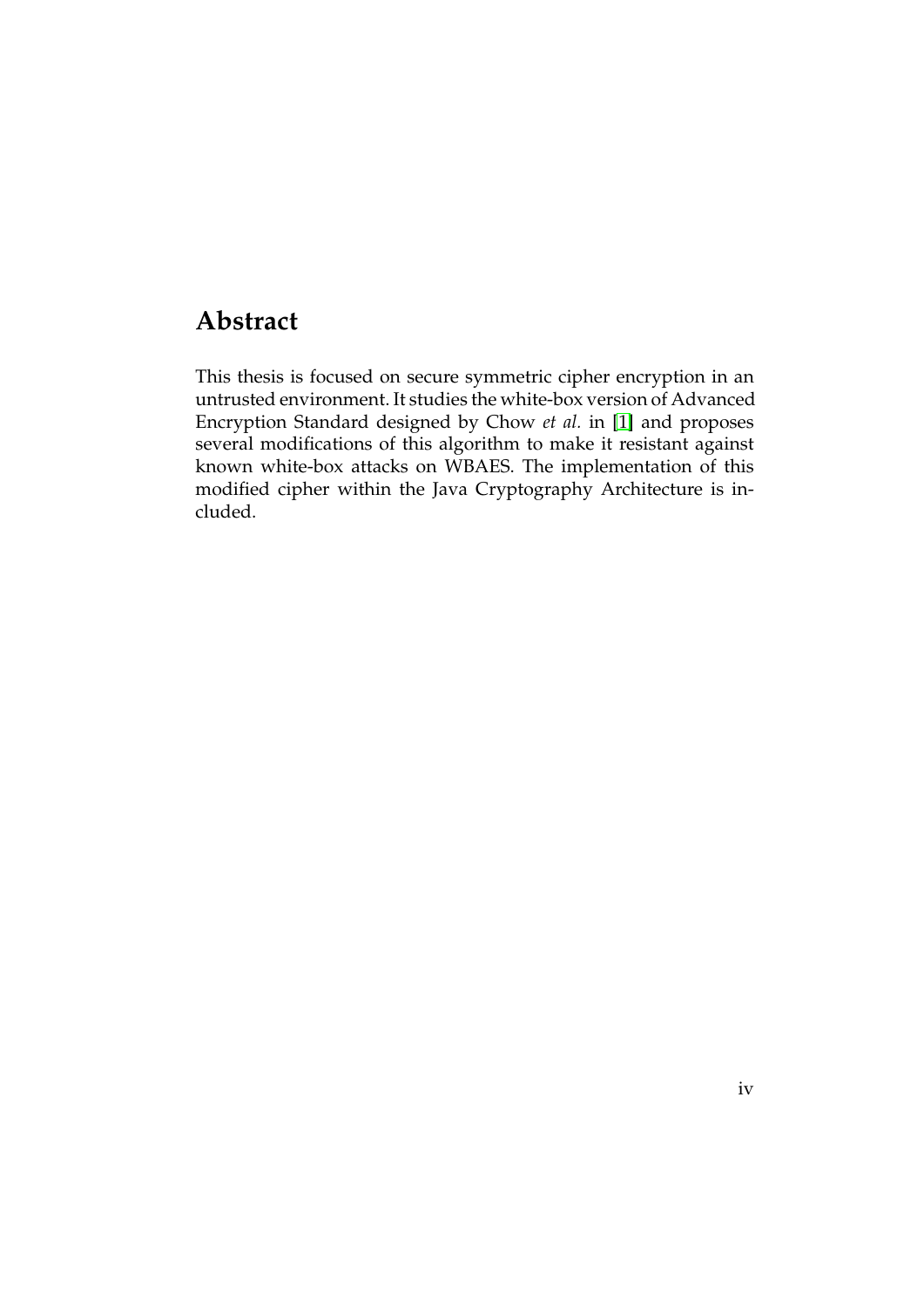## **Keywords**

white-box attack resistant cryptography, AES, WBAES, white-box cipher implementation, Java Cryptography Architecture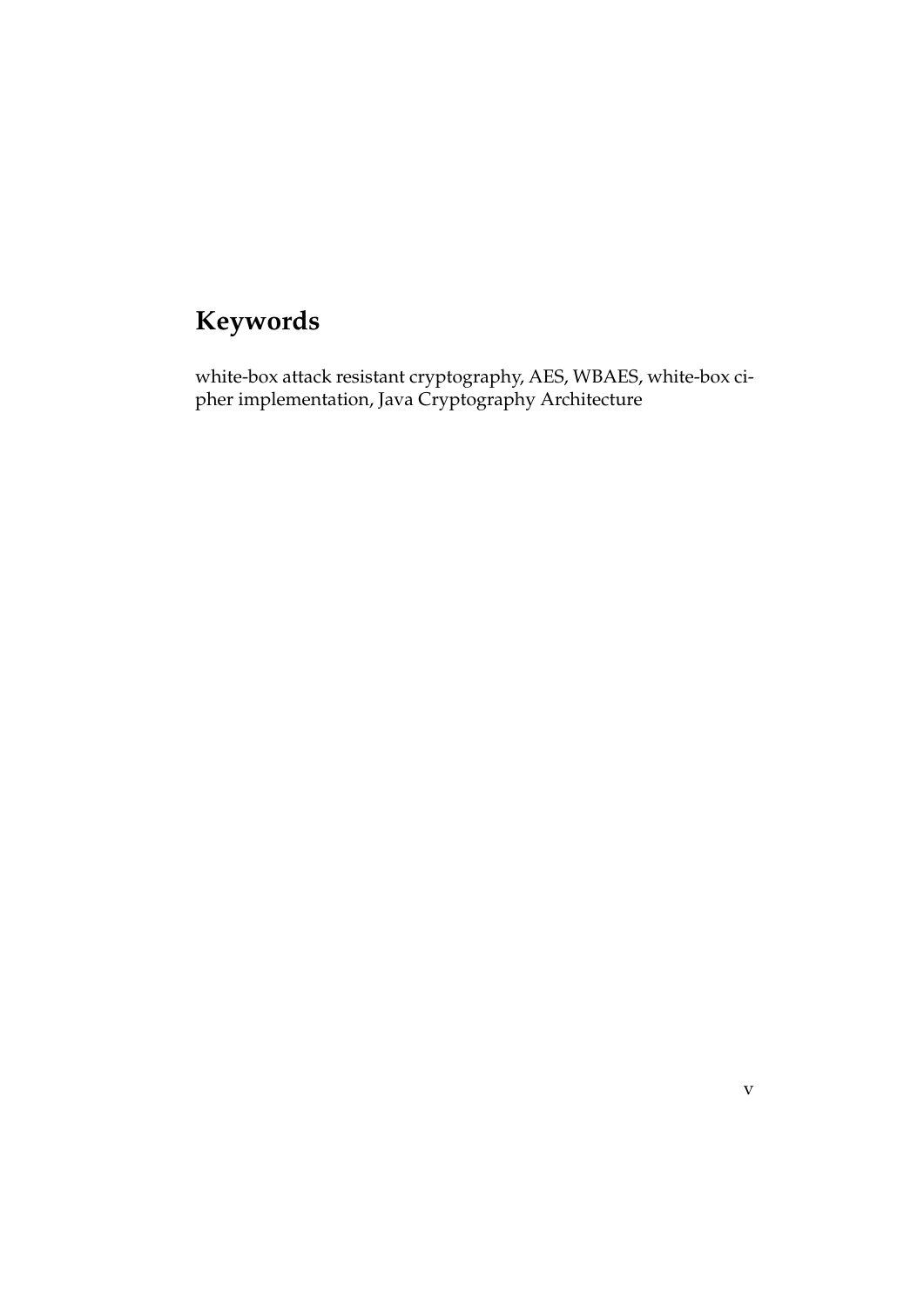## **Contents**

| $\mathbf{1}$   |     | 3                                                                          |  |  |  |
|----------------|-----|----------------------------------------------------------------------------|--|--|--|
| $\overline{2}$ |     | 5                                                                          |  |  |  |
|                | 2.1 | 5                                                                          |  |  |  |
|                | 2.2 | 6<br>Advanced Encryption Standard                                          |  |  |  |
|                | 2.3 | 8<br>White-box AES $\dots \dots \dots \dots \dots \dots \dots \dots \dots$ |  |  |  |
|                |     | AES algorithm suitable for white-box implemen-<br>2.3.1                    |  |  |  |
|                |     | 8                                                                          |  |  |  |
|                |     | 9<br>Tables protecting techniques<br>2.3.2                                 |  |  |  |
|                |     | 10<br>2.3.3                                                                |  |  |  |
|                | 2.4 | 10                                                                         |  |  |  |
| 3              |     | 12                                                                         |  |  |  |
|                | 3.1 | 12<br>Key derivation function                                              |  |  |  |
|                |     | 13<br>3.1.1                                                                |  |  |  |
|                | 3.2 | 15                                                                         |  |  |  |
|                | 3.3 | 16                                                                         |  |  |  |
|                |     | 16<br>3.3.1                                                                |  |  |  |
| 4              |     | 18<br>WBAES+ scheme and implementation                                     |  |  |  |
|                | 4.1 | 18                                                                         |  |  |  |
|                | 4.2 | 20                                                                         |  |  |  |
|                |     | Key bytes for S-boxes<br>20<br>4.2.1                                       |  |  |  |
|                | 4.3 | Diffusion layer modification<br>21                                         |  |  |  |
|                |     | Key bytes for MDS matrices<br>22<br>4.3.1                                  |  |  |  |
|                |     | 23<br>MDS matrices generation<br>4.3.2                                     |  |  |  |
|                |     | Non-suitable round keys<br>24<br>4.3.3                                     |  |  |  |
|                | 4.4 | 24<br>White-box implementation                                             |  |  |  |
|                |     | Mixing bijections<br>24<br>4.4.1                                           |  |  |  |
|                |     | 26<br>4.4.2                                                                |  |  |  |
|                |     | 26<br>4.4.3                                                                |  |  |  |
|                |     | 26<br>4.4.4                                                                |  |  |  |
| 5              |     | 28                                                                         |  |  |  |
|                |     |                                                                            |  |  |  |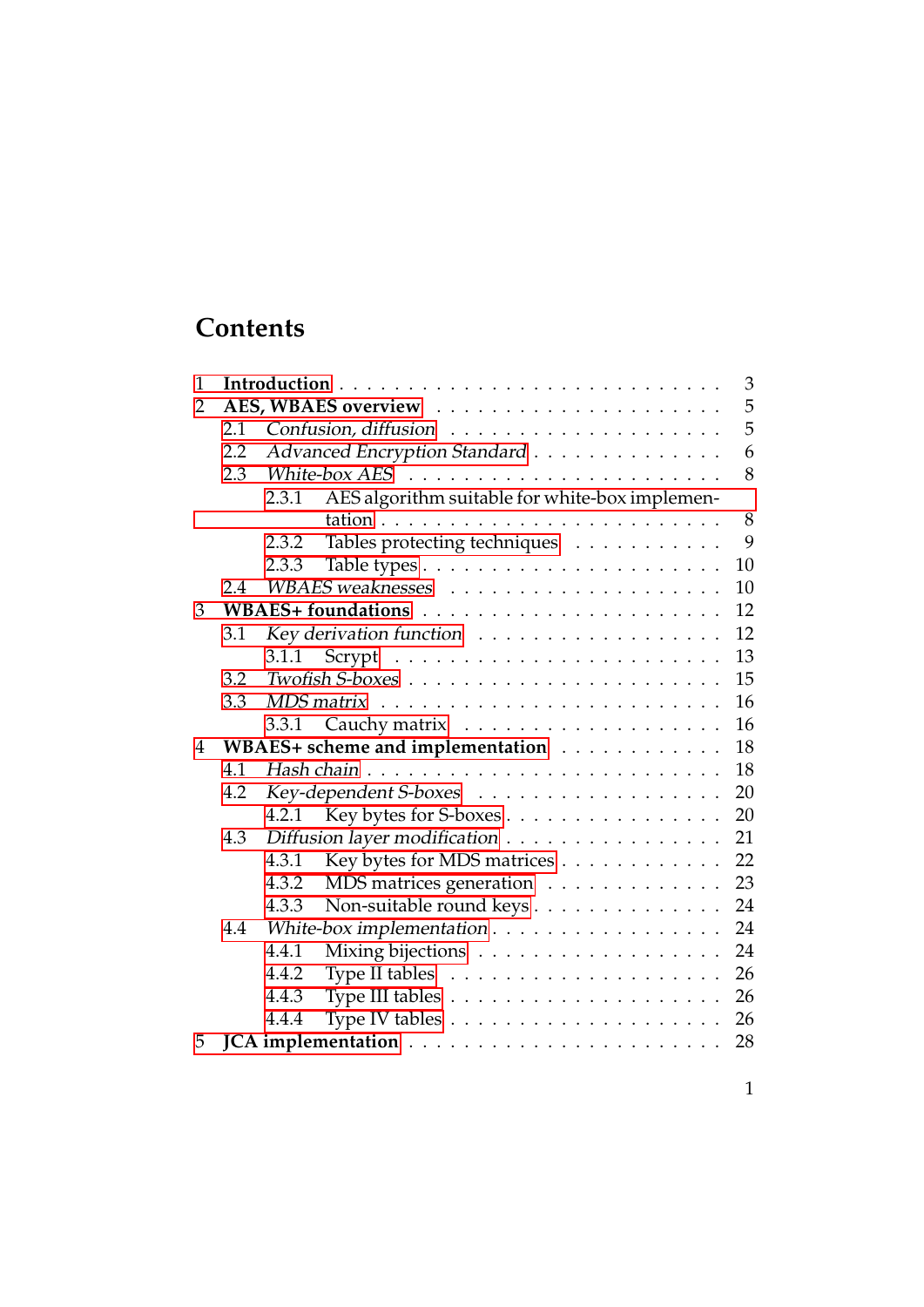|   | 5.1 | 29                                                                                       |
|---|-----|------------------------------------------------------------------------------------------|
|   | 5.2 | 29                                                                                       |
| 6 |     | 30                                                                                       |
|   | 6.1 | 30                                                                                       |
|   | 6.2 | 31                                                                                       |
|   | 6.3 | 32                                                                                       |
|   | 6.4 | 32                                                                                       |
|   |     | 32<br>6.4.1                                                                              |
|   |     | 33<br>6.4.2                                                                              |
|   |     | 33<br>6.4.3                                                                              |
|   |     | 34<br>Randomness testing<br>6.4.4                                                        |
| 7 |     | 35                                                                                       |
|   | 7.1 | Alternative white-box scheme<br>35                                                       |
| 8 |     | 37                                                                                       |
| A |     | 42                                                                                       |
| B |     | 43                                                                                       |
|   |     | 44<br>$S-box$ constants $\ldots \ldots \ldots \ldots \ldots \ldots \ldots \ldots \ldots$ |
|   | C.1 | 44                                                                                       |
|   | C.2 | Fixed 8-by-8-bit permutations for Twofish S-boxes<br>45                                  |
|   | C.3 | RS code for Twofish S-boxes<br>46                                                        |
| D |     | 47                                                                                       |
| E |     | Sample usage of our implementation<br>48                                                 |
|   |     |                                                                                          |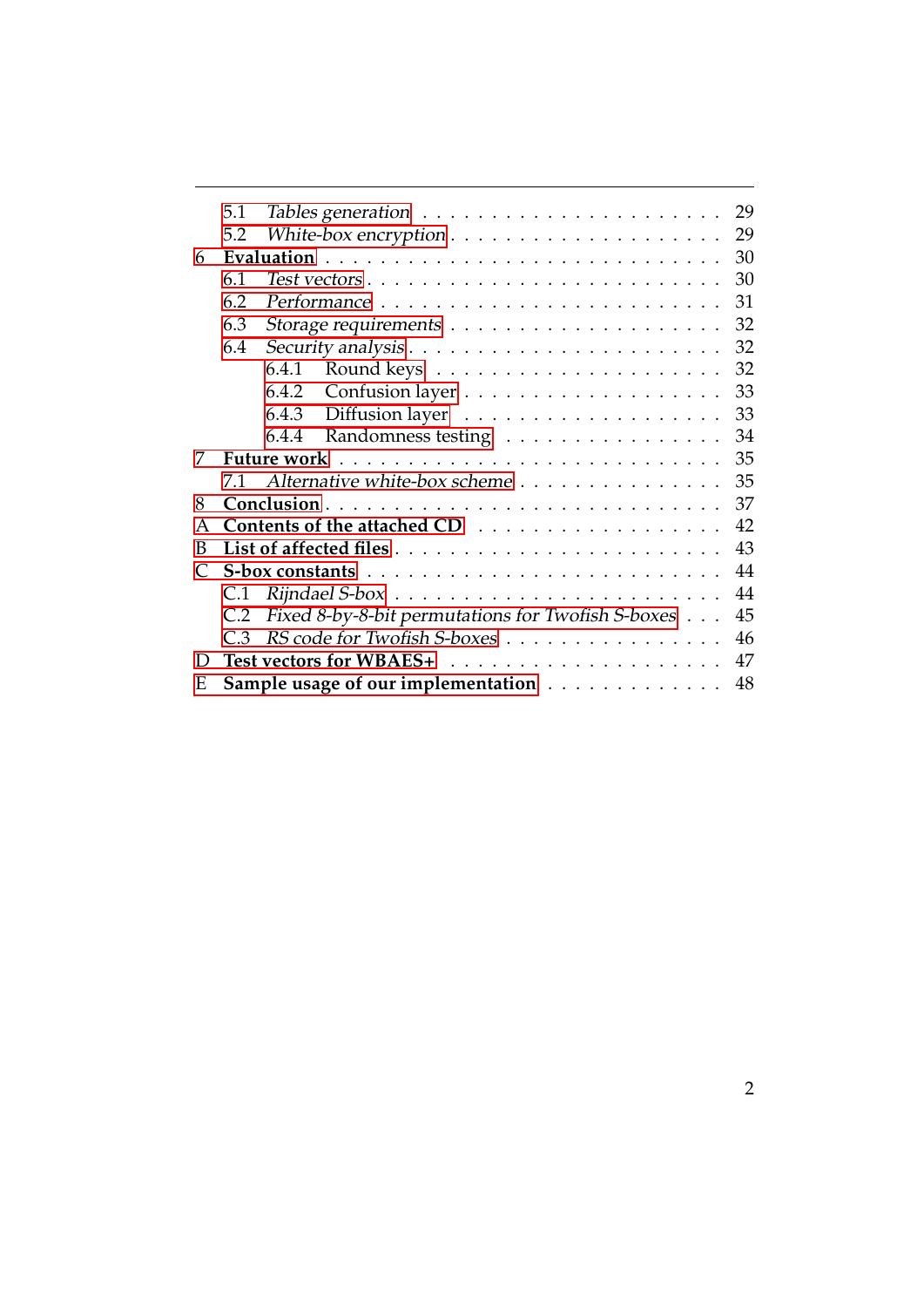### <span id="page-7-0"></span>**Chapter 1**

## **Introduction**

For a long time, it was supposed, that the encryption and decryption operation is performed in the secure, trusted environment. We could imagine it as a machine, or a real black box, that takes some inputs (e.g. plaintext and the key) and gives us some results (ciphertext). And this is the only thing the attacker can see, the output of such a machine. Or, he can try several own plaintexts and see the corresponding ciphertexts, what leads to the chosen-plaintext attack. But he is not able to see inside the machine or change something there. This context is called the black-box context and for a long time it was enough to count with this.

However, nowadays more and more computations are being outsourced, performed on insecure devices like smartphones or the Internet (cloud), and we need to consider it. In the white-box context we expect the attacker is able to see the memory during computation, change it, change the application itself or pause the computation in any time and resume it later. For example, the AES algorithm consists of several rounds, so an attacker can run only one exact round and see the memory, where the encryption key and round keys are stored, because in some steps of computation the key needs to be loaded into the memory. The key data is more random than other data in the memory and there exist algorithms able to find such a randomness, and this way the attacker is able to obtain the encryption key.

When an attacker is so powerful, there is need to hide all the important stuff. Basic idea is to split the computation into two parts. One, that is critical and needs to be run in secure environment, but is small enough to run not very long and is performed only once, because the secure devices are usually slow. And the second part con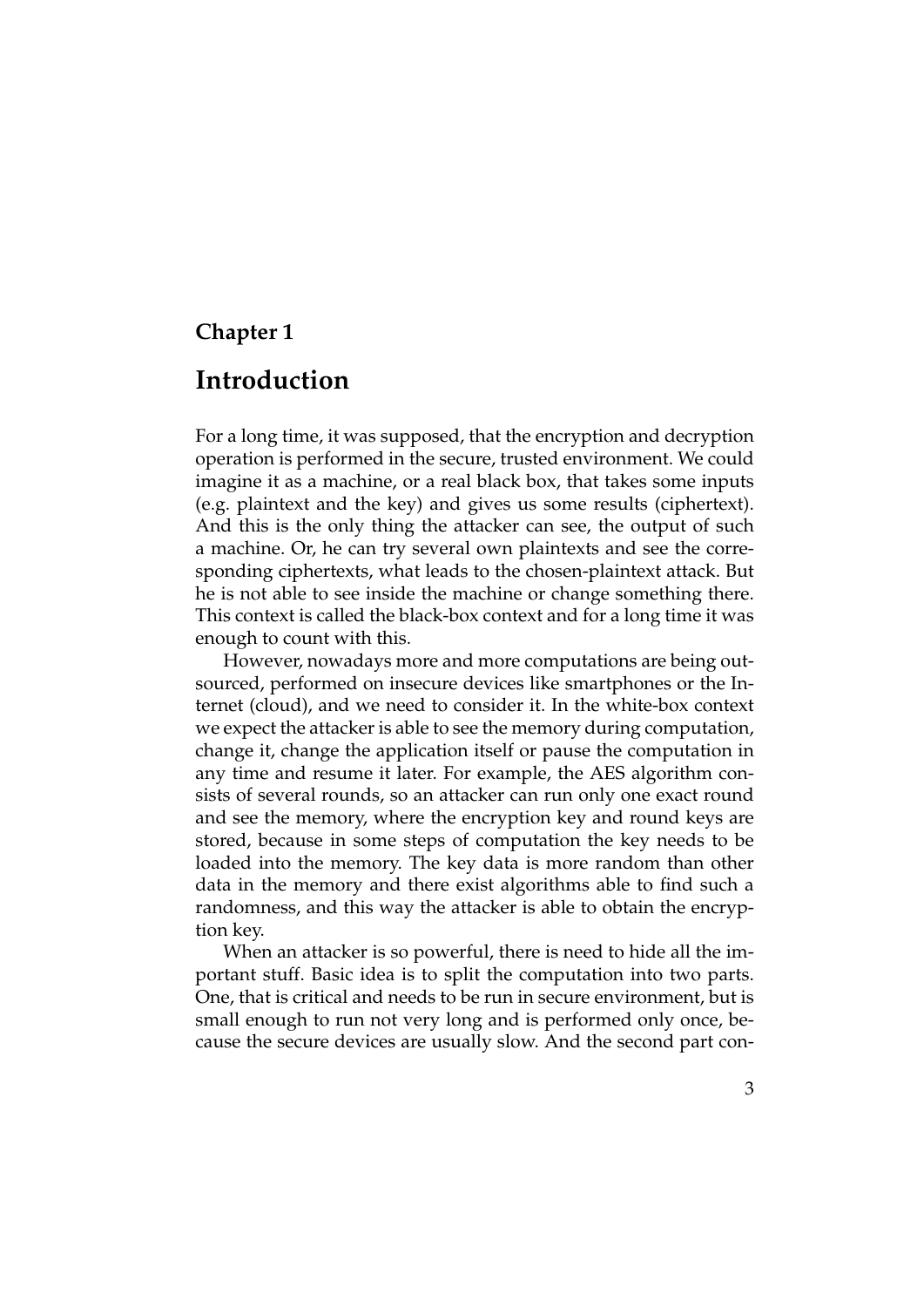sists of the very encryption, that is secure in white-box context.

In last years, several white-box ciphers were designed as whitebox versions of known black-box ciphers. The most researched one is white-box AES [\[1,](#page-42-0) [2,](#page-42-1) [3,](#page-42-2) [4\]](#page-42-3). In some steps of the AES algorithm, the key is loaded into the memory. In key expansion step it is the encryption key and in all AES rounds the round key needed for AddRoundKey operation is stored in memory. In white-box context these need to be hidden. The most secure way is to create one look-up table, assigning one output to each possible input, and so behaving the same way as in black-box context. However, such table would be very large and thus not practical. That is why there is an effort to create a series of smaller tables. These would be created only once in the secure environment and the encryption operation can use them in untrusted environment.

However, white-box AES has some weaknesses.The key schedule is relatively easily reversible, what means, that an attacker needs only two consecutive round keys to obtain the encryption key. Some primitives, like S-box or MixColumn matrix are constant, publicly known. And MixColumn operation splits its input into four independent parts.

These vulnerabilities are used by the BGE attack against whitebox AES [\[5\]](#page-42-4). There were several unsuccessful attempts to make WBAES resistant against this attack. The aim of this thesis is to suggest some improvements of white-box AES to make a cipher resistant against BGE attack, but in comparison to other trials, it is not required to stay compatible with AES or any other known cipher. Then to provide its implementation under the Java Cryptography Architecture.

Chapter two gives an overview of AES and white-box AES building blocks, along with the weaknesses of these algorithms. The third chapter outlines suggested improvements and describes basics needed for these changes. In the next chapter the scheme of our new cipher is explained in detail and in the next one, the details of our implementation are provided. The sixth chapter evaluates the designed cipher in both, the black-box and the white-box context, provides test vectors, memory usage and performance comparison. In the last chapter an alternative white-box scheme of this cipher, which requires smaller amount of memory, is introduced.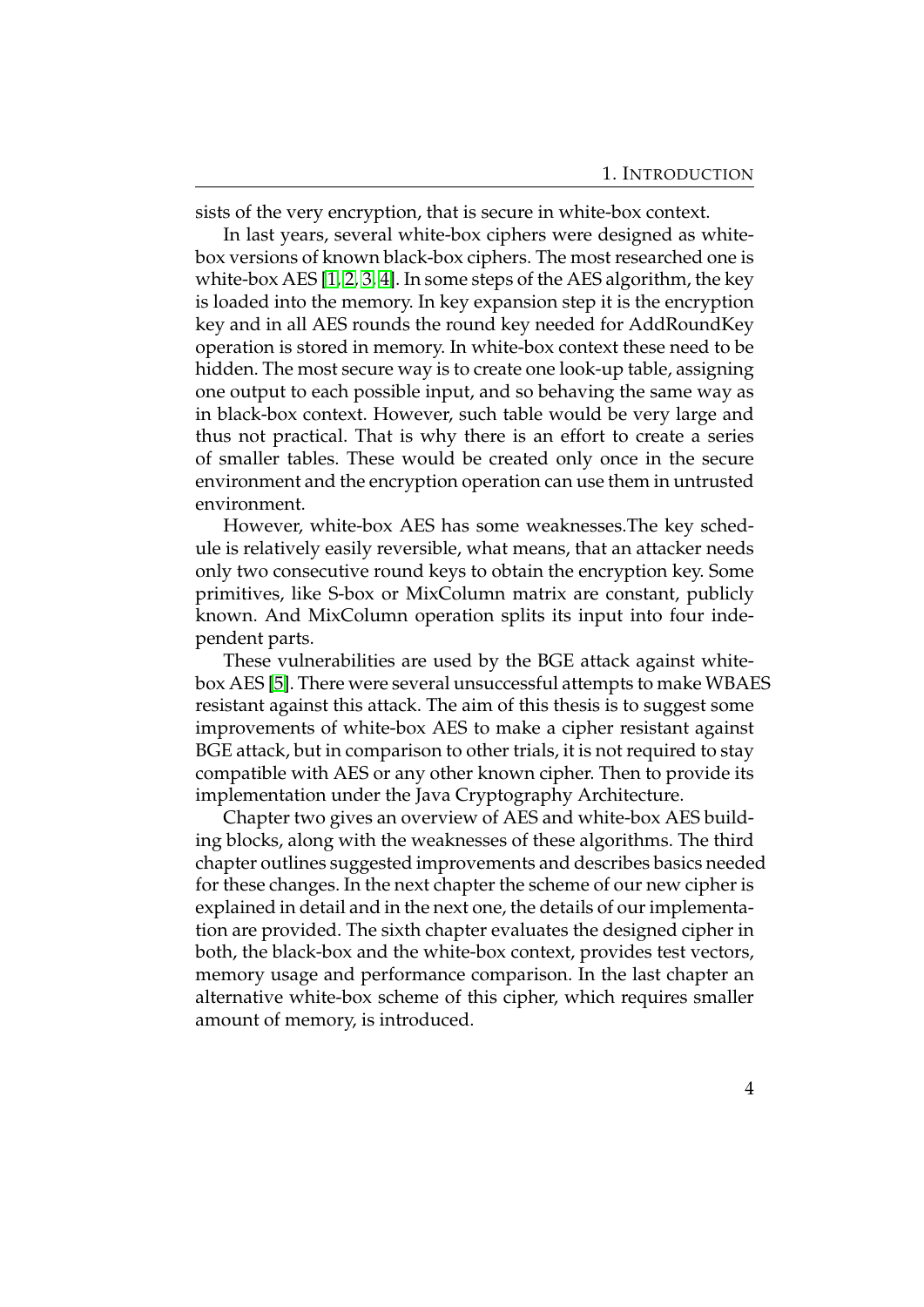### <span id="page-9-0"></span>**Chapter 2**

## **AES, WBAES overview**

Our new cipher, WBAES+, is based on WBAES, what is the most researched cipher for white-box context. This cipher is compatible with classical Advanced Encryption Standard, just several changes were made to make it secure in the white-box context.

This chapter describes operations in the AES algorithm and whitebox AES building blocks.

### <span id="page-9-1"></span>**2.1 Confusion, diffusion**

Before we can proceed to explanation of the AES algorithm and its weaknesses, we first need the definitions of these two terms.

Claude Shannon in [\[7\]](#page-42-5) defined confusion and diffusion as two properties, that are required for the design of a good cryptosystem in order to hinder the statistical analysis.

- **Confusion** is a property, that refers to making the relation between ciphertext and the encryption key as complex and involved as possible. In other words, the key does not relate to the ciphertext in a simple way, each character of the ciphertext should depend on several parts of the key. Confusion is usually implemented via substitution.
- **Diffusion** refers to a property that makes the relation between ciphertext and plaintext complex, dissipating the statistical structure of plaintext which leads to its redundancy into long range statistics of ciphertext. This means that the change of one bit in the plaintext results in change of several bits in the ciphertext and vice versa. As a mechanism for primarily diffusion, transposition techniques have been identified.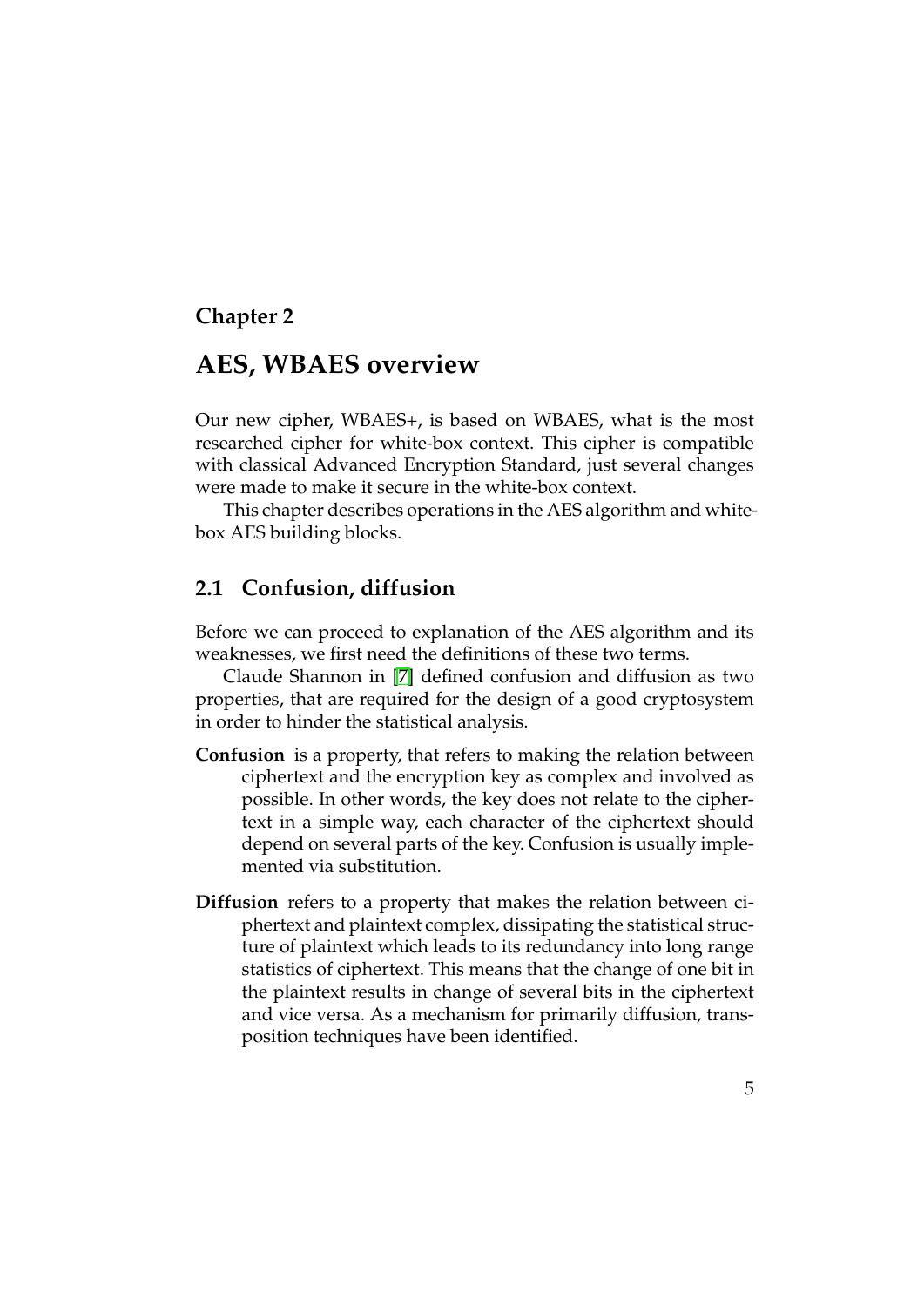## <span id="page-10-0"></span>**2.2 Advanced Encryption Standard**

AES is the symmetric (same key for encryption and decryption operation) block cipher with input/output length 128 bits and 3 possible key lengths: 128, 192 and 256 bits. The authors of [\[8\]](#page-43-0) have shown, that the key schedule is not secure enough for longer keys, and the complexity of their attack is not bigger for AES-256 than for AES-128. Also White-box AES counts only with 128bit keys, so only this case is explained in this thesis. For information about longer keys, please refer to [\[9\]](#page-43-1).

#### **Algorithm 1** AES-128

|     | 1: function AES( <i>plaintext</i> , key) |
|-----|------------------------------------------|
| 2:  | state $\leftarrow$ plaintext             |
| 3:  | $AddRoundKey(state, key_0)$              |
| 4:  | for $r \leftarrow 1$ to 9 do             |
| 5:  | SubBytes(state)                          |
| 6:  | ShiftRows(state)                         |
| 7:  | MixColumns(state)                        |
| 8:  | $AddRoundKey(state, key_r)$              |
| 9:  | end for                                  |
| 10: | SubBytes(state)                          |
| 11: | ShiftRows(state)                         |
| 12: | $AddRoundKey(state, key_{10})$           |
| 13: | return state                             |
|     | 14: <b>end function</b>                  |

As many other block ciphers, AES is based on States, where the State is a two-dimensional array and the input is written to it by columns.

The algorithm consists of 5 basic operations:

#### **Key expansion**

**–** the round keys are derived from the given encryption key. For this purpose the Rijndael key schedule [\[2\]](#page-0-0) is used. In this algorithm the special function, rcon is performed. It represents exponentiation of 2 to a user-specified value in Rijndael's finite field  $GF(2^8)$ .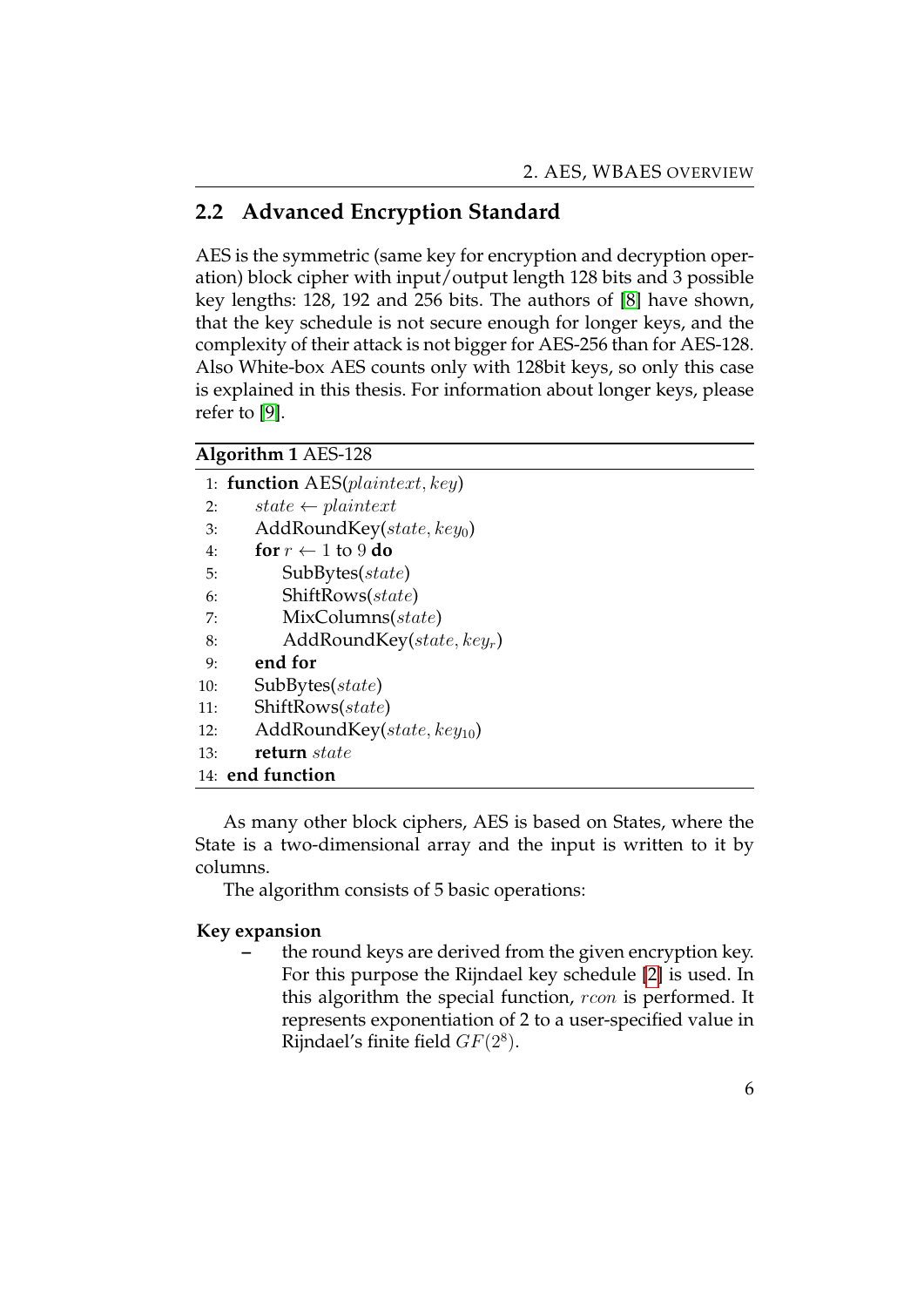| Algorithm 2 Rijndael key schedule for AES-128 |                                                                 |  |  |
|-----------------------------------------------|-----------------------------------------------------------------|--|--|
|                                               | 1: First 16 bytes are the encryption key                        |  |  |
|                                               | 2: Set $rcon$ iteration value $i$ to 1                          |  |  |
|                                               | 3: Repeat 10 times:                                             |  |  |
| 4:                                            | To create 4 bytes:                                              |  |  |
| 5:                                            | Create variable <i>temp</i> , assign the previous 4 bytes to it |  |  |
| 6:                                            | Rotate <i>temp</i> 8 bits to the left                           |  |  |
| 7:                                            | Apply Rijndael's S-box on all bytes in temp                     |  |  |
| 8:                                            | Perform $rcon[i]$ and XOR result with the first byte of         |  |  |
|                                               | temp                                                            |  |  |
| 9:                                            | Increment <i>i</i> by one                                       |  |  |
| 10:                                           | XOR temp with the block 16 bytes before the new key             |  |  |
| 11:                                           | To create 12 bytes repeat 3 times:                              |  |  |
| 12:                                           | Assign the value of previous 4 bytes to temp                    |  |  |
| 13:                                           | XOR temp with the block 16 bytes before the new key             |  |  |

#### **AddRoundKey**

**–** bitwise XOR of the State and the round key

#### **SubBytes**

- **–** application of the Rijndael S-box [\[C.1\]](#page-48-1) on each byte of the state. This is the non-linear substitution step, that should make the cipher non-reversible.
- **–** confusion element

#### **ShiftRows**

- **–** rows of the state are cyclically shifted, the second of one byte, third of two bytes and fourth one of three bytes to the left.
- **–** transposition step

#### **MixColumns**

- **–** mixing operation on the columns of the State. Each column is multiplicated by the constant  $4 \times 4$  matrix. This operation works with columns independently, each byte of the output then depends on 4 input bytes.
- **–** diffusion element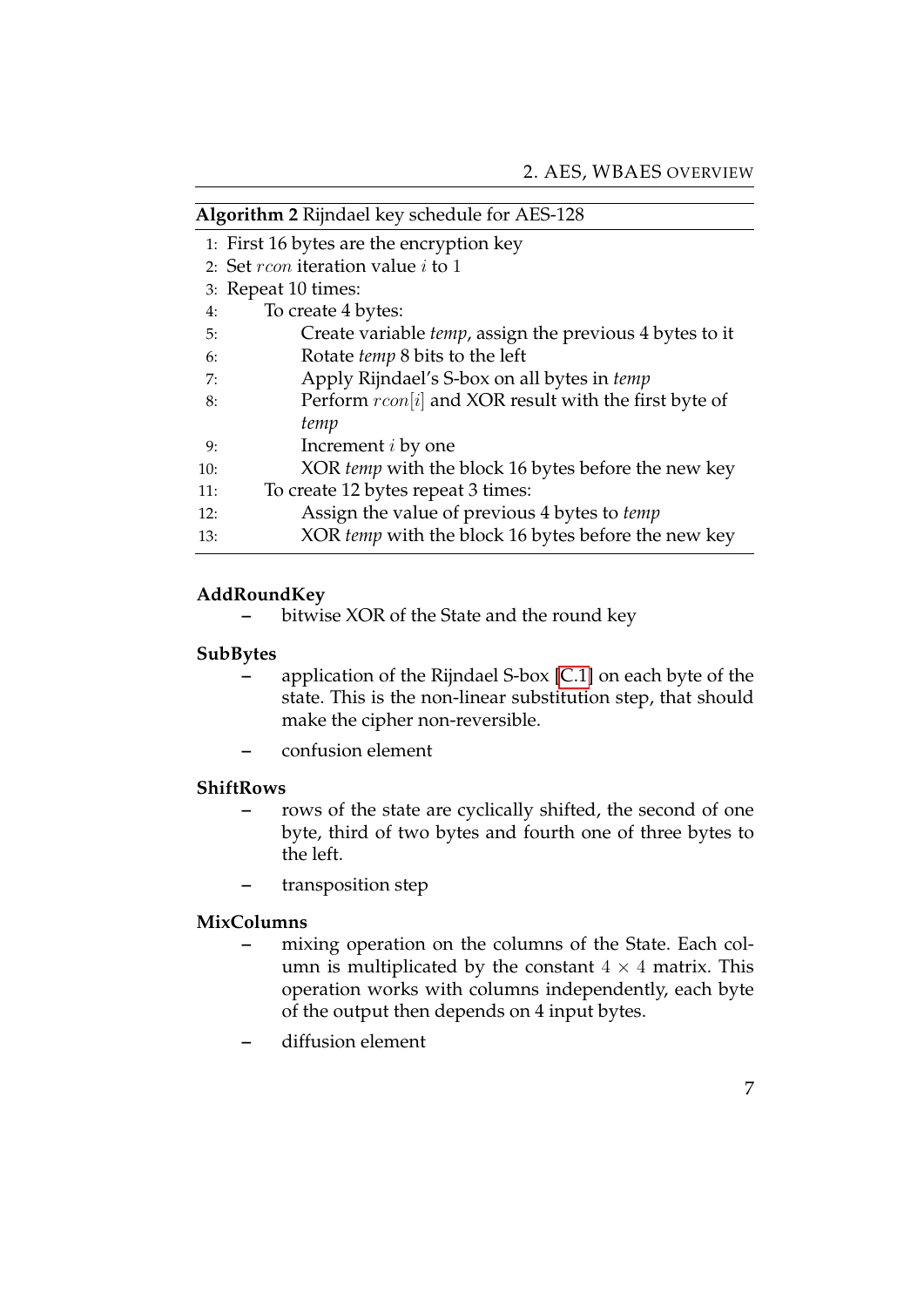### <span id="page-12-0"></span>**2.3 White-box AES**

In white-box context we expect, that the attacker is very powerful. He has the absolute access to the algorithm, application and the environment the application is running in. In case this application performs encryption, there is an easy way for him to obtain the encryption key if some actions to hide it are not taken.

To secure the AES cipher so that the key is not loaded into the memory during the encryption process, a set of look-up tables is created before the very encryption.

This section describes the table types and the procedures used to make the key extraction unfeasible.

#### <span id="page-12-1"></span>**2.3.1 AES algorithm suitable for white-box implementation**

According to [\[1\]](#page-42-0), some of the operations in AES algorithm are slightly regrouped to make the *SubByte* operation follow right after the *AddRoundKey* operation from previous round. We can say, that the rounds are moved up of one operation and the first one is the same as the next ones, starting with *AddRoundKey* and ending with *MixColumns*. Algorithm including these changes is described in [3.](#page-0-0)

|     | 1: function AES( <i>plaintext</i> , key) |
|-----|------------------------------------------|
| 2:  | state $\leftarrow$ plaintext             |
| 3:  | for $r \leftarrow 0$ to 8 do             |
| 4:  | $AddRoundKey(state, key_r)$              |
| 5:  | SubBytes(state)                          |
| 6:  | ShiftRows(state)                         |
| 7:  | MixColumns(state)                        |
| 8:  | end for                                  |
| 9:  | $AddRoundKey(state, key_9)$              |
| 10: | SubBytes(state)                          |
| 11: | ShiftRows(state)                         |
| 12: | $AddRoundKey(state, key_{10})$           |
| 13: | <b>return</b> state                      |
|     | 14: end function                         |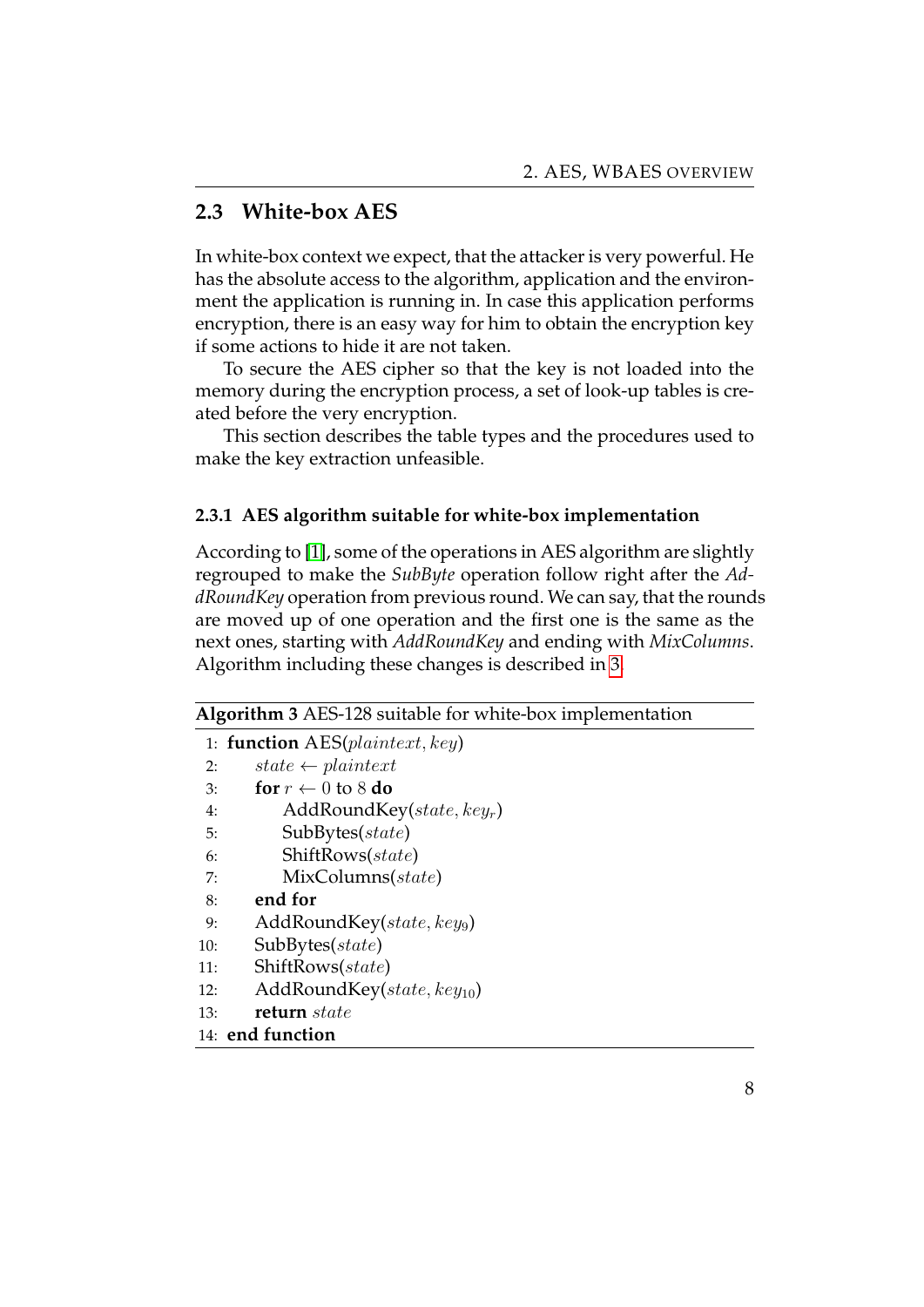These two consecutive operations (*AddRoundKey*, *SubByte*) are then merged together into one look-up table, called T-box. The operations stay unchanged and are just precomputed into the look-up tables as shown in the following equation [\(2.1\)](#page-13-1).

$$
T_{i,j}^r(x) = S(x \oplus k_{i,j}^r) \qquad \text{if } r < 9
$$
  
\n
$$
T_{i,j}^0(x) = S(x \oplus k_{i,j}^0) \oplus k_{i,j}^{10} \qquad (2.1)
$$

<span id="page-13-1"></span>where *i,j* are the coordinates in the AES state, *r* is the round number,  $k_{i,j}^r$  is the corresponding byte of the round key and  $S(x)$  stands for *SubByte* operation.

There are no special look-up tables for *ShiftRows* in white-box implementation of AES. This operation is performed as the connection between the consecutive tables.

For a naive look-up table of *MixColumn* operation we would need about 16 GB of memory. If we want to have record for every 4-byte vector, for storing such a table we have  $2^{32}$  possible inputs. The output length is 4 bytes, what gives us these 16GB tables.

However, we can use the linearity of the transformation matrix here and divide it into smaller tables connected by XOR tables. After this decomposition we have four tables with  $2^8 = 256$  possible inputs and with one-byte outputs it gives us only one kilobyte of memory needed (plus XOR tables).

#### <span id="page-13-0"></span>**2.3.2 Tables protecting techniques**

The look-up tables created are needed to be protected, otherwise an attacker can see the AES state in its plain form.

- **IO bijections** Input/output bijection is a concatenation of several  $4 \rightarrow 4$  bijections applied on the look-up tables in such a way, that the composition of two consecutive tables cancels the effect of IO bijections. IO bijections realize confusion to make an analysis of a single table harder.
- **Mixing bijections** Mixing bijection is a linear transformation realizing the diffusion. It is represented as a multiplication by a nonsingular mixing bijection matrix and used in combination with IO bijections in order to increase the security of concatenated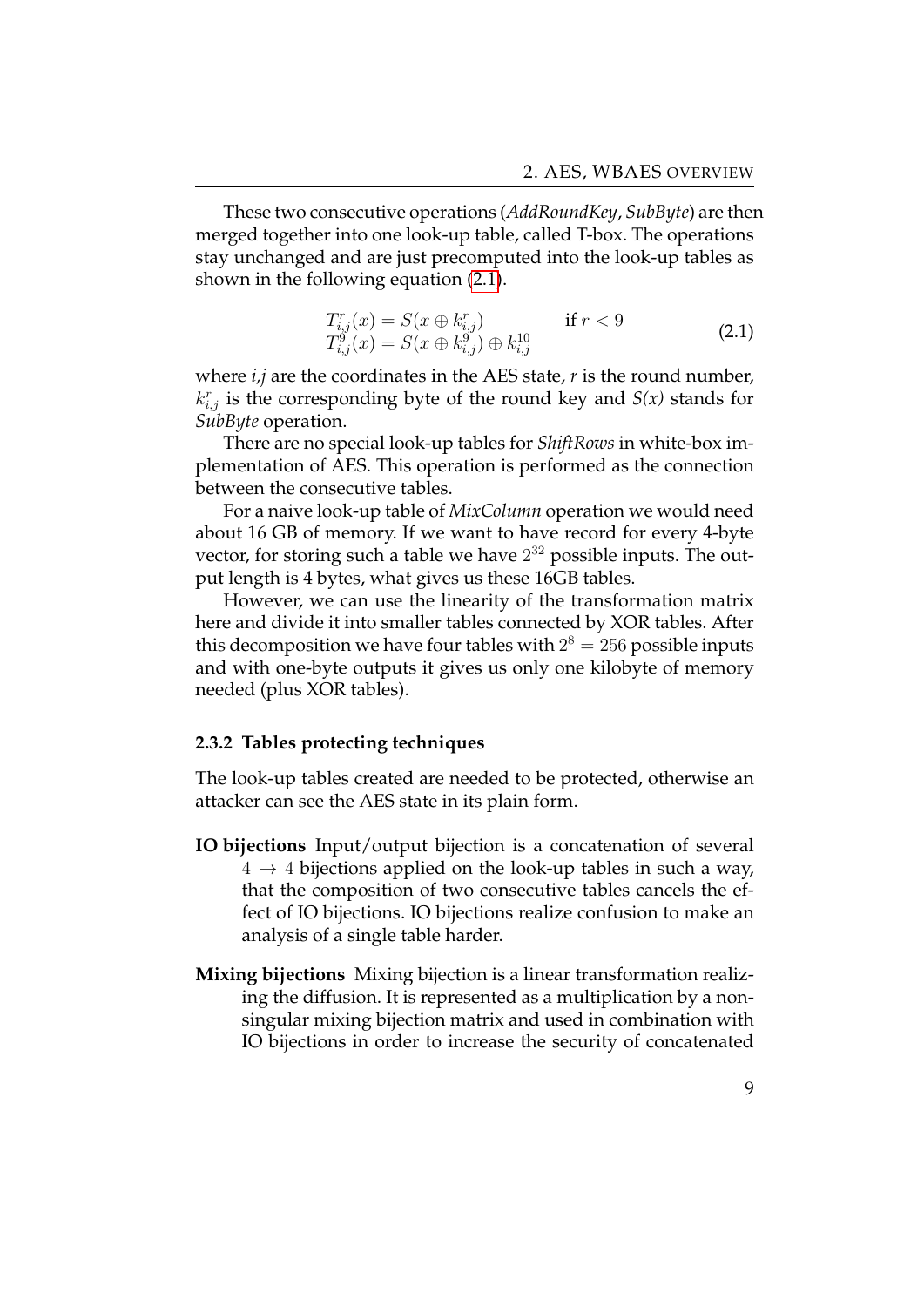bijections. A small change in one sub-bijection results in many changes in the concatenated bijection.

**External encodings** External input/output encodings are designed to protect an input and an output of the algorithm. In case the AES encryption is part of a larger system, external encodings can be applied in a similar way than IO bijections.

#### <span id="page-14-0"></span>**2.3.3 Table types**

There are four types of look-up tables created in the white-box version of AES algorithm.

- **Type I** External input/output encodings are performed as multiplication with a  $128 \times 128$  matrix. The matrix decomposition using its linearity is applied here and results in tables of type I  $(8 \rightarrow 128$  mapping), which are applied in the first and the last round of the cipher.
- **Type II** Type II tables,  $8 \rightarrow 32$  mapping, are used to perform the very encryption, consisting of composition of *T-boxes*, *MixColumns* operation (excluded in the last round) and  $32 \times 32$  mixing bijections.
- **Type III** The effect of the mixing bijections added in type II tables need to be canceled. For this purpose,  $8 \rightarrow 32$  tables of type III are generated.
- **Type IV** The decomposition of matrix multiplication (external encodings, *MixColumns*) requires an addition operation. This is performed by a cascade of XOR tables, working with 4-bit inputs (8  $\rightarrow$  4 mapping).

#### <span id="page-14-1"></span>**2.4 WBAES weaknesses**

The white-box AES scheme, as described in the previous section, has several weaknesses, that can be used by a white-box attack:

Simple, reversible key schedule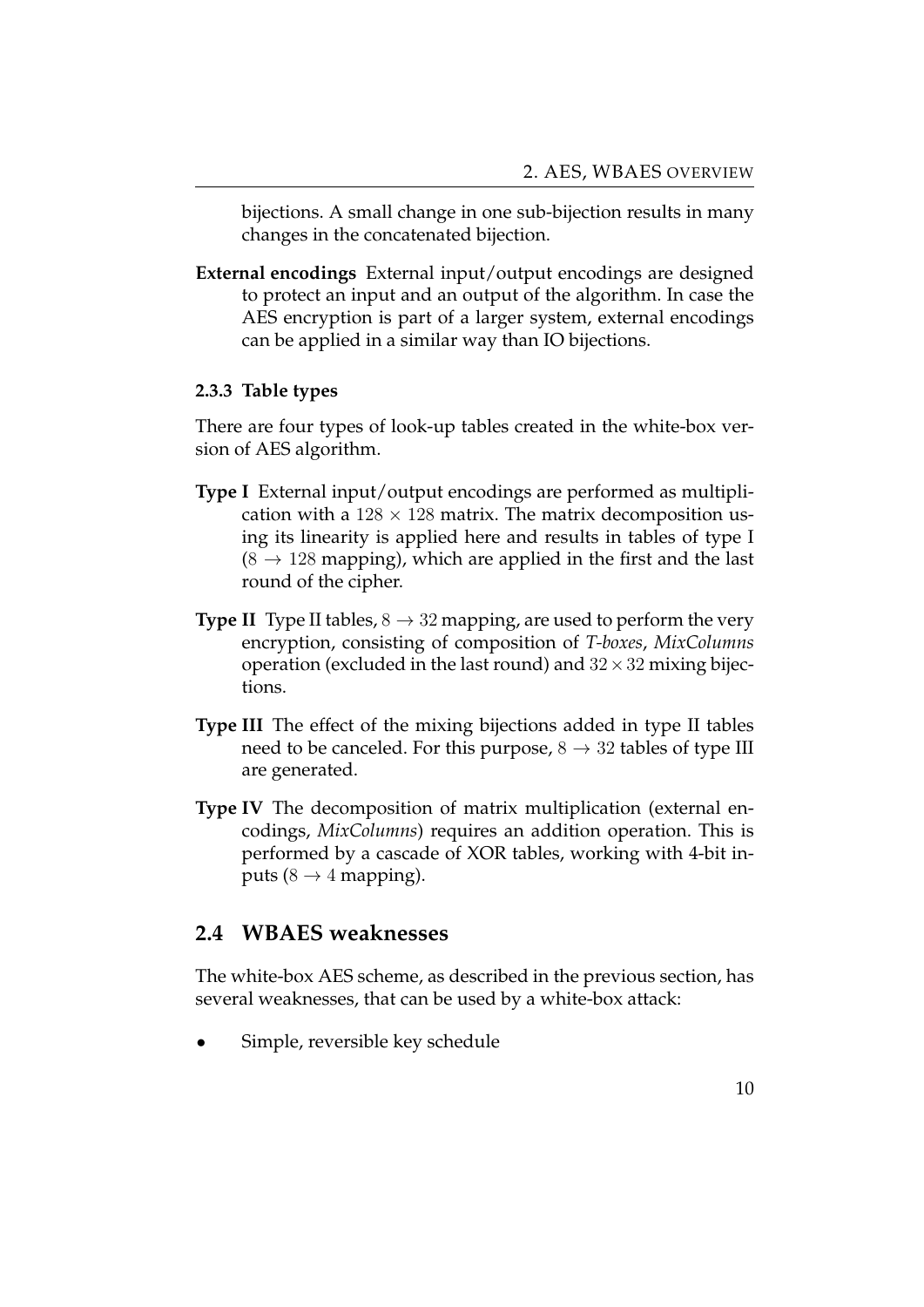- Usage of constant, publicly known primitives (Rijndael S-box, MixColumn matrix)
- Round function with simple algebraic description
- ShiftRows operation is easily removable in white-box context
- Usage of diffusion element with low diffusion power in one round (MixColumns operation), each byte of the output of one round depends on 4 input bytes

In 2005, an algebraic attack using these weaknesses was created. It is called BGE attack [\[5\]](#page-42-4), and is able to recover the encryption key from the white-box AES implementation in  $2^{30}$  computational steps.

There were several attempts to improve the WBAES scheme to make it resistant against this attack, but it turned out that AES is not particularly well suitable for white-box cryptography implementation due to its algebraic structure. That is why we decided to break the compatibility with this standard and change it to a new cipher with its white-box form in mind.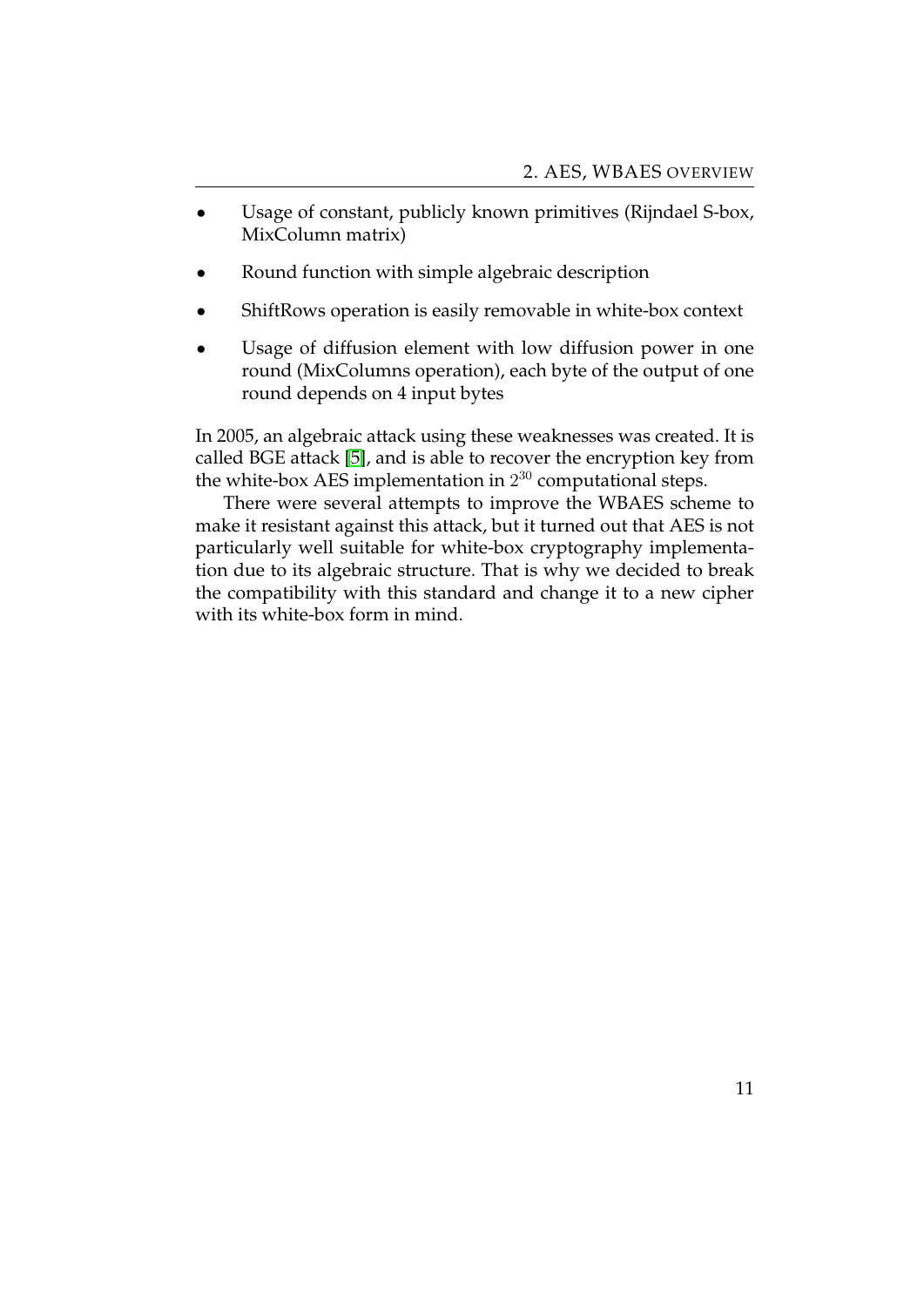## <span id="page-16-0"></span>**Chapter 3**

## **WBAES+ foundations**

In order to prevent the scheme against algebraic attacks, especially against the BGE attack, several improvements are suggested in [\[10\]](#page-43-2):

- New, non-reversible key schedule based on a hash chain of slow key derivation function
- Usage of key-dependent S-boxes instead of a public one
- Replacement of the MixColumns operation working independently on columns of the state by multiplication of whole state by a key-dependent MDS matrix

This chapter provides algebraic foundations needed for understanding these improvements and their modifications used in our new cipher.

### <span id="page-16-1"></span>**3.1 Key derivation function**

Password-based key derivation function (KDF) is a function designed to derive one or more secret keys from the given passphrase, usually using a hash function.

Typical usage of KDFs is creation of secret keys from a common secret value so that the attacker, who obtains one of the derived keys is not able to find out any useful information about the input secret value or other keys derived from it.

For this purpose several KDFs were designed to take a longer time to perform their computation, and so make a brute-force attack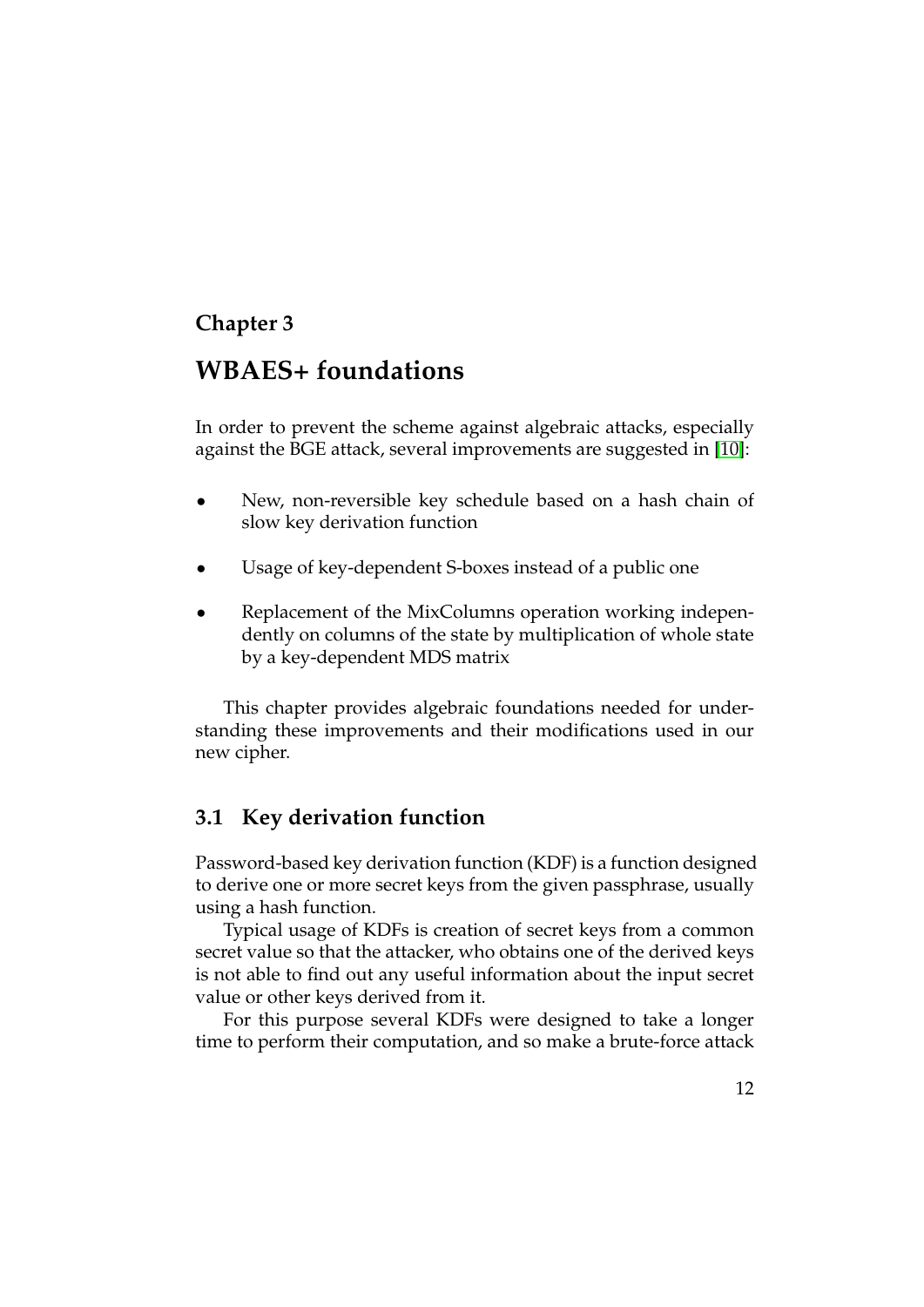or dictionary attack unfeasible. Many of these algorithms (for example Crypt(3) [\[11\]](#page-43-3), FreeBSD MD5 crypt [\[12\]](#page-43-4), PBKDF2 [\[13\]](#page-43-5), Blowfishbased bcrypt [\[14\]](#page-43-6)) base its slowdown on large (user-defined or constant) number of iterations of a sub-function combined with a nonsecret salt.

As the speed of computer systems increases, the legitimate user can increase the number of iterations of KDF to make the time needed for computation constant. This way the brute-force attack should be still unfeasible, although the attacker's computing power increases. However, this assumption works only if attackers and legitimate users are limited to the same software implementations. Nowadays, the attackers are able to create their own hardware circuits which are faster (than software) and have a large computational power, e.g. via use of parallelism. To reduce the advantage of such attackers, *scrypt* memory-hard function was designed.

#### <span id="page-17-0"></span>**3.1.1 Scrypt**

Scrypt [\[15\]](#page-43-7) is a password-based key derivation function created by Colin Percival in 2009.

In comparison to its predecessors, this algorithm was designed with custom hardware attacks in mind. It is based on the concept of *sequential memory-hard functions* [\[15\]](#page-43-7) defined below.

#### **A sequential memory-hard function** is a function which

(a) can be computed by a memory-hard algorithm on a Random Access Machine in  $T(n)$  operations; and

(b) cannot be computed on a Parallel Random Access Machine with  $S*(n)$  processors and  $S*(n)$  space in expected time  $T*(n)$ where  $S * (n)T * (n) = O(T(n)^{2-x})$  for any  $x > 0$ .

That means, implementation of these attacks is artificially made unfeasilble by requiring a large amount of memory and precluding effective parallelization.

The *scrypt* algorithm is described in [4.](#page-0-0)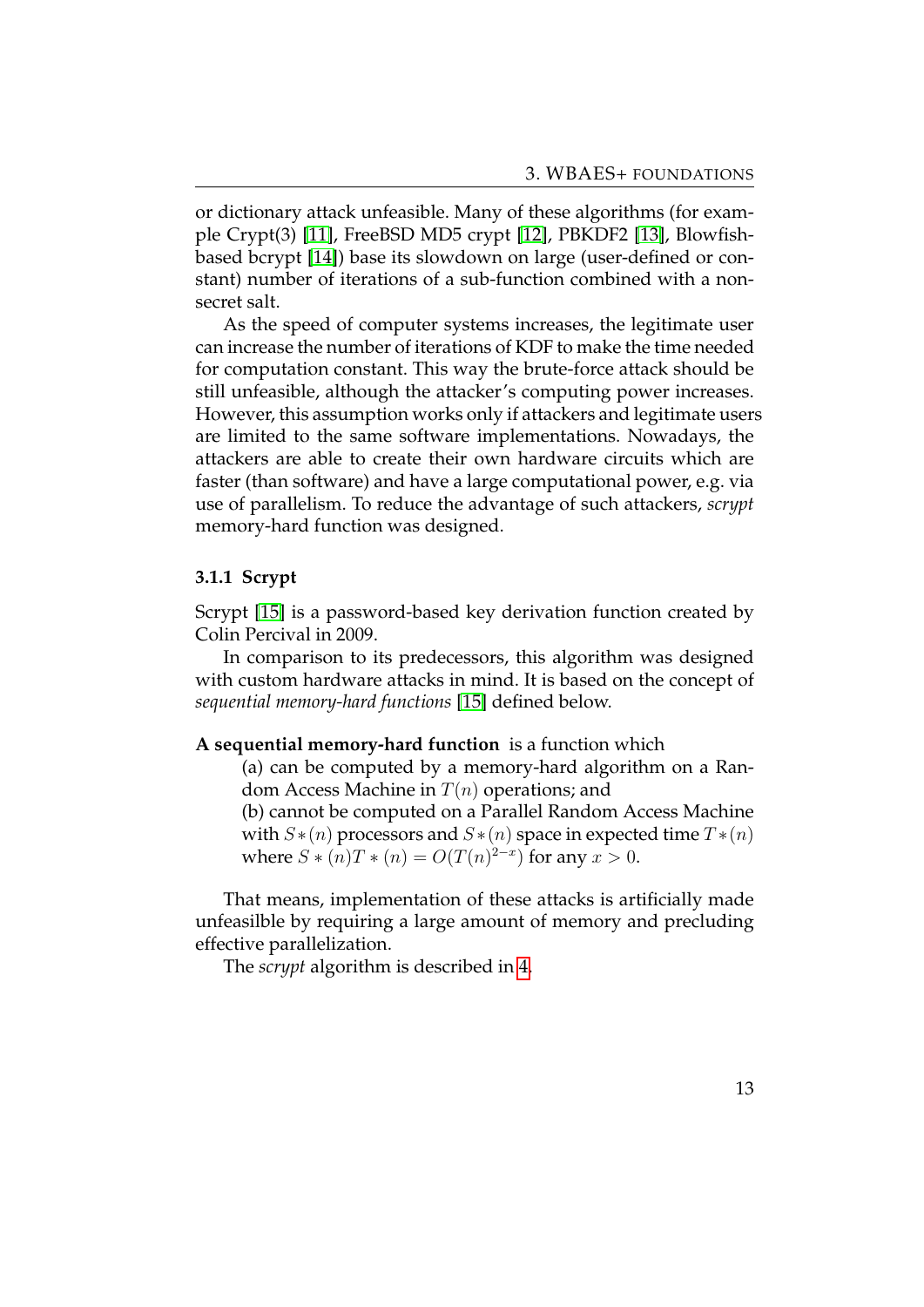#### **Algorithm 4** scrypt algorithm, taken from [\[15\]](#page-43-7)

| 1: function SCRYPT(                    |                                                                                            |
|----------------------------------------|--------------------------------------------------------------------------------------------|
| Pass,                                  | $\triangleright$ Passphrase                                                                |
| $Salt$ ,                               |                                                                                            |
| $N_{\rm \star}$                        | $\triangleright$ CPU/memory cost parameter                                                 |
| r,                                     | $\triangleright$ Latency-bandwidth parameter                                               |
| p,                                     | $\triangleright$ Parallelization parameter                                                 |
| dkLen                                  | $\triangleright$ Intended output length of the derived key                                 |
|                                        |                                                                                            |
| 2:                                     | $(B_0B_{p-1}) \leftarrow$ PBKDF2 <sub>HMAC_SHA256</sub> ( $Pass, Salt, 1, p \cdot MFLen$ ) |
|                                        | $\triangleright$ MFLen length of block mixed by $SMix$                                     |
| for $i \leftarrow 0$ to $p-1$ do<br>3: |                                                                                            |
| $B_i \leftarrow SMix_r(B_i, N)$<br>4:  |                                                                                            |
| end for<br>5:                          |                                                                                            |
| 6:                                     | <b>return</b> PBKDF2 <sub>HMAC_SHA256</sub> $(Pass, B_0  B_1    B_{p-1}, 1, dkLen)$        |
| 7: end function                        |                                                                                            |

### **Algorithm 5** SMix algorithm, taken from [\[15\]](#page-43-7)

1: **function**  $SMIX(B, N)$ 2:  $X \leftarrow B$ 3: **for**  $i \leftarrow 0$  to  $N - 1$  **do** 4:  $V_i \leftarrow X$ 5:  $X \leftarrow BlockMix(X)$ 6: **end for** 7: **for**  $i \leftarrow 0$  to  $N - 1$  **do** 8:  $j \leftarrow \text{Integer}ify(X) \text{ mod } N$   $\rightarrow$  A bijective function from  $\{0,1\}^k$  to  $\{0,\ldots,2^k-1\}$ 9:  $X \leftarrow BlockMix(X \oplus v_j)$ 10: **end for** 11: **return** X 12: **end function**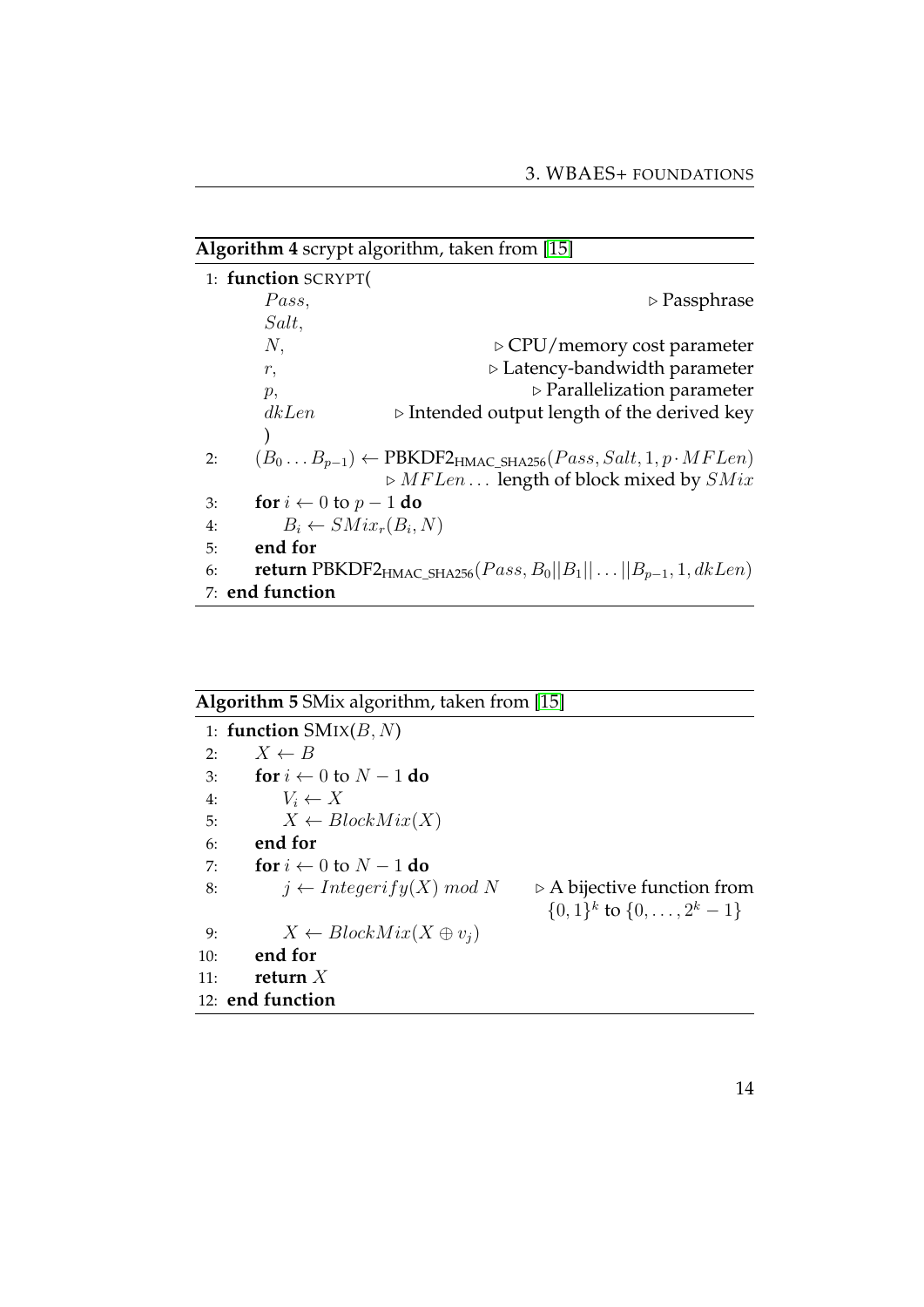**Algorithm 6** BlockMix algorithm, taken from [\[15\]](#page-43-7)

1: **function** BLOCKMIX(B) 2:  $X \leftarrow B_{2r-1}$ 3: **for**  $i \leftarrow 0$  to  $2r - 1$  **do** 4:  $X \leftarrow Salsa20/8core(X \oplus B_i)$ 5:  $Y_i \leftarrow X$ 6: **end for** 7: **return**  $(Y_0, Y_2, \ldots, Y_{2r-2}, Y_1, Y_3, \ldots, Y_{2r-1})$ 8: **end function**

### <span id="page-19-0"></span>**3.2 Twofish S-boxes**

S-box (Substitution box) is a non-linear substitution operation used in many symmetric-key algorithms. It is a basic component providing confusion of the cipher, usually implemented as a look-up table. S-boxes can be both, constant (as in the case of AES) and generated dynamically from the key (Twofish).

Twofish cipher [\[16\]](#page-43-8) uses four different, bijective 8-by-8-bit S-boxes created according to the following formula:

$$
\begin{pmatrix}\ns_{i,0} \\
s_{i,1} \\
s_{i,2} \\
s_{i,3}\n\end{pmatrix} = \begin{pmatrix}\n\cdot & \cdots & \cdot \\
\cdot & R.S & \vdots \\
\cdot & R.S & \vdots \\
\cdot & \cdots & \cdot\n\end{pmatrix} \cdot \begin{pmatrix}\nk_{8i+1} \\
k_{8i+2} \\
k_{8i+3} \\
k_{8i+4} \\
k_{8i+5} \\
k_{8i+6} \\
k_{8i+7}\n\end{pmatrix}
$$
\n(3.1)  
\ns<sub>0</sub>(x) = q<sub>1</sub>[q<sub>0</sub>[q<sub>0</sub>[x]  $\oplus$  s<sub>0,0</sub>]  $\oplus$  s<sub>1,0</sub>]  
\ns<sub>1</sub>(x) = q<sub>0</sub>[q<sub>0</sub>[q<sub>1</sub>[x]  $\oplus$  s<sub>0,1</sub>]  $\oplus$  s<sub>1,1</sub>]  
\ns<sub>2</sub>(x) = q<sub>1</sub>[q<sub>1</sub>[q<sub>0</sub>[x]  $\oplus$  s<sub>0,2</sub>]  $\oplus$  s<sub>1,2</sub>]  
\ns<sub>3</sub>(x) = q<sub>0</sub>[q<sub>1</sub>[q<sub>1</sub>[x]  $\oplus$  s<sub>0,3</sub>]  $\oplus$  s<sub>1,3</sub>] (3.2)

where  $k_j$  is the *j*-th byte of the key,  $RS$  is a  $4 \times 8$  matrix derived from an RS code [priloha],  $q_0$ , $q_1$  are two fixed 8-by-8-bit permutations [priloha] and  $s_0, s_1, s_2, s_3$  are the resulting S-boxes.

In case of a 128-bit key, each S-box depends on 16 bits of the key.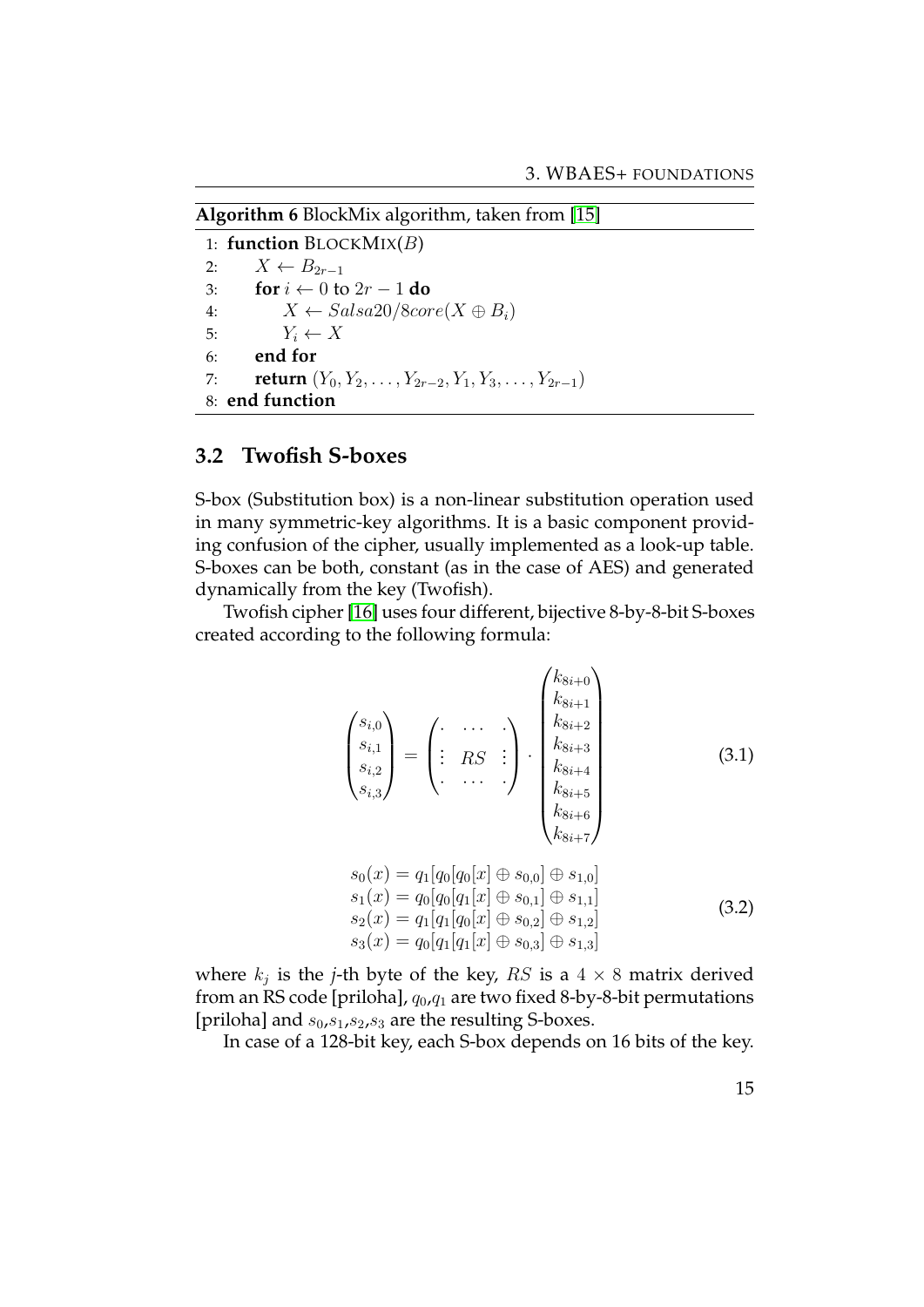Authors of Twofish verified, that all  $2^{16}$  possible permutations for each S-box are distinct. Usage of  $q_0, q_1$  permutations provides different S-boxes also in case of equal key bytes.

#### <span id="page-20-0"></span>**3.3 MDS matrix**

A linear  $[n, k, d]$ -code over a finite filed  $GF(2<sup>p</sup>)$  is a subspace with dimension  $k$  of the vector space  $(GF(2^n))^n$ , where the Hamming distance (the number of symbols in which the two codewords differ) between any two *n*-element vectors is at least  $d$  and  $d$  is the largest possible.

Such codes satisfy the Singleton bound [\[17\]](#page-43-9):  $d \leq n-k+1$ . A linear code, which achieves equality in this bound, is called a Maximum Distance Separable (MDS) code.

The generator matrix of an MDS code has the form

$$
G = [I_{k \times k} | A], \tag{3.3}
$$

where  $I_{k\times k}$  is the  $k\times k$  identity matrix and A is a matrix consisting of  $k \times (n - k)$  elements, called an MDS matrix.

A necessary and sufficient condition for a matrix to be MDS is that all possible square submatrices are non-singular [\[18\]](#page-44-0).

MDS matrices have become a fundamental component in many block ciphers to provide the diffusion property of the algorithm.

#### <span id="page-20-1"></span>**3.3.1 Cauchy matrix**

A Cauchy matrix C is defined by two vectors  $x = (x_1, x_2, \ldots, x_m)$  and  $y = (y_1, y_2, \dots, y_n)$  having pairwise distinct elements of a given field as an  $m \times n$  matrix with elements  $c_{ij}$  in the form

$$
c_{ij} = \frac{1}{x_i - y_j}; \qquad x_i - y_j \neq 0, \ 1 \leq i \leq m, \ 1 \leq j \leq n, \tag{3.4}
$$

The determinant of a square Cauchy matrix can be written as

$$
det(C) = \frac{\Pi_{i < j}(x_j - x_i)(y_i - y_j)}{\Pi_{i,j}(x_i - y_j)}\tag{3.5}
$$

That implies the *non-singular* property of square Cauchy matrices.

16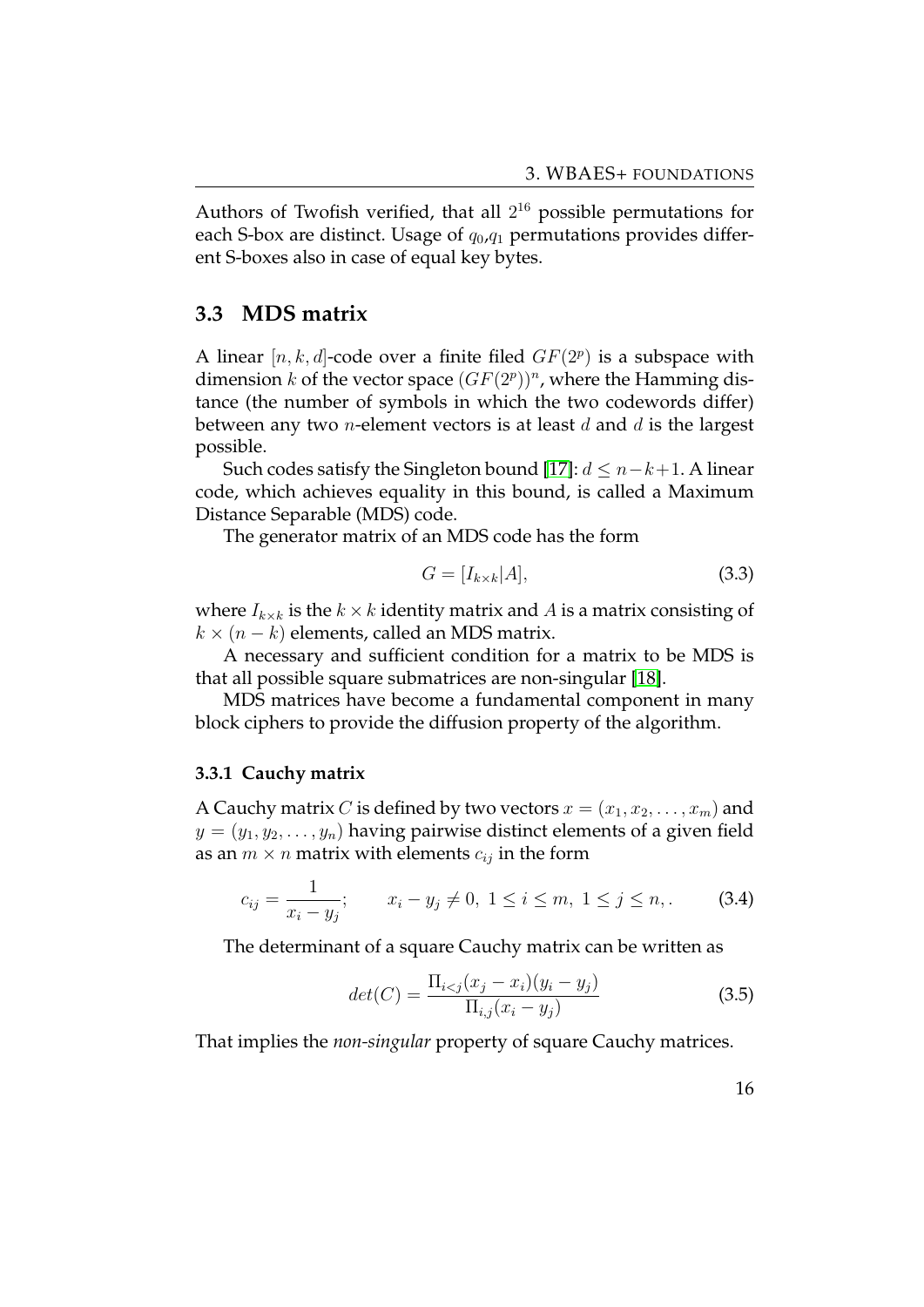Square Cauchy matrices are then unitary ( $C^{-1} = C^{T}$ ) and symmetric ( $C = C^T$ ), what implies that they are *involutory* (the matrix is its own inverse).

Square Cauchy matrices can be used for generation of MDS matrices, as shown in [\[19\]](#page-44-1). This involutory property gives us the possibility of having the same matrix for encryption and decryption.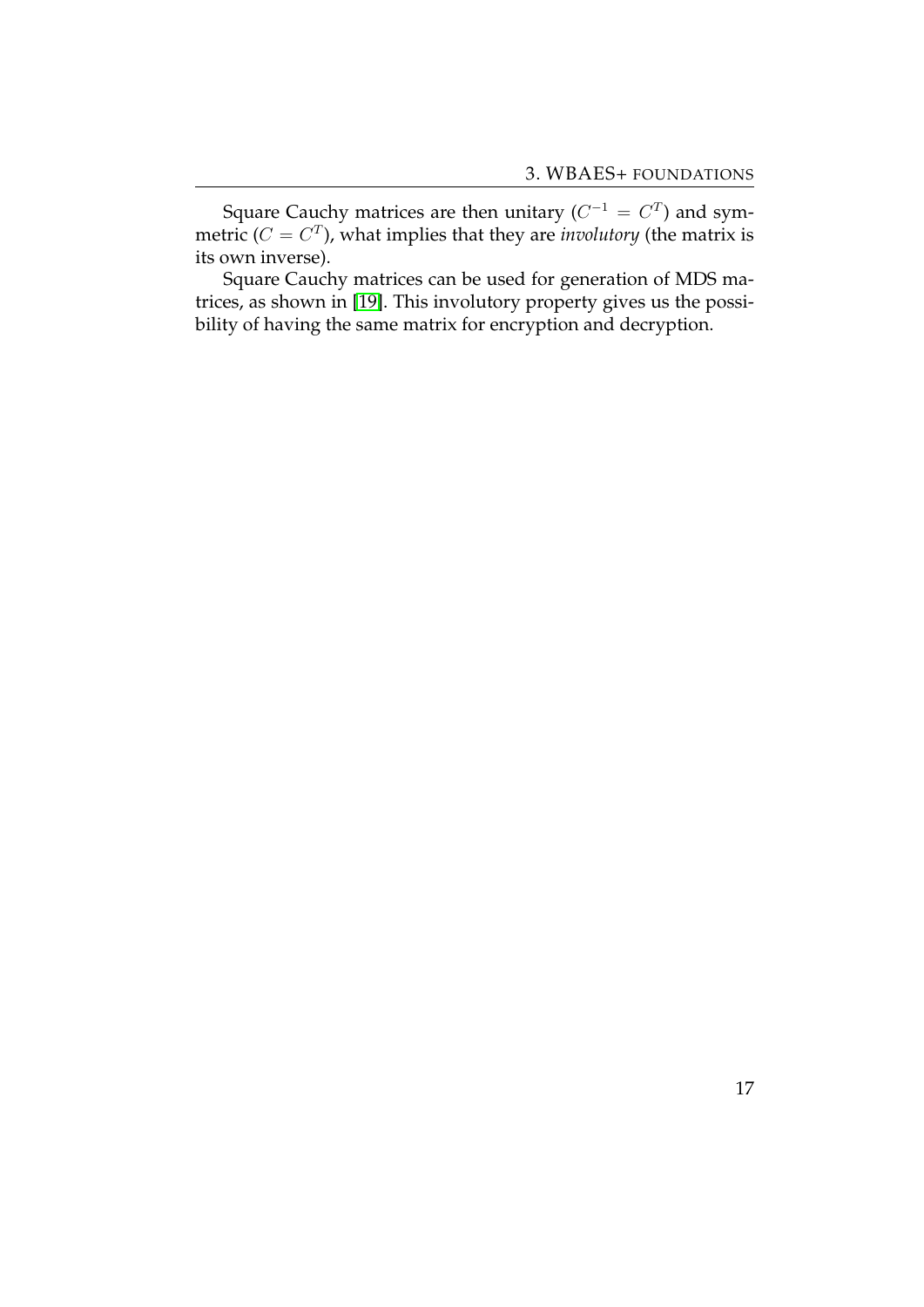### <span id="page-22-0"></span>**Chapter 4**

## **WBAES+ scheme and implementation**

WBAES+ is implemented in java language, using Bouncy Castle library. It is an extension of whitebox AES implementation proposed by D. Klinec [\[20\]](#page-44-2).

This chapter talks about the changes needed to be done in this code/algorithm to make it resistant in white-box context and easy to integrate with existing applications.

### <span id="page-22-1"></span>**4.1 Hash chain**

As the Rijndael key schedule is relatively easily reversible (only two consecutive round keys are needed to obtain full encryption key), a more secure way for round keys creation needs to be found. A good idea is to use a one-way function (hash) as a new key schedule mechanism.

As proposed in [\[10\]](#page-43-2), we define key schedule for our new cipher as a hash chain, where round keys are computed as follows:

<span id="page-22-2"></span>
$$
k^r = \begin{cases} \n\text{hash}_{sc\_N, sc\_r, sc\_p, n\_sha}(\text{key}, \text{salt}) & \text{if } r = 0\\ \n\text{hash}_{sc\_N, sc\_r, sc\_p, n\_sha}(\text{k}^{r-1}||\text{key}, \text{salt}) & \text{otherwise} \n\end{cases} \tag{4.1}
$$

Where

key is a 128-bit encryption key

 $k^r$ is a round key for round  $r$ 

|| is a symbol for concatenation of two binary arguments

salt is a 128-bit salt (publicly known value) used in hashing algorithm to increase its resiliency against precomputation attacks. In our implementation string "*TheConstantSalt.*" is used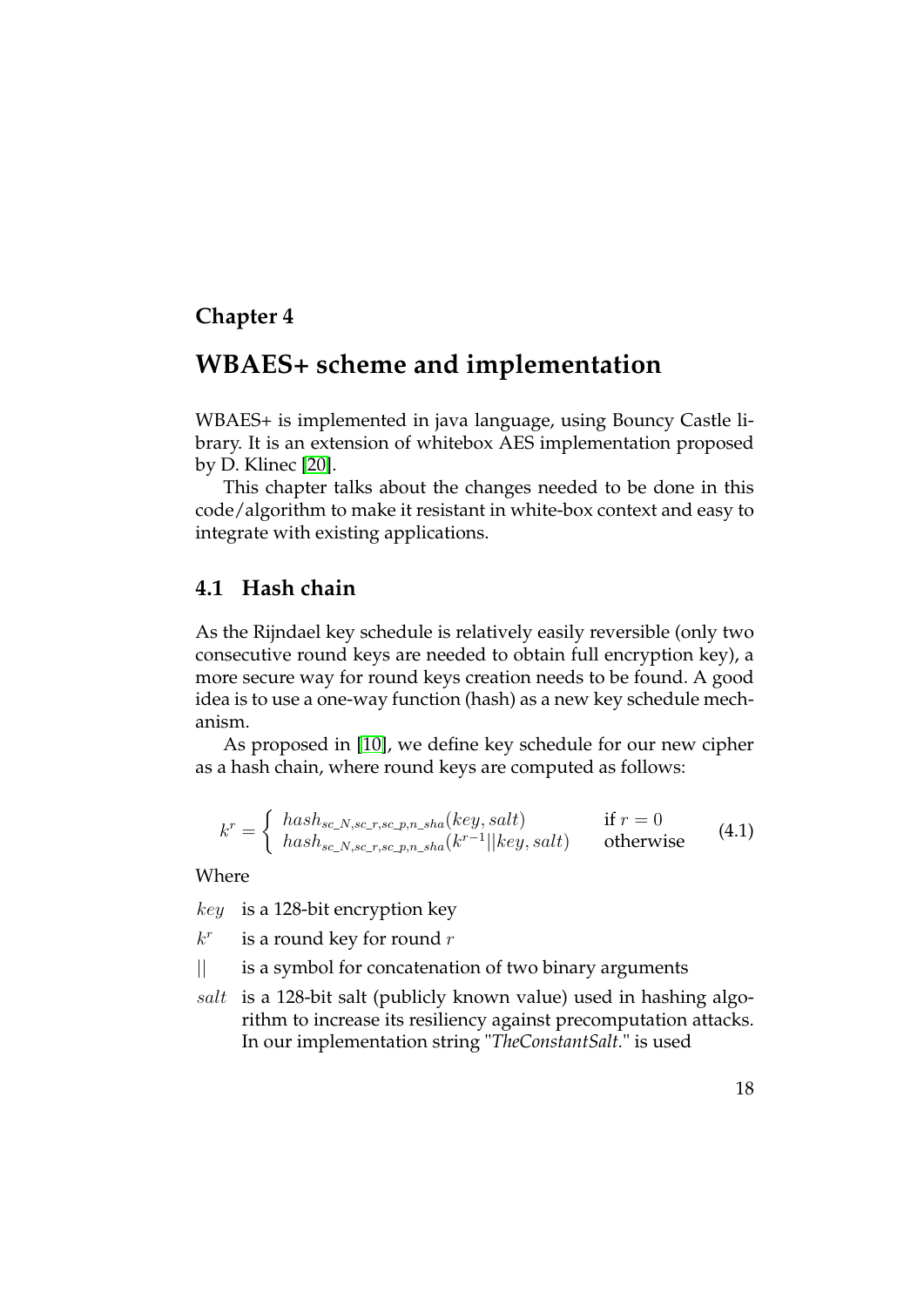- $sc_N$ ,  $sc_r$ ,  $sc_p$  are the parameters for a hash algorithm chosen for our hash chain – *scrypt*. In our implementation we use values  $sc_N = 2^{14}$ ,  $sc_r = 8$ ,  $sc_p = 1$
- $n\_sha$  is the number of nested applications of SHA256 algorithm on the input

The one-way property of a hash algorithm implies that the attacker is not able to derive the encryption key if he obtains several round keys and also that he cannot derive previous round key from obtained round key.

In order to ensure the inability of derivation of the following round key from an obtained one, the concatenation with the encryption key is used. Each round key then depends on the encryption key directly.

We decided to use *scrypt* as our hash algorithm. It is relatively young algorithm, but as long as there is no short-cut allowing significantly faster computation than with the reference algorithm found, it has advantages compared to older hash functions and KDFs [\[3.1\]](#page-16-1).

In our implementation we use *scrypt* implemented in Bouncy Castle cryptography library, with the following parameters:

```
Scrypt.generate(P, S, N, r, p, dkLen)),
P = \text{SHA256}^{16}(input)S = "The Constant Salt."N = 2^{14} = 16384r = 8p = 1dkLen = 16
```
This hash chain is used not only as a key-schedule, but also for generation of other building blocks dependent on the key. The input of the hash function is slightly modified for each such primitive, so obtaining some of them would not leak any information about round keys and other primitives generated.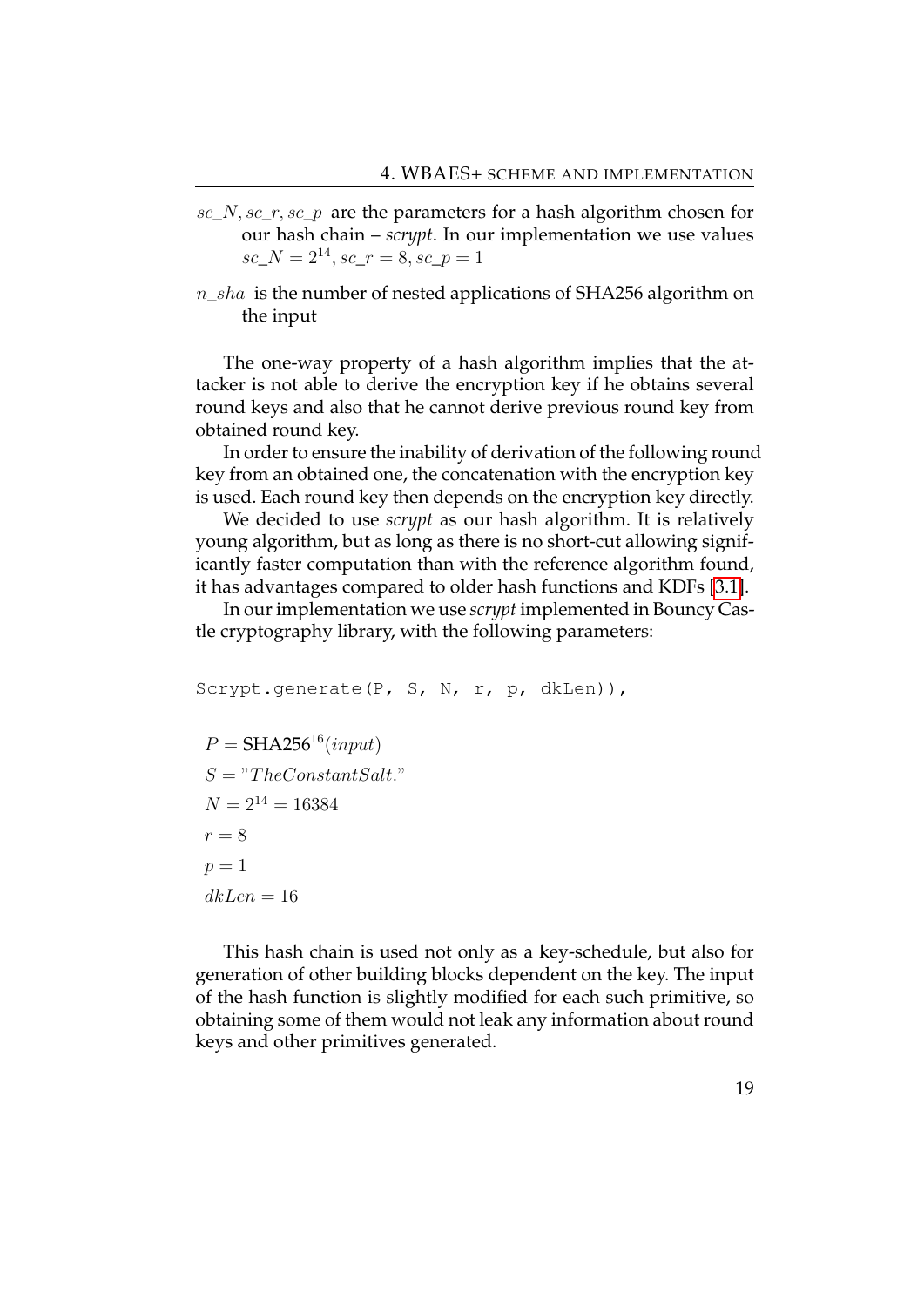#### <span id="page-24-0"></span>**4.2 Key-dependent S-boxes**

In our cipher, we do not use Twofish S-boxes exactly as described in [3.2.](#page-19-0) In the original form, key-dependent S-boxes increase complexity of an attack of  $2^{16}$ , as each S-box depends on two bytes derived from the encryption key. However, this is an instance of problem not strong enough for an attacker with sufficient parallelization power. That is why we decided to increase the complexity much more – of  $2^{13.8}$ , what makes it larger than currently best known attack on AES [\[21\]](#page-44-3).

The idea is to extend each Twofish S-box by adding a dependency on 13 bytes derived from the key. The generation of such S-box can be described by the recursive function *sboxgen* defined in the following equation.

$$
sboxgen(j, l, x) = \begin{cases} q'_{j,0}[x] & \text{if } l = 0\\ q'_{j,l}[sboxgen(j, l-1, x) \oplus k_{4\cdot(l-1)+j}] & \text{otherwise} \end{cases}
$$
(4.2)

Where

 $i$  is the S-box index

 $l$  is level of nesting

 $k$  is one byte derived from the key

 $q_1'$ is one of the fixed Twofish 8-bit permutations

Our implementation uses modified nested permutations suggested in [\[10\]](#page-43-2):

$$
q'_0 = [q_0, q_0, q_1, q_0, q_1, q_0, q_1, q_0, q_1, q_0, q_1, q_0, q_1, q_1]
$$
  
\n
$$
q'_1 = [q_1, q_0, q_0, q_1, q_1, q_0, q_0, q_1, q_1, q_0, q_0, q_1, q_1, q_0]
$$
  
\n
$$
q'_2 = [q_0, q_1, q_1, q_0, q_0, q_1, q_1, q_0, q_0, q_1, q_1, q_0, q_0, q_1]
$$
  
\n
$$
q'_3 = [q_1, q_1, q_0, q_0, q_0, q_1, q_1, q_0, q_0, q_0, q_1, q_1, q_1]
$$
\n(4.3)

#### <span id="page-24-1"></span>**4.2.1 Key bytes for S-boxes**

As mentioned before, we decided to use different round keys for encryption and building blocks generation in order to increase strength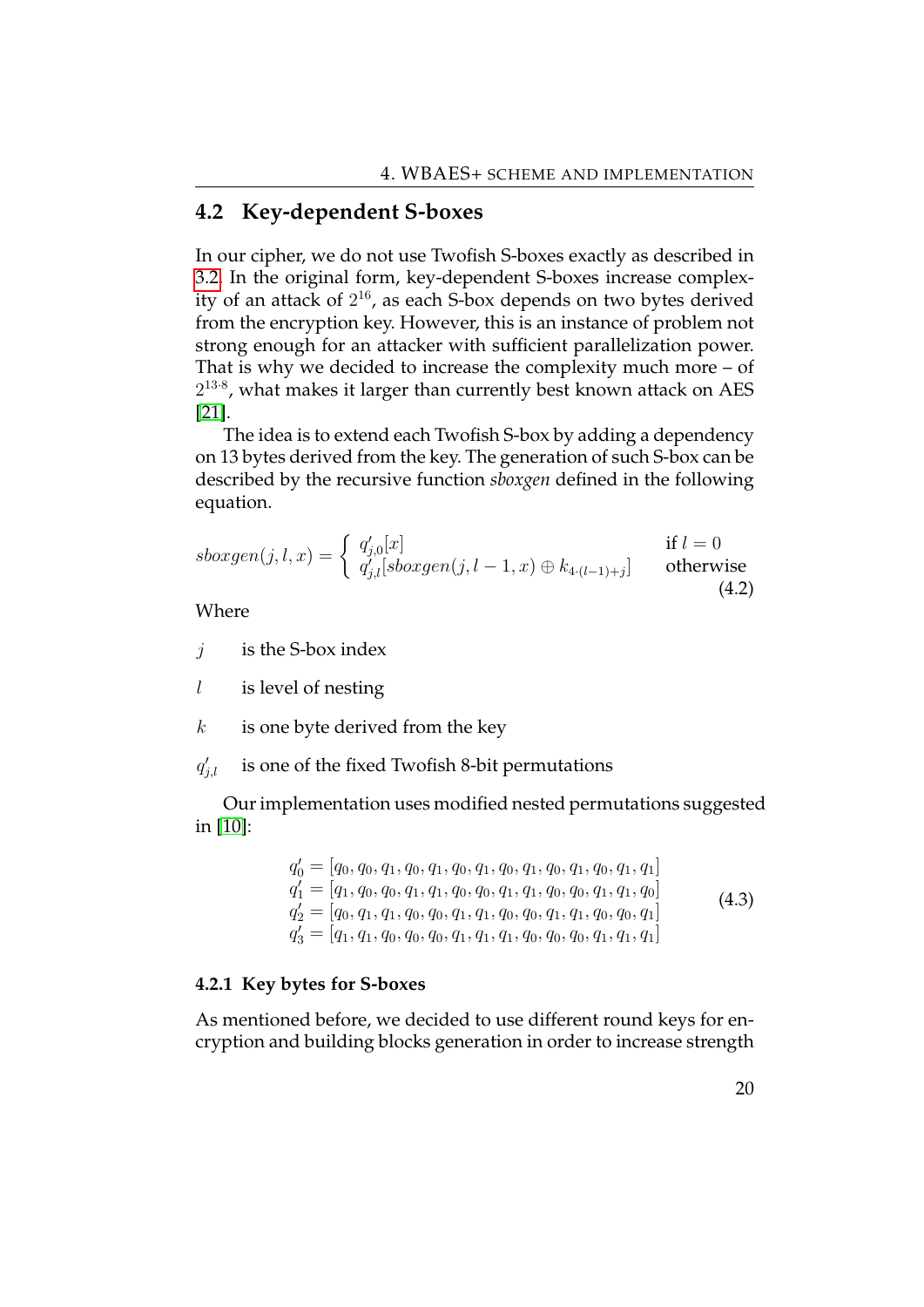of our cipher. For generation of key-dependent S-boxes we create special roundKeys\_for\_S-boxes using the following formula:

$$
k_{Sbox}^r = \begin{cases} \quad hash_{par}(key||\text{"SBOXconstant", salt}) & \text{if } r = 0\\ \quad hash_{par}(k^{r-1}||key||\text{"SBOXconstant", salt}) & \text{otherwise} \end{cases} \tag{4.4}
$$

This equation differs from [4.1](#page-22-2) only in concatenation with a constant string. Such a difference makes generated round keys for Sboxes non-transformable to round keys for encryption and vice-versa. So an attacker, succeeding in obtaining roundKeys\_for\_S-boxes will not be able to extract round keys from them.

As we are generating four S-boxes in order to use different S-box on each row of the State, we need  $4 \cdot 13 = 52$  key bytes for one round S-boxes. These are derived from the round key for S-boxes using SHA-512 hash function.

#### <span id="page-25-0"></span>**4.3 Diffusion layer modification**

In Advanced Encryption Standard and also in WBAES, each byte of the output in one round depends on four input bytes of that round. To increase the diffusion power of the cipher, we decided to make each byte dependent on all sixteen bytes of the input.

The diffusion element in AES/WBAES is *MixColumns* operation. As was said, it is performed as multiplication of each column of the State by the given  $4 \times 4$  matrix. In our new cipher MixColumn operation is replaced by multiplication of the whole State by a  $16 \times 16$ matrix, as illustrates the scheme [4.1.](#page-26-1)

Also the authors of [\[19\]](#page-44-1) suggest AES diffusion layer modification from  $4 \times 4$  to  $16 \times 16$  matrix to increase security within one round. They use a precomputed involutory MDS matrix constructed using Cauchy matrices. Their procedure is a base for our implementation.

As this multiplication is performed only in the table generation part, we can sacrifice the performance in order to increase security, in comparison to the black-box version, where the computation must not consume much resources. Thanks to this, we can exclude the performance restrictions mentioned in [\[19\]](#page-44-1).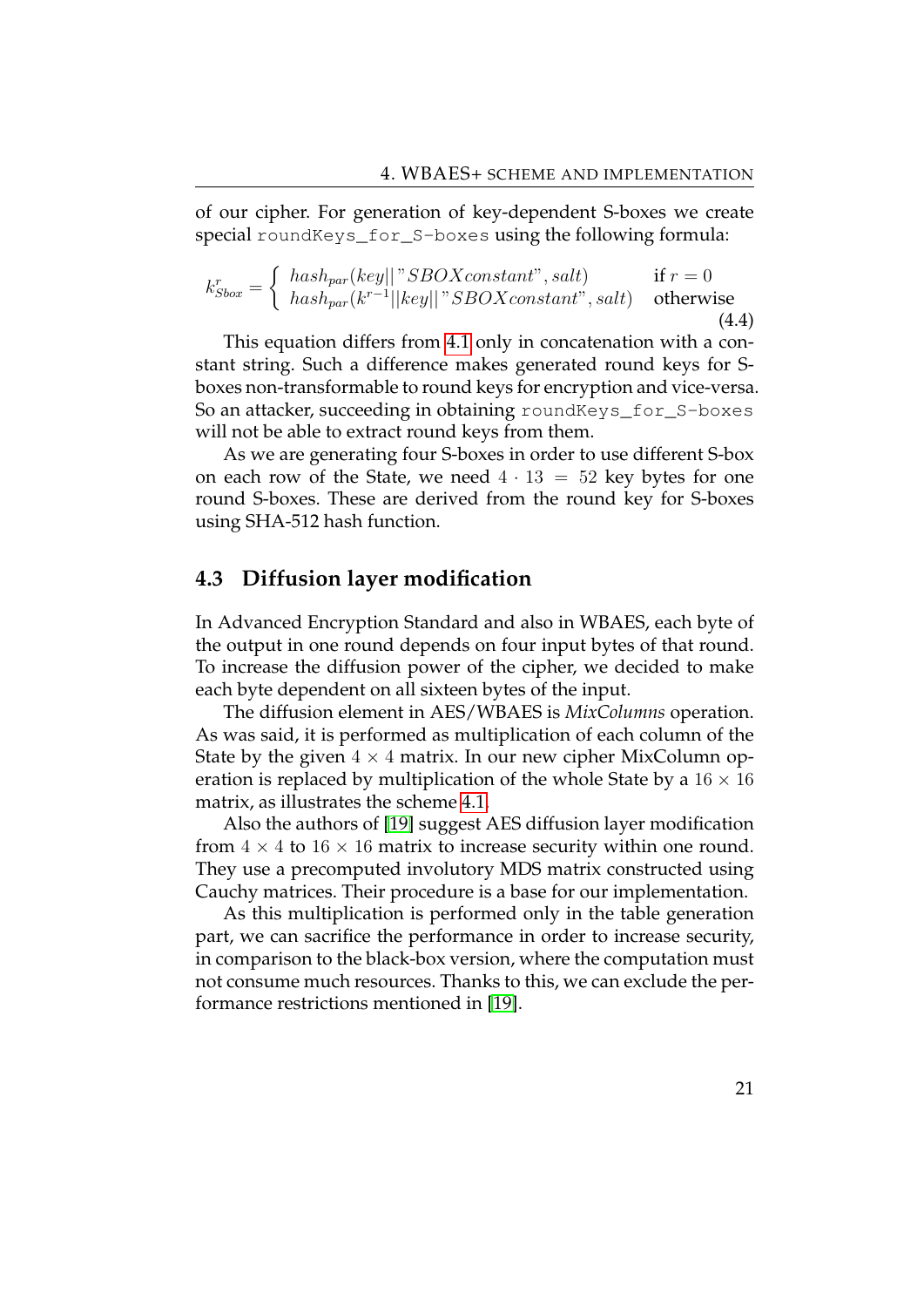#### 4. WBAES+ SCHEME AND IMPLEMENTATION

<span id="page-26-1"></span>

Figure 4.1: Black-box scheme of the first round in WBAES+.

We decided to generate matrices that are involutory to guarantee the same diffusion power in one round for both encryption and decryption.

In order to prevent against several white-box attacks (BGE attack [\[5\]](#page-42-4), the Generic attack by Michiels [\[22\]](#page-44-4)), our matrices are keydependent.

#### <span id="page-26-0"></span>**4.3.1 Key bytes for MDS matrices**

Similarly to S-boxes, the key bytes used for MDS matrices generation are not taken directly from the encryption key. Special roundKeys\_ for\_MDS are derived from the encryption key using modified version of the hash-chain:

$$
k_{MDS}^r = \begin{cases} \n\text{hash}_{par}(\text{key}||\text{"MDSconstant", salt}) & \text{if } r = 0\\ \n\text{hash}_{par}(k^{r-1}||\text{key}||\text{"MDSconstant", salt}) & \text{otherwise} \n\end{cases} \tag{4.5}
$$

22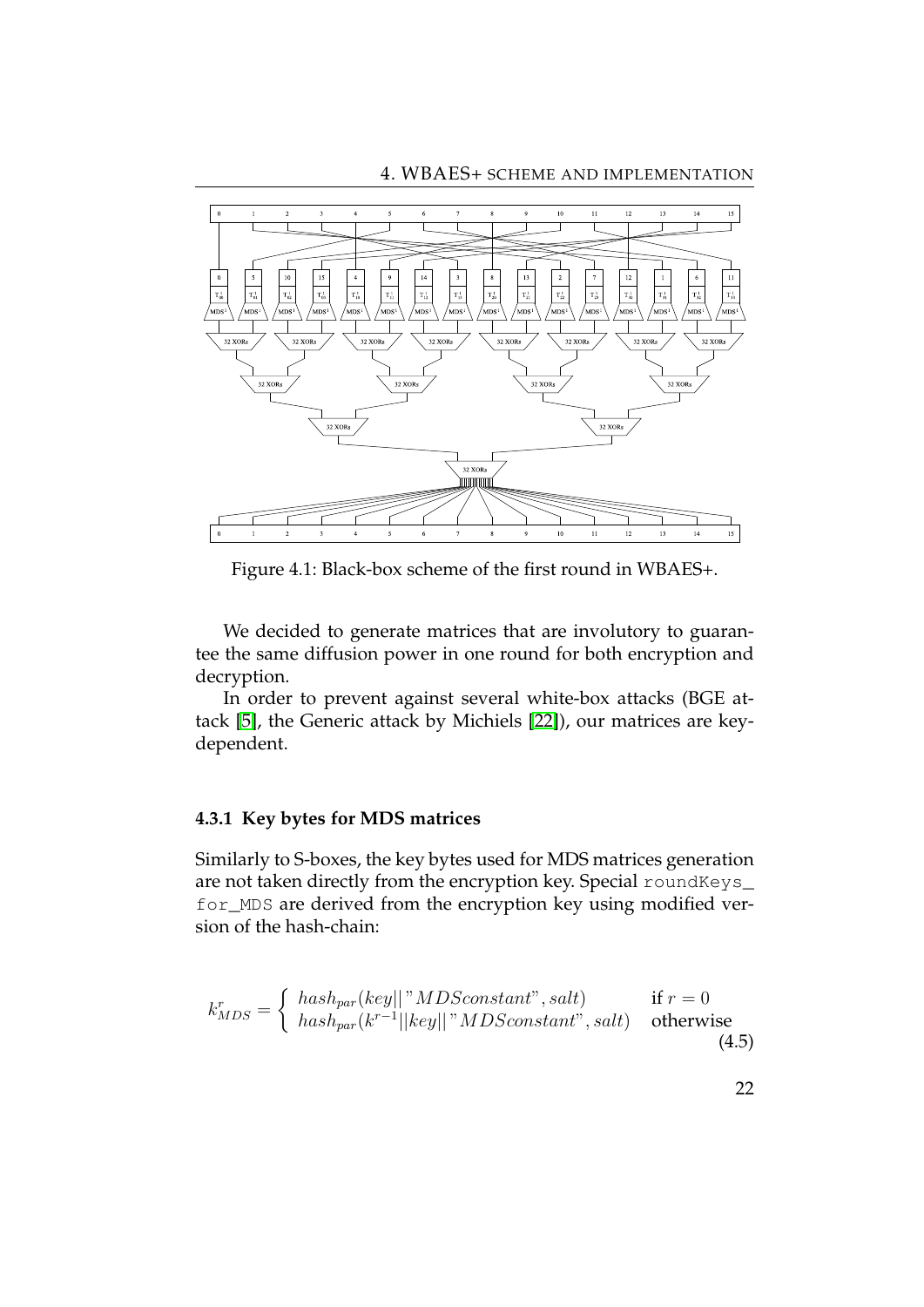#### <span id="page-27-0"></span>**4.3.2 MDS matrices generation**

Cauchy matrices depend on the first row only, other rows are permutations of the bytes in the first one. These bytes are pairwise different and XOR of them is always 1.

Our MDS matrix for each round is thus generated from the corresponding roundKey\_for\_MDS as follows:

#### **Algorithm 7** Generation of MDS matrix for one round.

- 1. All first 6-tuples and last 6-tuples from each byte of the roundKey\_for\_MDS are stored in a set.
- 2. First 14 bytes of first row of the matrix are first 14 nonzero bytes from the set.
- 3. The 15th byte is chosen from the other bytes in the set so that XOR of all 15 bytes and 1 results in a byte different from all these 15 bytes.
- 4. The 16th byte of first row is a result of XOR of previous 15 bytes and 1.
- 5. Other 15 rows are computed as predefined permutations of the first one.

The Set data structure in the first step ensures, that the bytes used in firstRow are pairwise different.

First option for the set is a java implementation of ordered set called TreeSet, which inherently sorts elements in increasing order. This makes more difficult to the attacker to obtain the corresponding roundKey\_for\_MDS, if he finds out the matrix. However, the entropy of MDS matrix is lower.

Second option is to use LinkedHashSet, which preserves the order of added elements. When the order of elements is taken into account, there is more possible combinations, and thus more possible MDS matrices (approximately 16! times more). However, if the attacker obtains one matrix, he knows exactly the corresponding round key.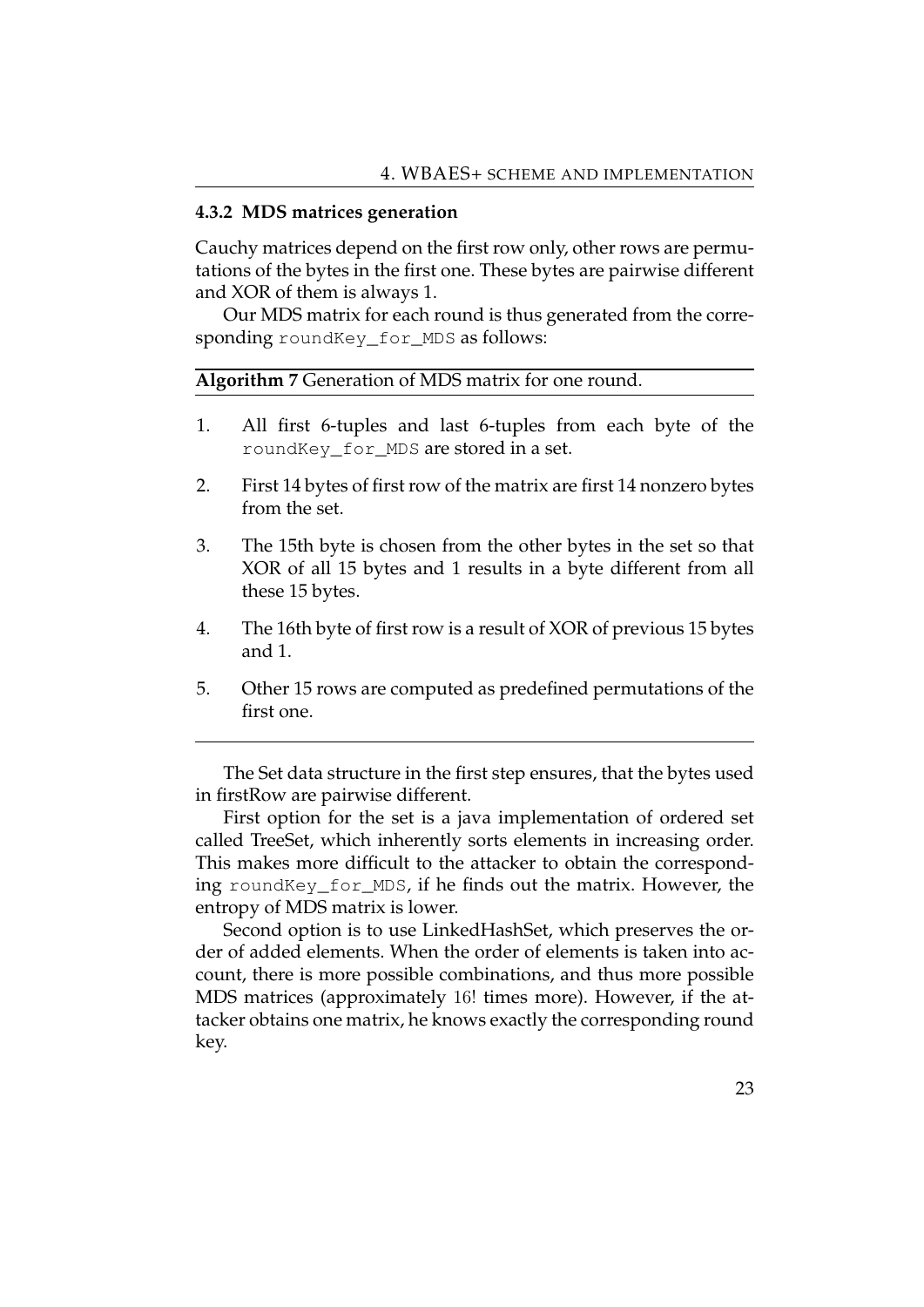Third option is a combination of previous two.

As long as *scrypt* and SHA-256 are uncracked, the matrices need to be secured more than the round keys they are generated from. That is why we decided to use LinkedHashSet as our set.

Usage of 6-tuples was chosen as a compromise between the entropy (number of possible bytes) and number of distinct bytes stored in the set. If there are too few different bytes (so the matrix cannot be created), the constant, publicly known matrix constructed in [\[19\]](#page-44-1) is used in this round.

#### <span id="page-28-0"></span>**4.3.3 Non-suitable round keys**

As was written above, not all round keys are suitable for MDS matrix generation as described in algorithm [7.](#page-0-0) If the round key is periodical, the six-tuples repeat and not enough distinct 6-tuples are derived to create the first row of the MDS matrix.

However, if an attacker finds out that the constant matrix was used for one round, he cannot derive the round key for MDS from the matrix. This information makes the round key space smaller for this round, but even if the attacker obtains the round key for MDS for this round, this will provide him no information about next or previous round keys for MDS, thanks to the concatenation with the encryption key in the key schedule. Moreover, the other round keys for this round (key for encryption, key for S-box) cannot be derived from this key thanks to the concatenation with *"MDSconstant"* string.

#### <span id="page-28-1"></span>**4.4 White-box implementation**

With our modifications (namely MDS matrices multiplication) of the AES cipher, also the white-box scheme has changed, as illustrated in figure [4.2.](#page-29-0) This section describes differences between white-box versions of AES and our cipher.

#### <span id="page-28-2"></span>**4.4.1 Mixing bijections**

MixColumns operation works with columns of the State independently, so the computation is divided into four parts. In each part all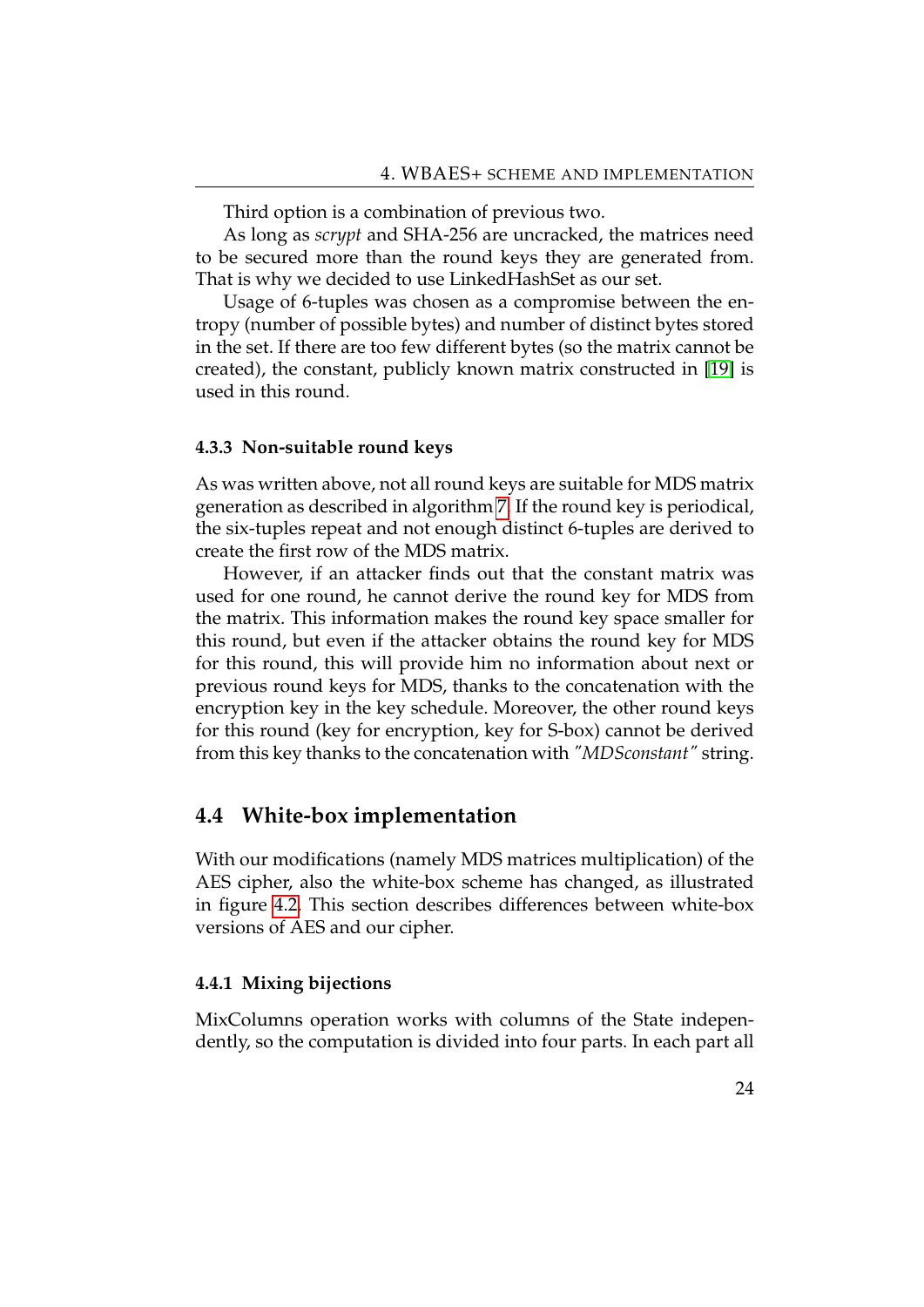

<span id="page-29-0"></span>

Figure 4.2: White-box scheme of the first round in WBAES+.

four bytes are multiplied by a  $4 \times 4$  MC matrix, what creates four 32-bit strings. These are then protected by a  $32 \times 32$  mixing bijection, implemented as multiplication by a  $32 \times 32$  MB matrix.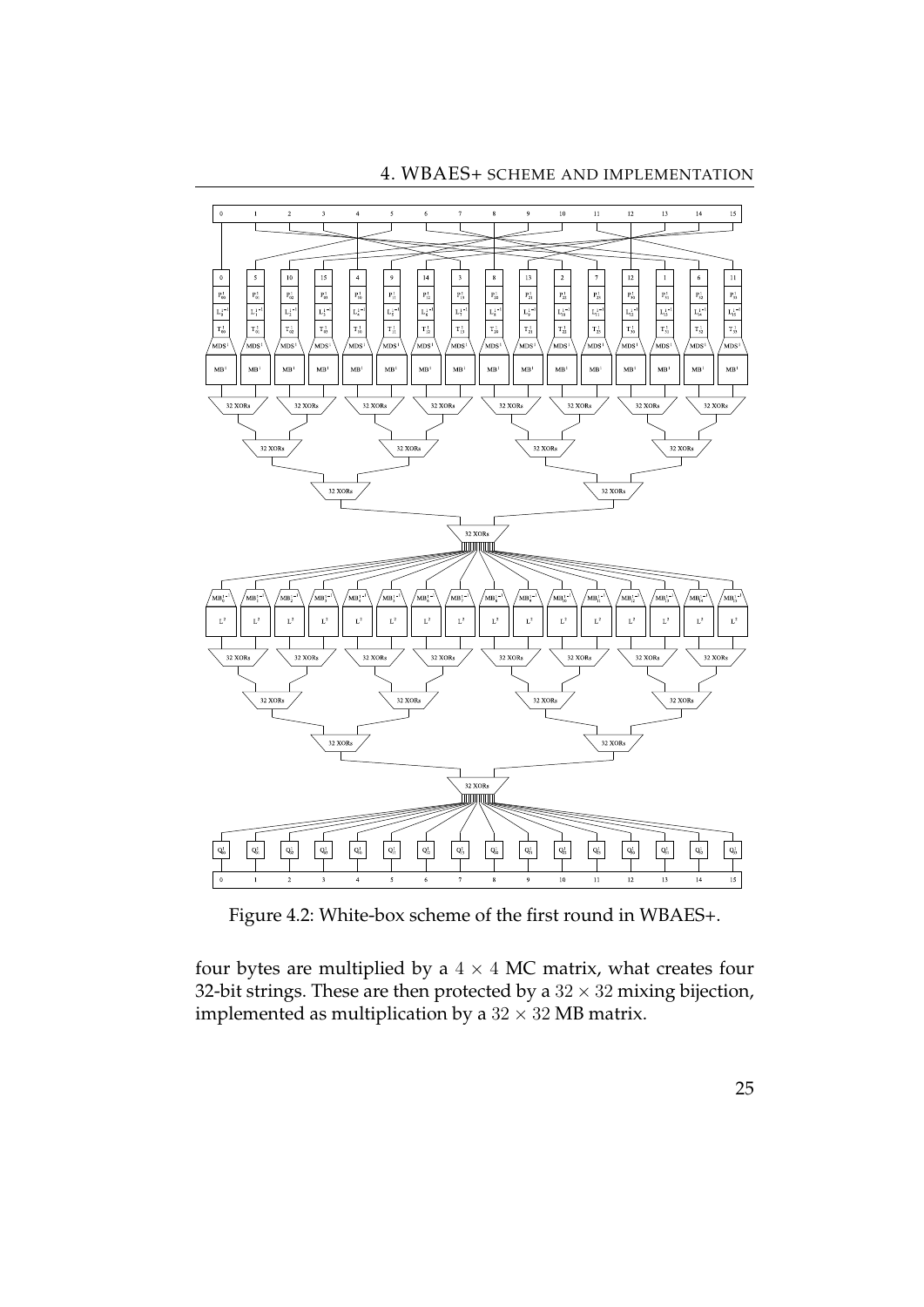In our cipher there is no such division. All sixteen bytes of the State are multiplied by a  $16 \times 16$  MDS matrix and thus sixteen 128-bit strings are created. This implies the change of Mixing bijections size from  $32 \times 32$  to  $128 \times 128$ .

#### <span id="page-30-0"></span>**4.4.2 Type II tables**

By using a  $16 \times 16$  MDS matrix multiplication the type II tables increased from  $8 \times 32$  to  $8 \times 128$ , as illustrates figure [4.3.](#page-30-3)

<span id="page-30-3"></span>

Figure 4.3: Table type II.

#### <span id="page-30-1"></span>**4.4.3 Type III tables**

Tables of type III are used to cancel the effect of mixing bijections. As mixing bijections are increased to  $128 \times 128$ , also type III tables have changed to  $8 \times 128$  [4.4.](#page-30-4)

<span id="page-30-4"></span>

Figure 4.4: Table type III.

#### <span id="page-30-2"></span>**4.4.4 Type IV tables**

Table type IV has the same structure and functionality as for WBAES, just the number of these tables has increased because of the size of type II tables and larger XOR cascade needed. Table [4.1](#page-31-0) contains table numbers and sizes used in our cipher.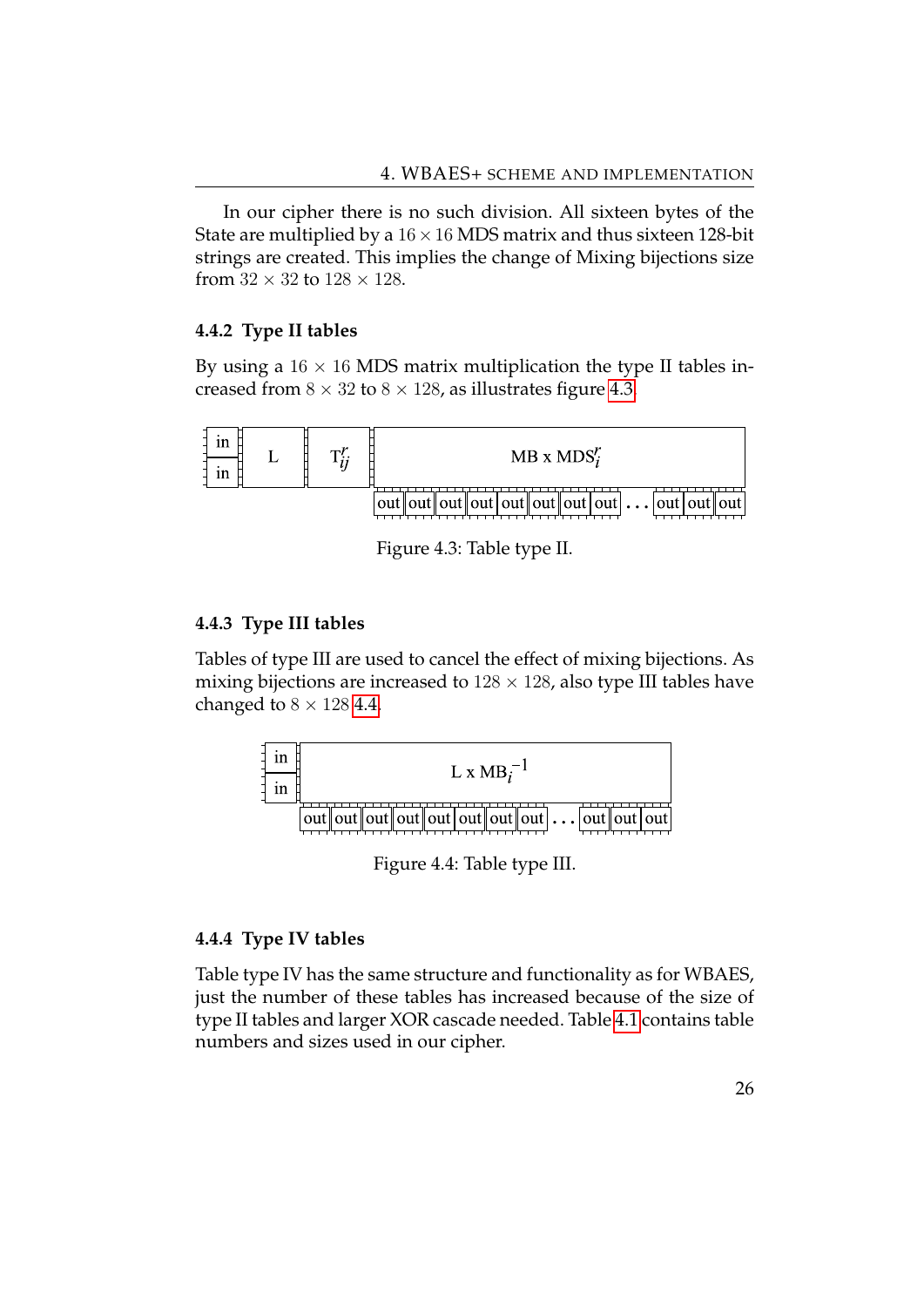<span id="page-31-0"></span>

| <b>Type</b>    | Number of tables             | Width               | Total size in bits                  |
|----------------|------------------------------|---------------------|-------------------------------------|
| $\mathbf{I}$   | $16 \cdot 2 = 32$            | $8 \rightarrow 128$ | $32 \cdot 2^8 \cdot 128 = 1048576$  |
| H              | $16 \cdot 9 = 144$           | $8 \rightarrow 128$ | $144 \cdot 2^8 \cdot 128 = 4718592$ |
| TH             | $16 \cdot 9 = 144$           | $8 \rightarrow 128$ | $144 \cdot 2^8 \cdot 128 = 4718592$ |
| IV $(T1)$      | $32 \cdot 15 \cdot 2 = 960$  | $8 \rightarrow 4$   | $960 \cdot 2^8 \cdot 4 = 983040$    |
| IV (MDS)       | $32 \cdot 15 \cdot 9 = 4320$ | $8 \rightarrow 4$   | $4320 \cdot 2^8 \cdot 4 = 4423680$  |
| IV $(MB^{-1})$ | $32 \cdot 15 \cdot 9 = 4320$ | $8 \rightarrow 4$   | $4320 \cdot 2^8 \cdot 4 = 4423680$  |
| Total size     |                              |                     | $20316160 b = 2840 kB$              |

4. WBAES+ SCHEME AND IMPLEMENTATION

Table 4.1: White-box implementation size.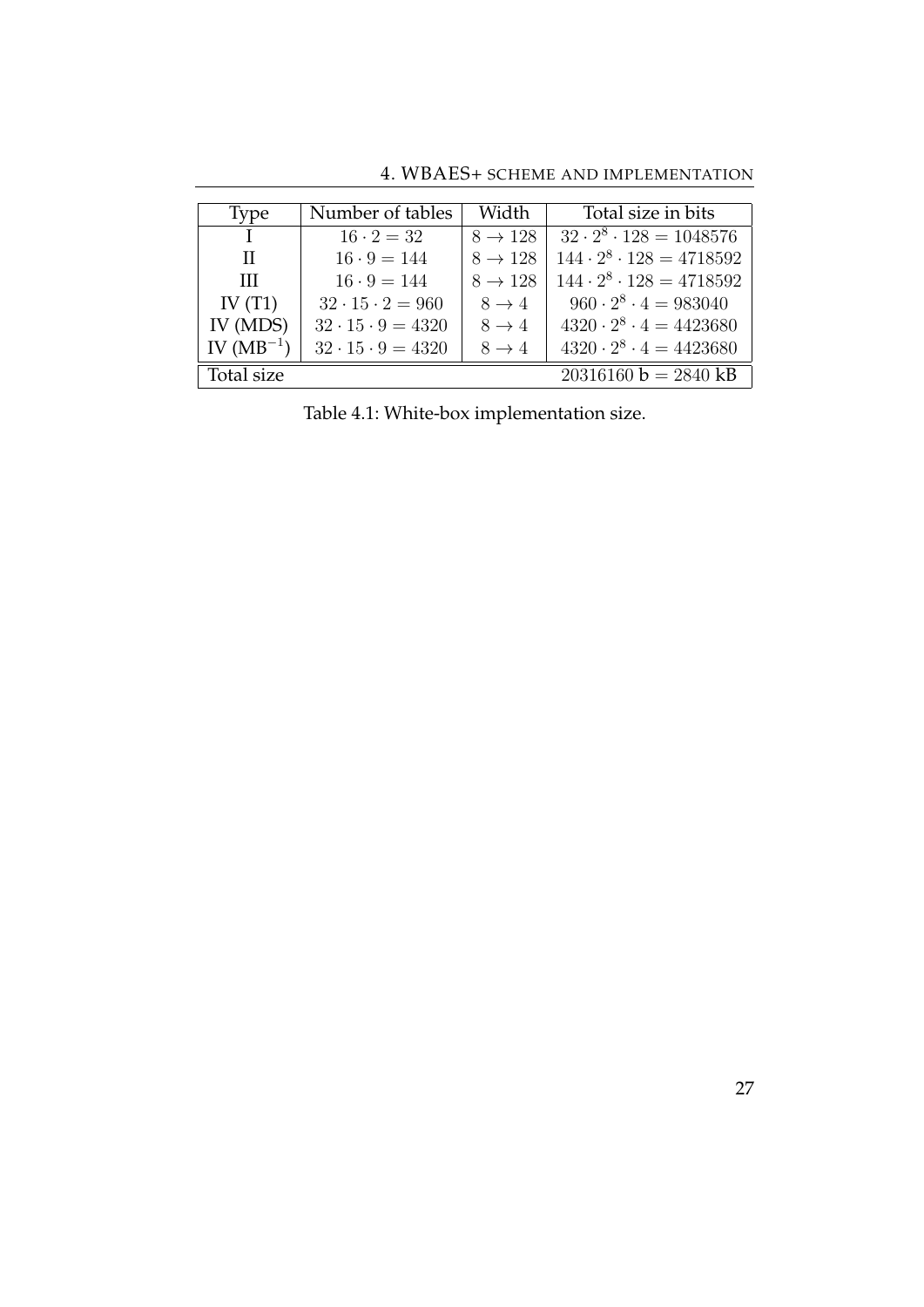### <span id="page-32-0"></span>**Chapter 5**

## **JCA implementation**

Java cryptography architecture is an API (application program interface) providing a framework for the implementation of security features in java. It uses a provider-based architecture and contains a set of APIs for several applications in digital security, such as symmetric and asymmetric ciphers, key generation and management, digital signatures, message authentication codes, etc. These APIs provide an easy way to add security into developer's applications.

Implementation of the JCE (Java Cryptography Extension) provider to our cipher implementation is also part of this thesis.

The provider we have implemented is common for both, WBAES+ and java implementation of WBAES by Dušan Klinec [\[20\]](#page-44-2), which our WBAES+ implementation is based on. It supports four padding mechanisms (*NOPADDING*, *ISO9797M1PADDING*, *ISO9797M2PAD-DING* and *PKCS5PADDING*) and one mode of operation (*ECB*).

As was mentioned, in white-box context the encryption (decryption, respectively) operation is split into two parts.

- **Generation of the tables,** which needs to be run in secure environment, because the key needs to be loaded into the main memory and
- **The very encryption,** which uses these tables stored in the memory and can run in an untrusted environment

This will also reflect into JCE, namely the methods of javax.crypto. CipherSpi that we needed to extend.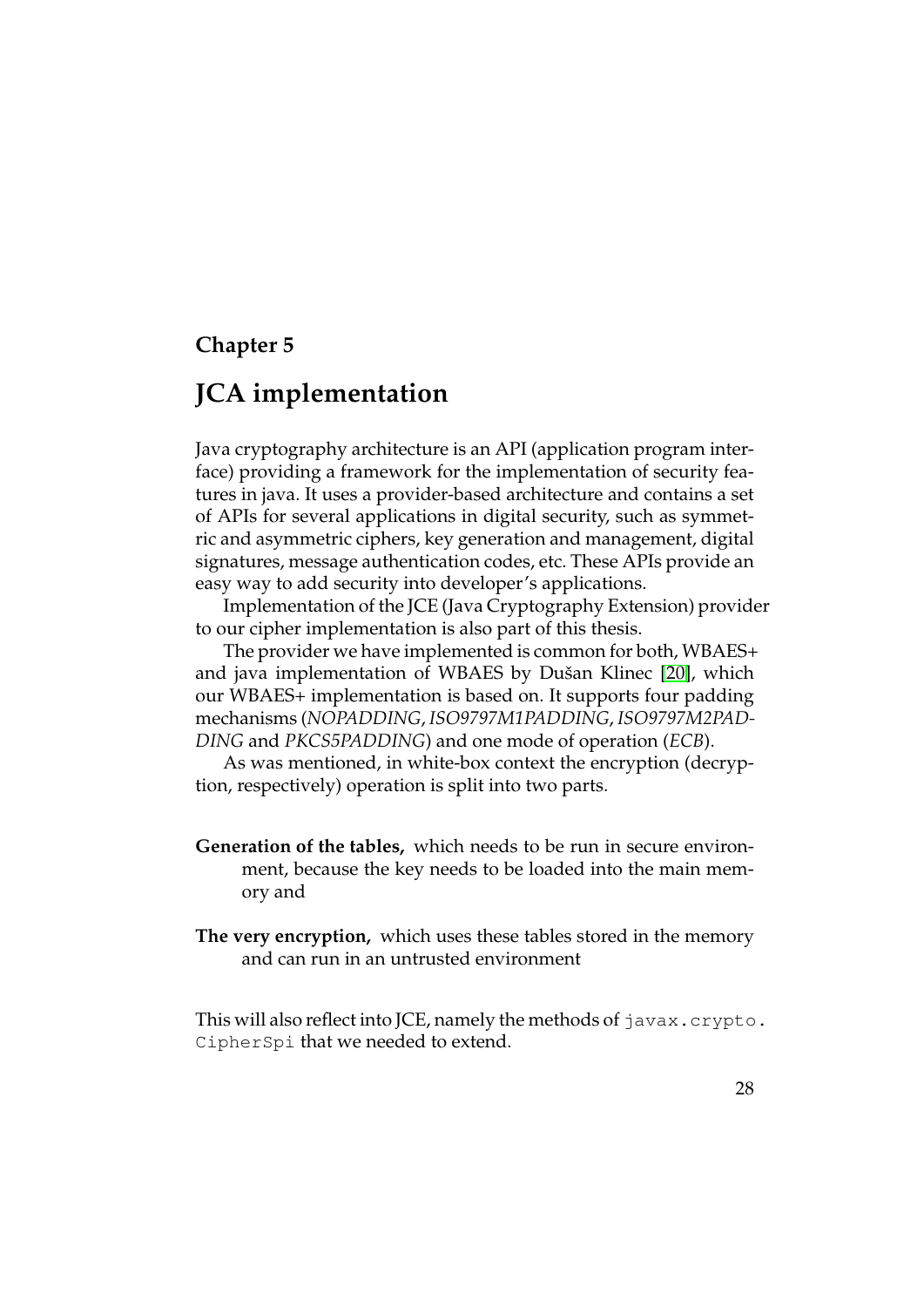### <span id="page-33-0"></span>**5.1 Tables generation**

For tables generation we implemented the method engineInit used by API method

Cipher.init(int opmode, Key key),

where opmode is one of Cipher.ENCRYPT\_MODE, Cipher.DECRYPT \_MODE and key is the encryption key. If the encryption key is not null, the tables are generated according to the scheme [4.2.](#page-29-0) These tables are then stored into the file *extb\_tables\_true.ser* when encrypting or *extb\_tables\_false.ser* when decrypting using java serialization (conversion of an object state to a byte stream that can be reverted back into a copy of this object).

Calling of this method must be performed in a trusted environment, serialized tables can then be stored in an insecure place for further usage.

### <span id="page-33-1"></span>**5.2 White-box encryption**

For deserialization of the tables, same Cipher.init() method is called, just this time with null value of the encryption key. After the tables are loaded, method Cipher.update() or Cipher.doFinal() can be called to encrypt or decrypt an input buffer.

Usage of these methods is safe in an insecure environment. Instead of loaded into the memory, the key is hidden in the look-up tables.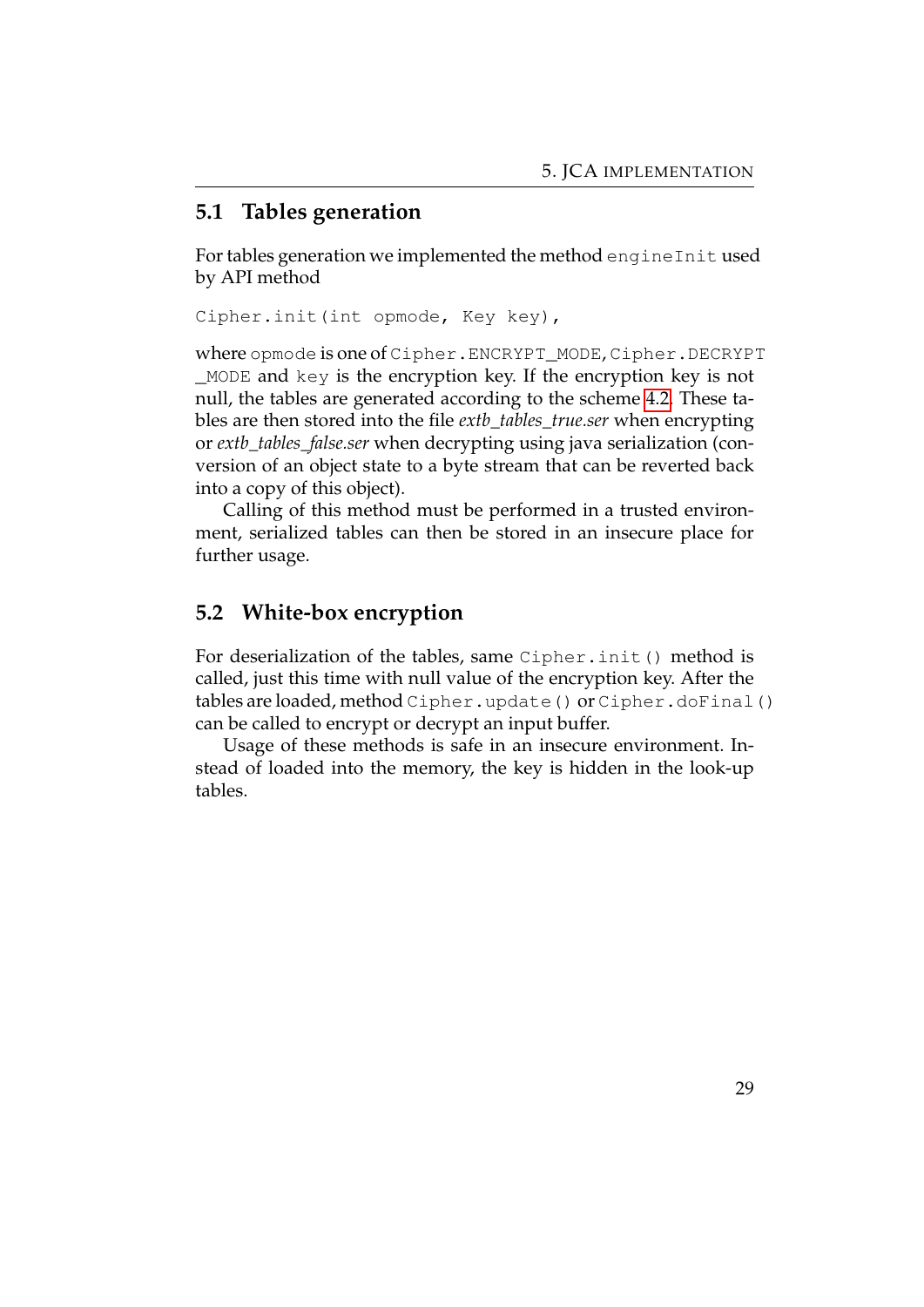## <span id="page-34-0"></span>**Chapter 6**

## **Evaluation**

## <span id="page-34-1"></span>**6.1 Test vectors**

In order to test the implementation of our new cipher, we have computed several test vectors, following the algorithm [8.](#page-0-0)

## **Algorithm 8** Test vectors generation

|     | 1: $state \leftarrow input$                                        |
|-----|--------------------------------------------------------------------|
|     | 2: roundKeysForEncryption $\leftarrow$ hashChain(key)              |
|     | 3: $roundKeysForSboxes \leftarrow hashChain(key, "SBOX constant")$ |
|     | 4. roundKeysForMDS $\leftarrow hashChain(key, "MDSconstant")$      |
|     | 5: for $r \leftarrow 0$ to 9 do                                    |
| 6:  | state $\leftarrow$ state XOR roundKeysForEncryption[r]             |
| 7:  | $roundKeyForSboxes \leftarrow SHA-512(roundKeysForSboxes[r])$      |
| 8:  | for $i \leftarrow 0$ to 15 do                                      |
| 9:  | $sboxgen(i \text{ MOD }4, 13, state[i], roundKeyForS boxes)$       |
| 10: | end for                                                            |
| 11: | shiftRowsPermutation(state)                                        |
| 12: | if $r \neq 9$ then                                                 |
| 13: | $matrix \leftarrow generateMDS(roundkeysForMDS[r])$                |
| 14: | transposePermutation(state)                                        |
| 15: | $state \leftarrow matrix \cdot state$                              |
| 16: | transposePermutation(state)                                        |
| 17: | end if                                                             |
|     | 18: end for                                                        |
|     | 19: state $\leftarrow$ state XOR round Keys For Encryption $ r $   |
|     | 20: <b>return</b> state                                            |

These test vectors are based on test vectors for AES, and are com-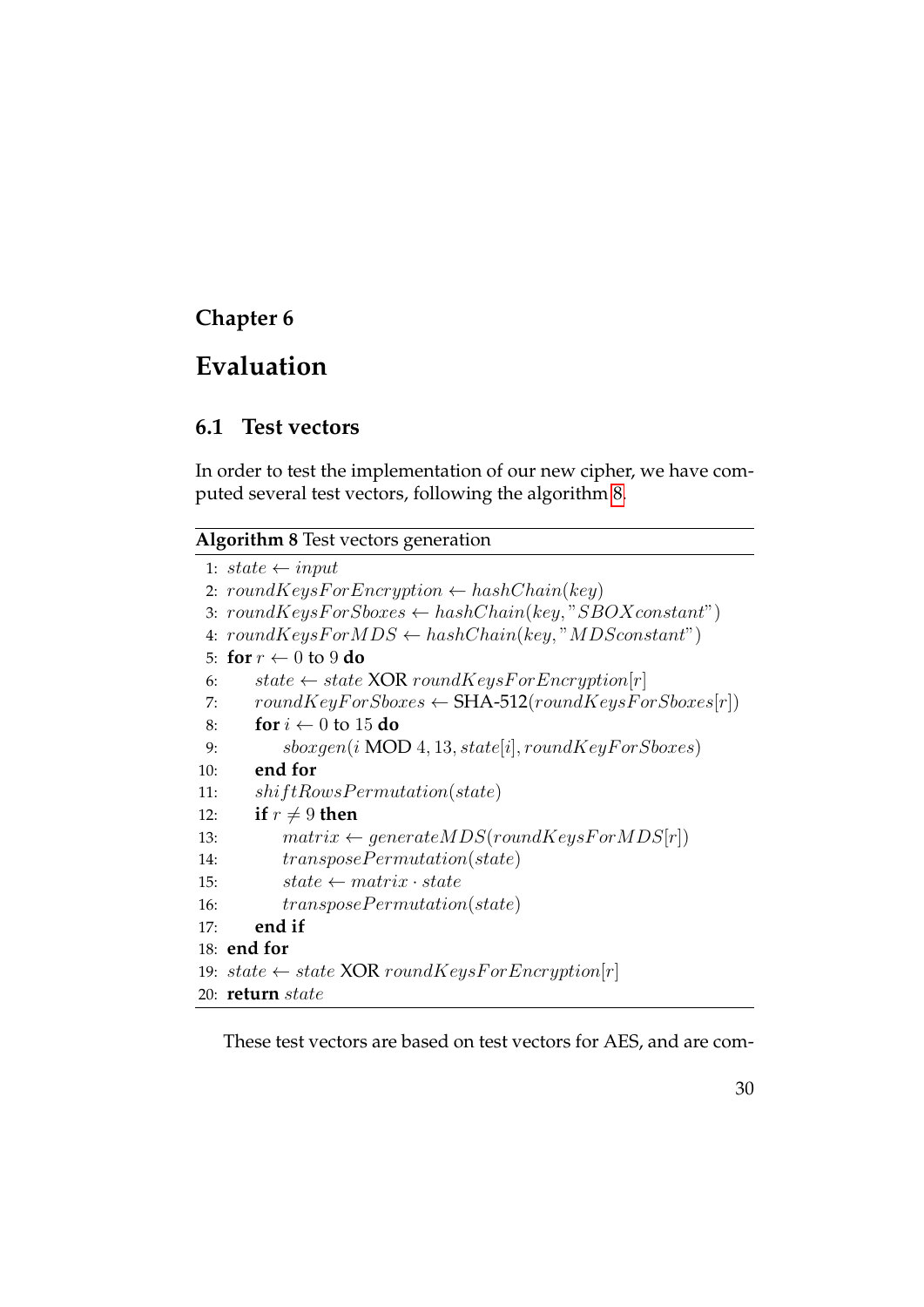puted for both possibilities: the encryption key, which enforces usage of constant MDS matrix for some round and the key, which does not.

All test vectors are included in the appendix [D.](#page-51-0)

#### <span id="page-35-0"></span>**6.2 Performance**

The following table compares encryption speed of implementations of three ciphers: AES (Bouncy Castle implementation), white-box AES ([\[20\]](#page-44-2)) and our new cipher.

The measurements were performed on the same platform:

**Processor** Intel Pentium Dual-Core CPU, T4400, 2.20 GHz

**Memory** 4.00 GB

**System** Linux - Ubuntu 12.04 LTS x86\_64

**Java version** Java SE 1.7

with only the fundamental system processes running.

Time of encryption is the average time it takes the implementation to encrypt a 1MB file. In case of white-box implementations also time of tables loading is included, and thus time of cipher initialization is included also in case of AES implementation.

| Cipher       | Tables generation $(ms)$   Encryption $(ms)$ |         |
|--------------|----------------------------------------------|---------|
| AES          | n/a                                          | 145.8   |
| <b>WBAES</b> | 1589.6                                       | 18145.6 |
| $WBAES+$     | 17206.8                                      | 37894.2 |

We can see, that white-box implementations are much slower than black-box AES, because there is need to read from many tables. For the same reason the encryption of our new cipher is slower than WBAES – larger number of look-up tables were generated.

The generation of look-up tables takes more time in our new cipher than in WBAES, especially because of usage of *scrypt* hash chain as a key schedule with parameters chosen so that it needs more time to derive all the round keys.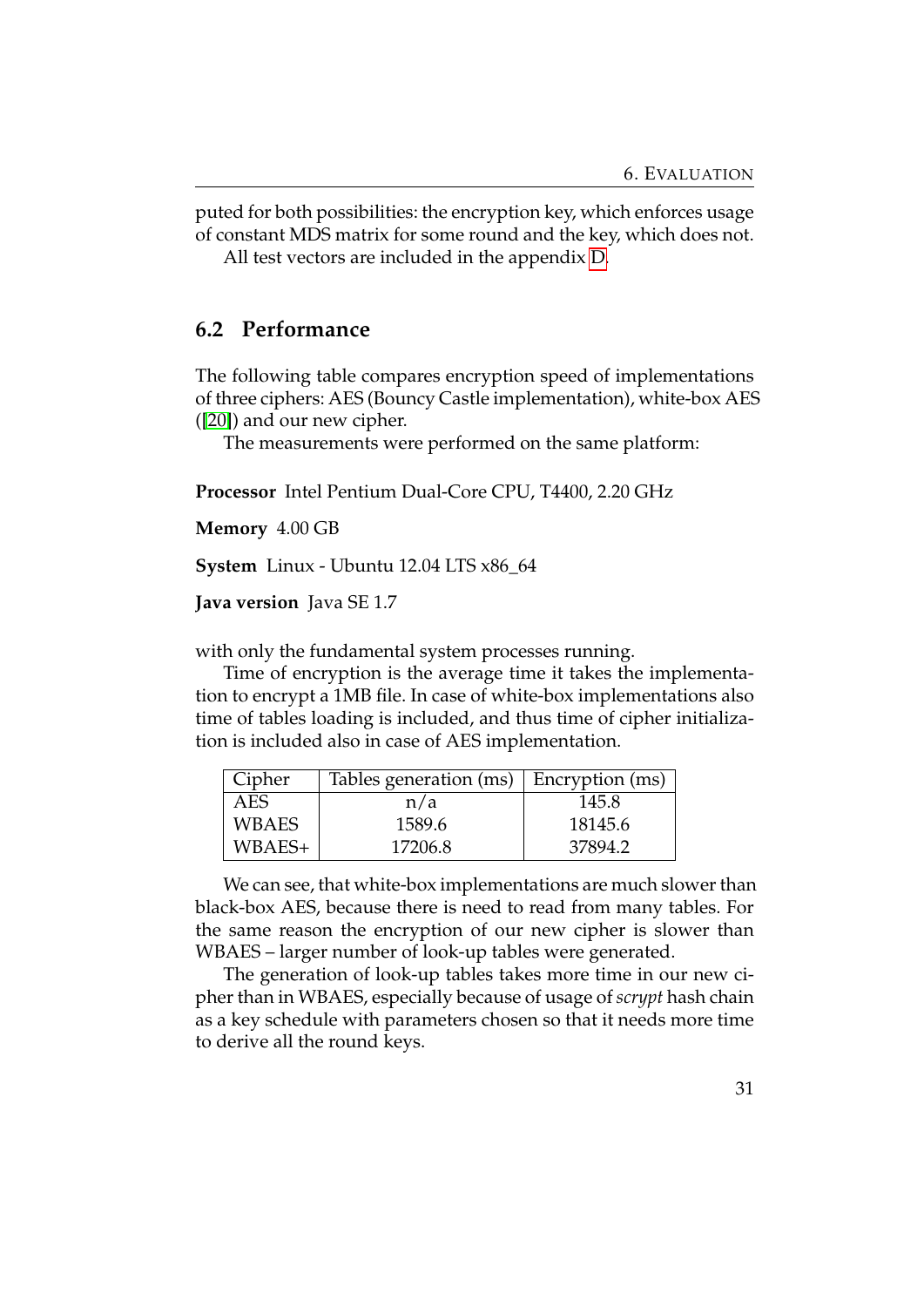### <span id="page-36-0"></span>**6.3 Storage requirements**

The generated look-up tables are stored in binary form using java Serializable interface. In the following table are the amounts of memory computed (first column) and generated and stored using our JCA implementation (second column).

| Cipher       | Computed space $(kB)$   Implementation $(kB)$ |        |
|--------------|-----------------------------------------------|--------|
| <b>WBAES</b> | 752                                           | 1682.7 |
| $WBAES+$     | 2840                                          | 5677.2 |

The storage of the look-up tables of our new cipher requires more space, because of multiplication by MDS matrix instead of *MixColumns* operation, what implies bigger type II and type III tables and larger number of type IV tables. However, the size of tables of type III can be decreased, as described in [7.1.](#page-39-1)

The java implementation stores not only the tables, but also some metadata needed for reconstruction of the objects. That is why the memory taken by serialized tables is approximately twice as much as the size of the tables themselves.

#### <span id="page-36-1"></span>**6.4 Security analysis**

The cipher was designed with its white-box resistance in mind, its security principles are explained in detail in chapter [4.](#page-22-0) This section summarizes these mechanisms and analyses results of ciphertext randomness testing.

#### <span id="page-36-2"></span>**6.4.1 Round keys**

There are three different round keys used in each round of the cipher, not convertible to each other. These are the round keys for encryption, round keys for S-boxes generation and round keys for MDS matrices generation.

Each round key is constructed as a hash of previous round key concatenated with the encryption key (and S-box or MDS constant, where needed), so each round key is dependent directly on the en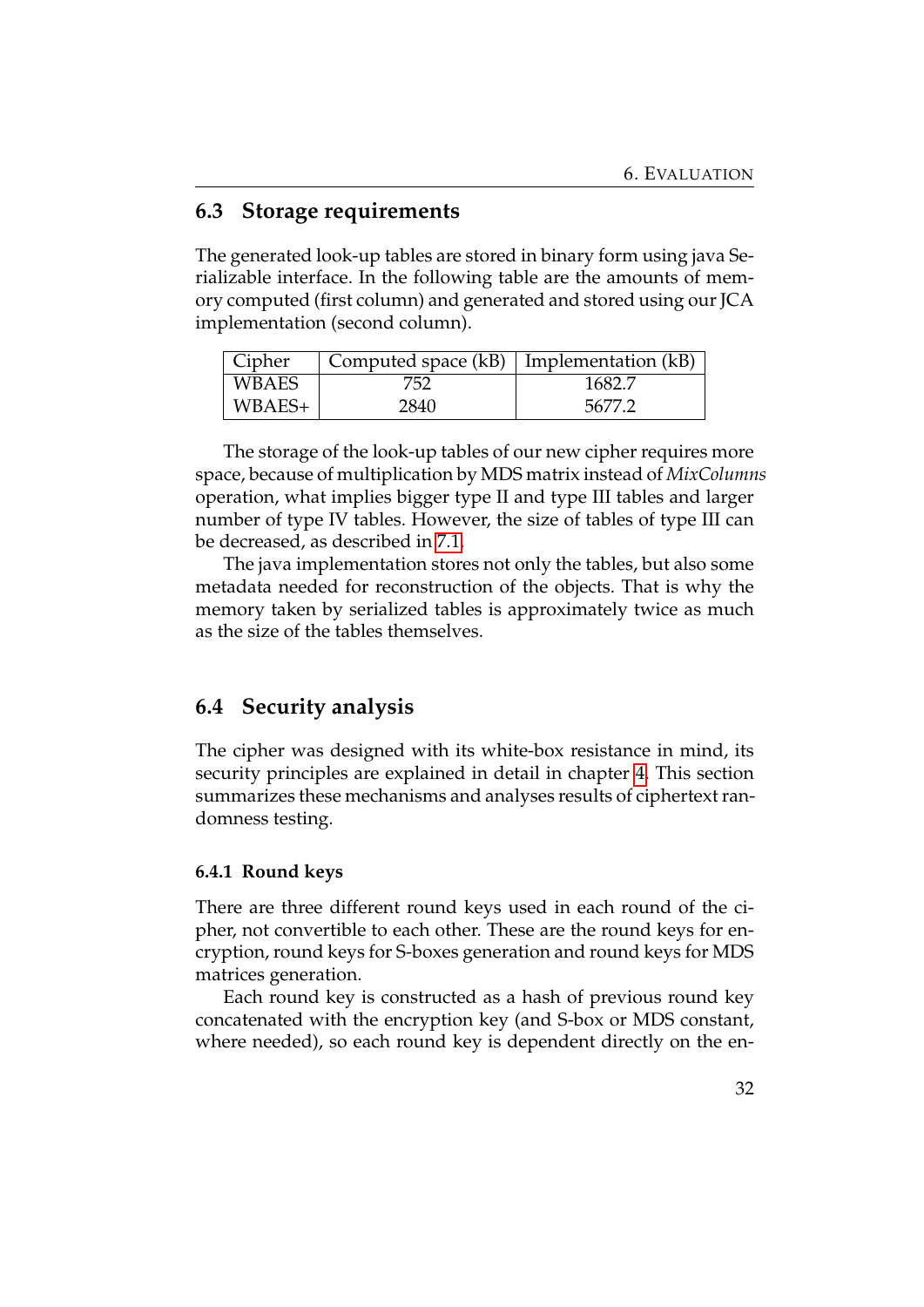cryption key. This implies the infeasibility of derivation of previous or next round keys.

As the hash function for round keys derivation, *scrypt* key derivation function is used. This memory-hard function is intentionally slow to make the brute-force attack impractical and as long as no short-cut in its scheme is found, there is no faster attack than brute force.

#### <span id="page-37-0"></span>**6.4.2 Confusion layer**

In order to ensure the confusion in the cipher, four different substitution boxes are applied in each round. Constant S-boxes can be generated randomly (e.g. CMEA), which make the cipher using them likely to be weak, or crafted carefully to be resistant against known attacks (e.g. DES). However, in white-box context, these are not secure enough.

That is why this cipher uses key-dependent S-boxes based on Twofish S-boxes, that are proven to be strong and resistant against many known attacks including differential cryptanalysis. Each of them depends on 13 bytes derived from the round key using SHA256 function, what increases the complexity of part of the BGE attack of  $2^{104}$ , to  $2^{128}$ .

The nested Twofish permutations have been chosen in such a way that as many as possible permutations for each S-box are distinct and the S-boxes resist linear cryptanalysis.

#### <span id="page-37-1"></span>**6.4.3 Diffusion layer**

Diffusion of the cipher is accomplished by multiplication of the state by a key-dependent MDS matrix in each round.

The design of their construction implies the size of the MDS matrix space to be approximately  $\frac{1}{64} \cdot 16! \cdot \binom{64}{16} = 1.6 \cdot 10^{26}$  (number of 16-tuples of distinct non-zero elements in the field  $GF(2^6)$ , which XOR results in 1).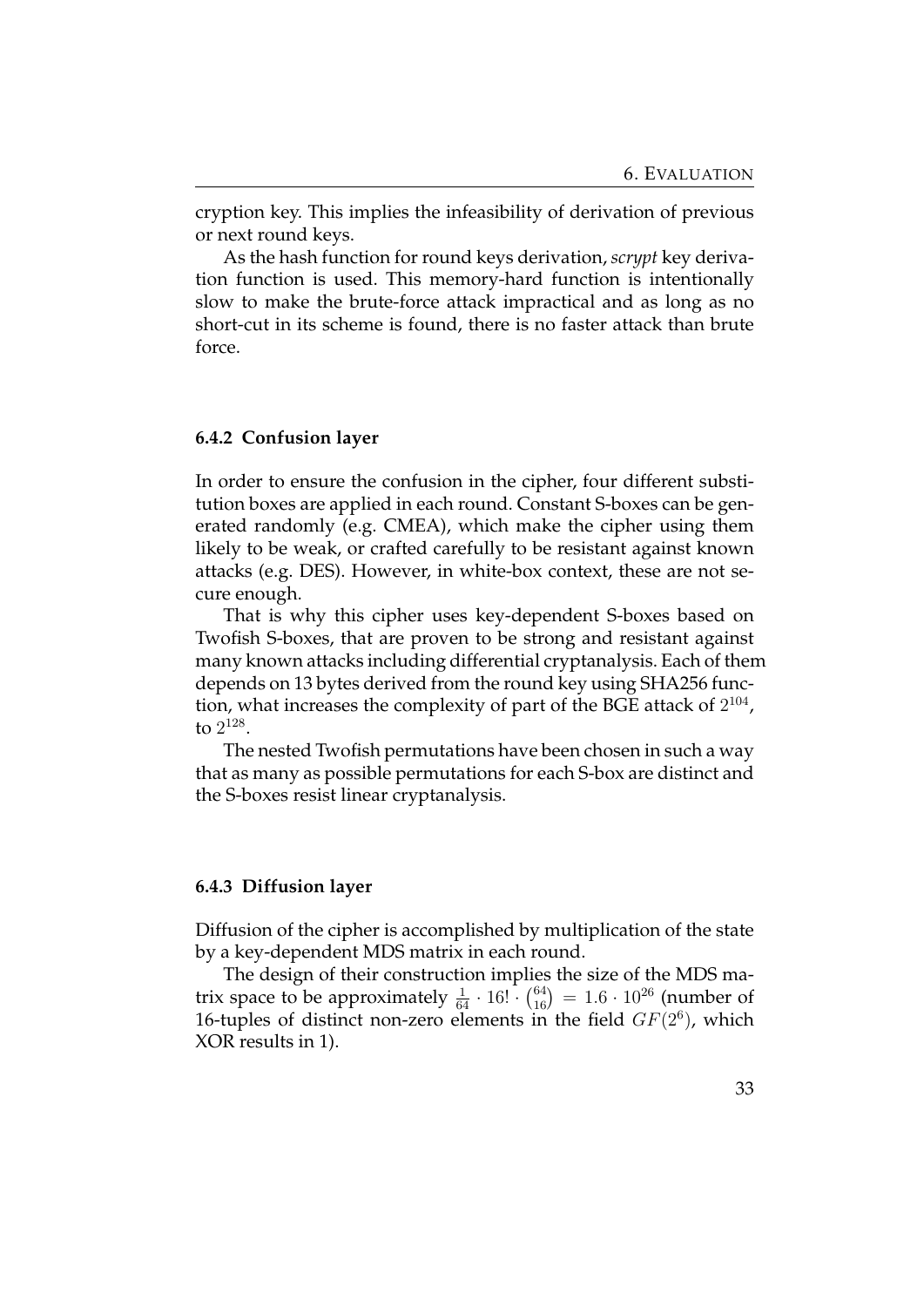#### <span id="page-38-0"></span>**6.4.4 Randomness testing**

Typical cryptanalysis of a new cipher starts with application of several statistical testing tools, like STS NIST and Dieharder, that can tell us, if the output looks random enough or not.

We have put our cipher to the STS NIST tests, applied on several types of bit-strings generated as:

- Whole cipher with
	- **–** the key that does not enforce constant MDS matrix and random plaintext
	- **–** the key that does not enforce constant MDS matrix and non-random plaintext (zeros, ones, periodical)
	- **–** the key that enforces constant MDS matrix and random plaintext
	- **–** the key that enforces constant MDS matrix and non-random plaintext (zeros, ones, periodical)
- One round of the cipher with
	- **–** derived round keys and random input
	- **–** derived round keys and non-random input
	- **–** zero round keys for encryption and MDS matrix generation, zero key bytes used to generate S-boxes and random input
	- **–** zero round keys for encryption and MDS matrix generation, zero key bytes used to generate S-boxes and nonrandom input

The randomness tests declared almost all the generated strings to be perfectly random. Only one have failed a few tests – ciphertext from one round of the cipher with S-boxes generated from all zero bytes and non-random input.

This is caused by our design of the MDS matrices. Four distinct S-boxes are constructed and applied to a periodical string. After multiplication by our matrix, equal bytes of the state on these exact positions result in equal bytes in the output, and thus the result stays periodical.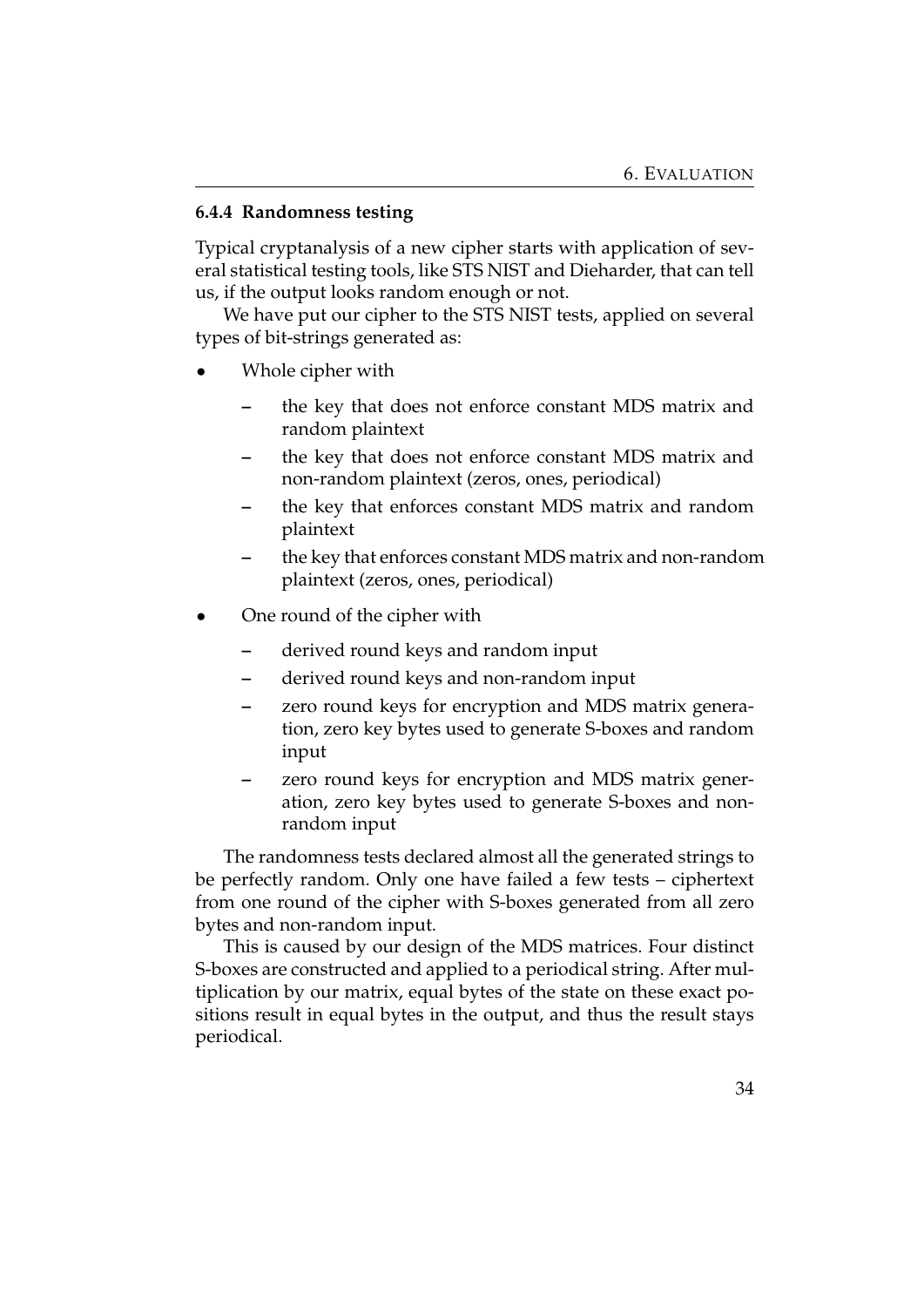### <span id="page-39-0"></span>**Chapter 7**

### **Future work**

As we can see in the table [4.1,](#page-31-0) the overall size of the tables has increased in comparison to WBAES of 2088 kB, what is almost four times more. To decrease this size, another approach was considered.

As a future work, man can implement and analyse these modifications in white-box scheme of our cipher, from both, security and performance point of view.

### <span id="page-39-1"></span>**7.1 Alternative white-box scheme**

Because of usage of  $16 \times 16$  MDS matrices, table type II must stay as described in section [4.4,](#page-28-1) what means 144 tables with the bit width  $8 \rightarrow 128$ . However, we can decrease the size of table type III and the number of type IV tables.

The base idea is usage of only  $8 \rightarrow 32$  mixing bijections. The 128bit string created after multiplication by an MDS matrix is divided into four parts, 32-bit wide. Each of these parts is then multiplied by another  $32 \times 32$  MB matrix and concatenated with other parts.

The elements of the 4-tuples of such results representing the state columns are then XORed together. Notice that this approach is similar to the one in WBAES.

After application of type III tables on 32-bit parts of the results, all four 128-bit strings are XORed together.

The overall scheme of this approach is illustrated in [7.1,](#page-40-0) and the following table contains the numbers of tables and space needed in this approach.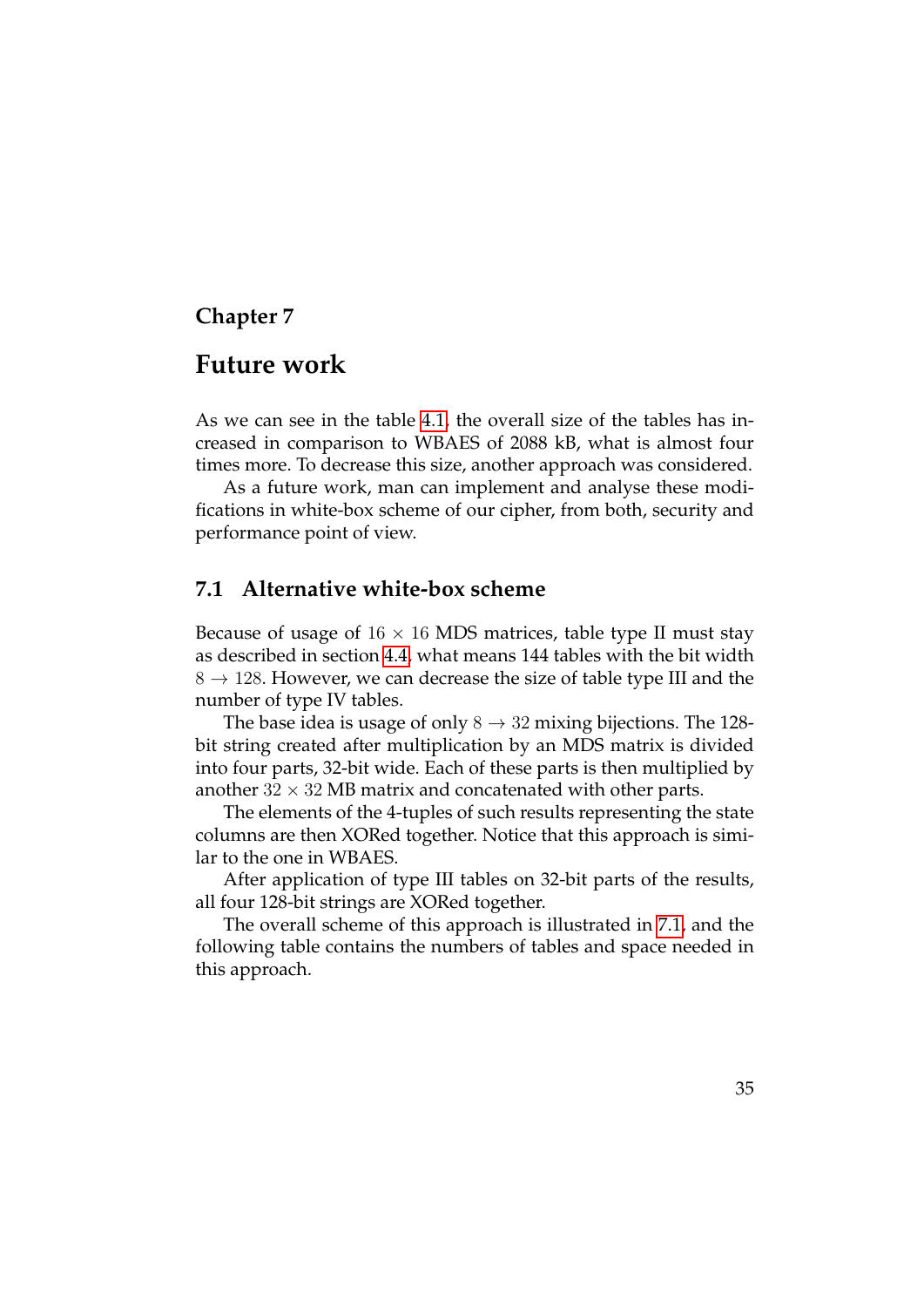<span id="page-40-0"></span>

Figure 7.1: Alternative WBAES+ scheme.

| <b>Type</b>    | Number of tables                    | Width               | Total size in bits                            |
|----------------|-------------------------------------|---------------------|-----------------------------------------------|
|                | $16 \cdot 2 = 32$                   | $8 \rightarrow 128$ | $\overline{32 \cdot 2^8 \cdot 128} = 1048576$ |
| H              | $16 \cdot 9 = 144$                  | $8 \rightarrow 128$ | $144 \cdot 2^8 \cdot 128 = 4718592$           |
| Ш              | $16 \cdot 4 \cdot 9 = 576$          | $8 \rightarrow 32$  | $576 \cdot 2^8 \cdot 32 = 4718592$            |
| IV $(T1)$      | $32 \cdot 15 \cdot 2 = 960$         | $8 \rightarrow 4$   | $960 \cdot 2^8 \cdot 4 = 983040$              |
| IV (MDS)       | $4 \cdot 3 \cdot 32 \cdot 9 = 3456$ | $8 \rightarrow 4$   | $3456 \cdot 2^8 \cdot 4 = 3538944$            |
| IV $(MB^{-1})$ | $12 \cdot 8 \cdot 4 \cdot 9 = 3456$ | $8 \rightarrow 4$   | $3456 \cdot 2^8 \cdot 4 = 3538944$            |
| IV (concat)    | $32 \cdot 1 \cdot 9 = 288$          | $8 \rightarrow 4$   | $288 \cdot 2^8 \cdot 4 = 294912$              |
| Total size     |                                     |                     | $18841600 b = 2300 kB$                        |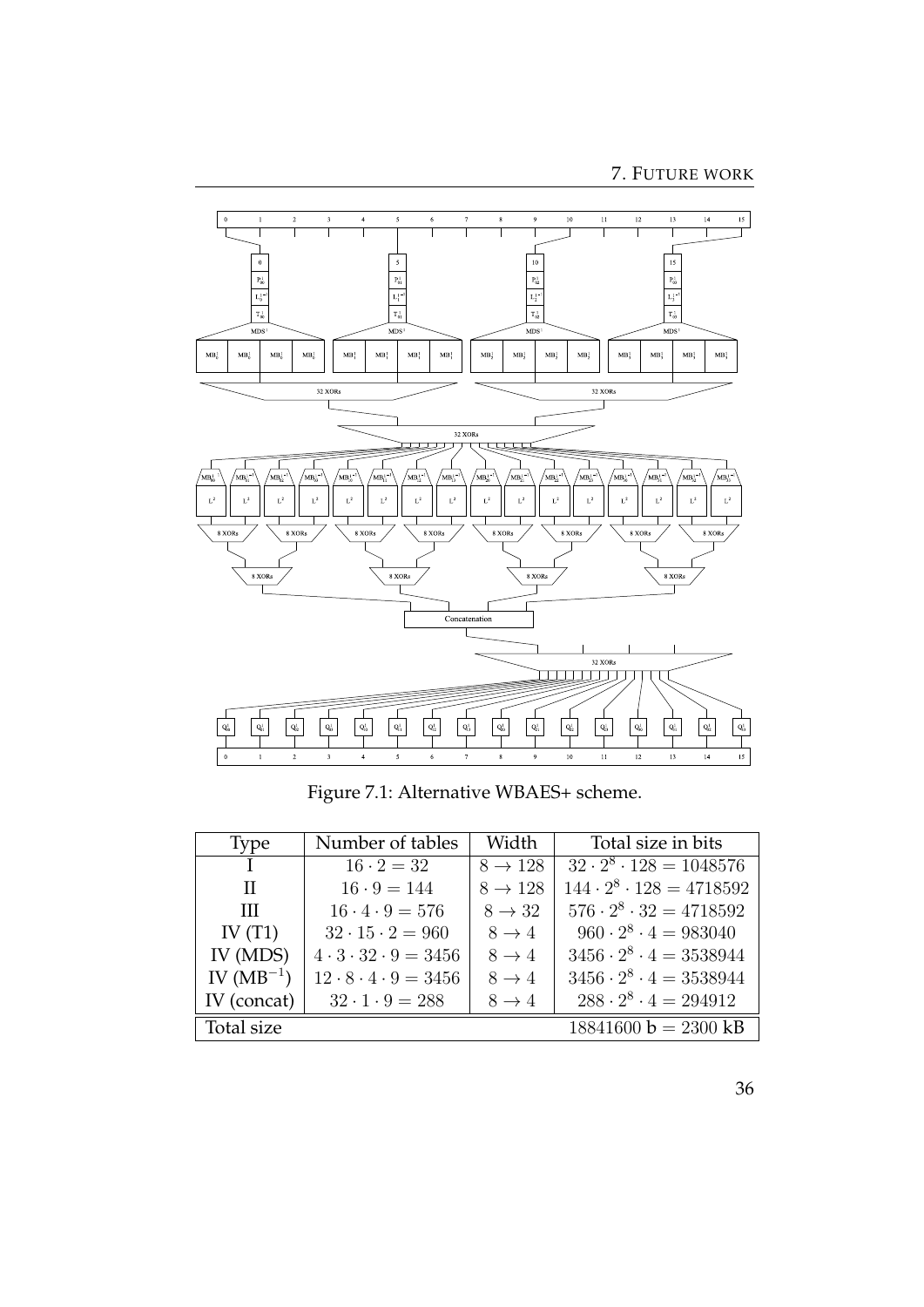## <span id="page-41-0"></span>**Chapter 8**

## **Conclusion**

This thesis is focused on securing the symmetric encryption computation in an untrusted environment, the white-box context.

The most researched cipher for white-box cryptography, whitebox AES was explained, with its building blocks, tables protections and weaknesses. The thesis then suggested three improvements of this cipher making it stronger in the white-box context and provides its implementation within Java Cryptography Architecture, along with the sample usage.

The analysis of security in chapter [6](#page-34-0) has shown, that the improvements had no negative effects on the security of enciphered data and thus can be used as a substitute to WBAES, if backward compatibility can be sacrificed.

The encryption speed of the provided java implementation of this cipher is only a bit lower than WBAES implementation, but the memory requirements are higher. However, the thesis also suggests an improvement to the implementation of look-up tables protections in white-box version of this cipher to decrease the space needed for storage of these tables.

This thesis and its results can be useful in case someone needs to outsource his computation, but does not want anybody else to find out his sensitive information. As the implementation provided is written in java language, with the JCE Provider, it can be easily performed on java cards and its integration into larger systems is very simple.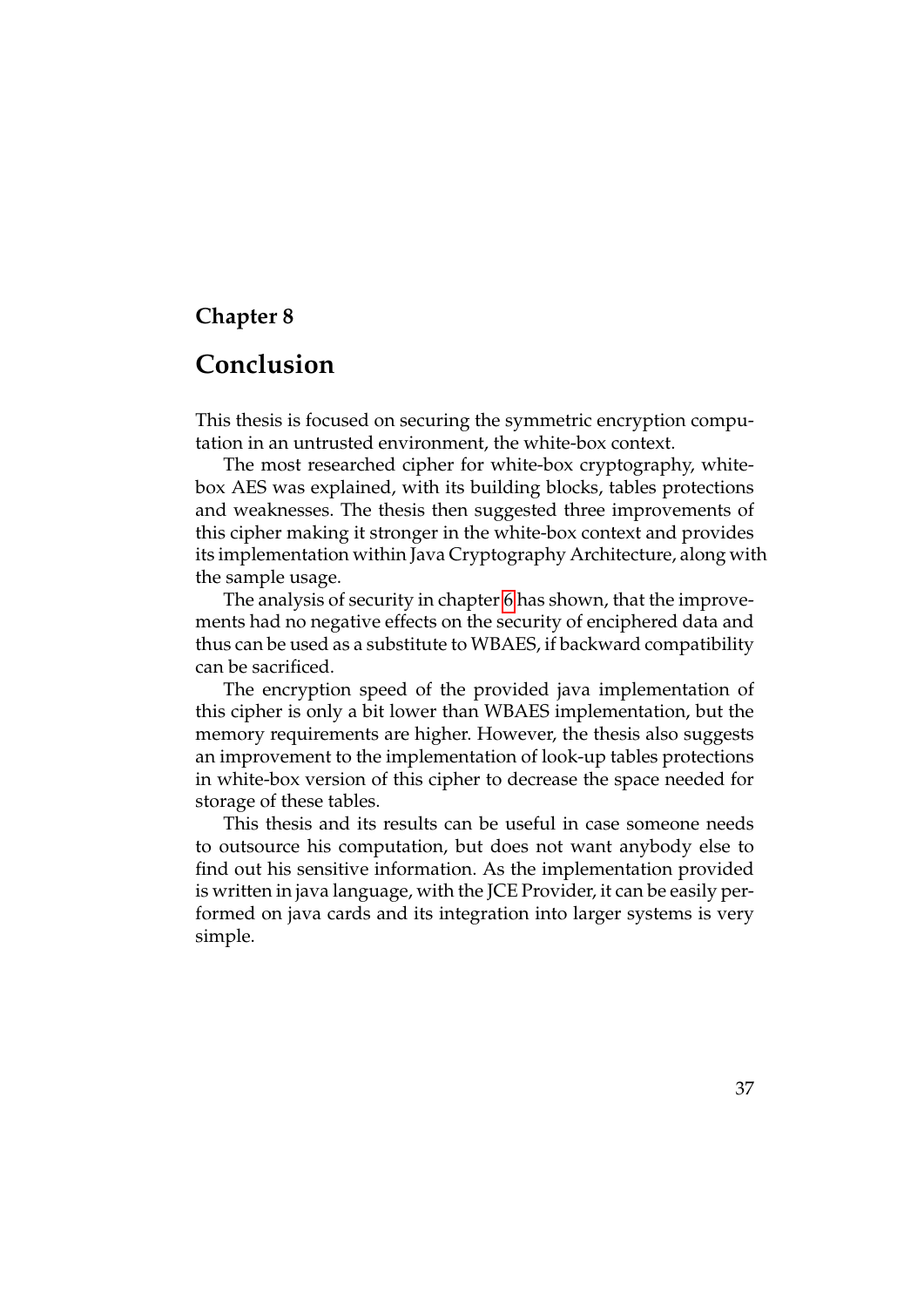## **Bibliography**

- <span id="page-42-0"></span>[1] Stanley Chow, Phil Eisen, Harold Johnson, and Paul C. Van Oorschot. White-Box Cryptography and an AES Implementation. In Proceedings of the Ninth Workshop on Selected Areas in Cryptography (SAC 2002), pages 250–270. Springer-Verlag, 2002.
- <span id="page-42-1"></span>[2] Craig Gentry, Shai Halevi, and Nigel P. Smart. Homomorphic evaluation of the AES circuit. In Advances in Cryptology – CRYPTO 2012, pages 850–867. Springer Berlin Heidelberg, 2012.
- <span id="page-42-2"></span>[3] Yaying Xiao and Xuejia Lai. A secure implementation of whitebox AES. In 2nd International Conference on Computer Science and its Applications (CSA 2009), pages 1–6. 2009.
- <span id="page-42-3"></span>[4] Mohamed Karroumi. Protecting White-Box AES with Dual Ciphers. In Proceedings of the 13th International Conference on Information Security and Cryptology, ICISC 2010, volume 6829, pages 278–291. Springer Berlin Heidelberg, 2011. Springer-Verlag. ISBN 978-3-642-24208-3.
- <span id="page-42-4"></span>[5] Olivier Billet, Henri Gilbert, and Charaf Ech-Chatbi. Cryptanalysis of a White Box AES Implementation. In Selected Areas in Cryptography, pages 227–240. Springer Berlin Heidelberg, 2005. ISBN 978-3-540-24327-4.
- [6] Brecht Wyseur. White-box cryptography: Hiding keys in software. [online], accessed 2015-05-14, 2012. URL [http://](http://whiteboxcrypto.com/files/2012_misc.pdf) [whiteboxcrypto.com/files/2012\\_misc.pdf](http://whiteboxcrypto.com/files/2012_misc.pdf).
- <span id="page-42-5"></span>[7] Claude E. Shannon. Communication theory of secrecy systems\*. Bell system technical journal, 28(4):656–715, 1949.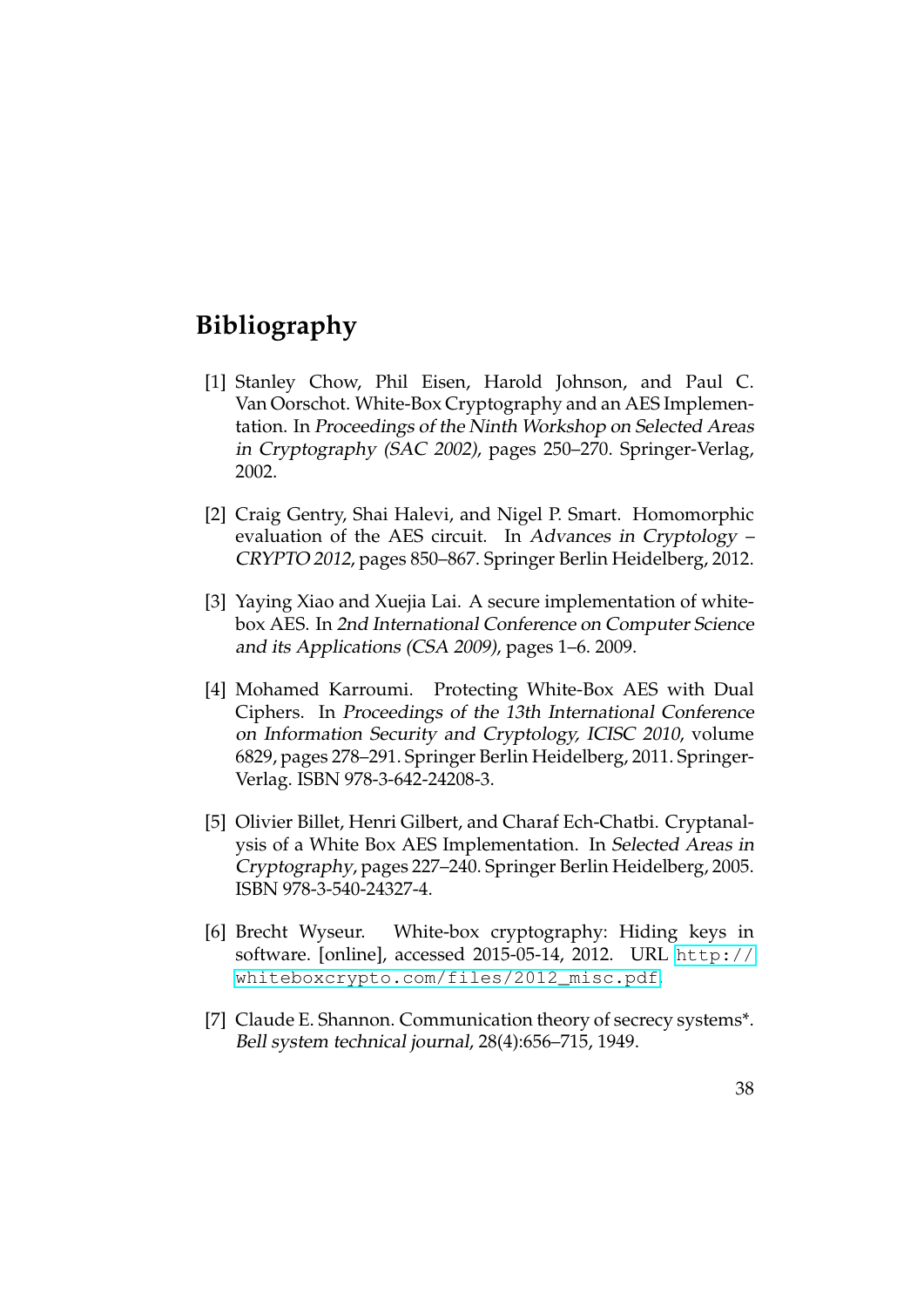- <span id="page-43-0"></span>[8] Alex Biryukov, Orr Dunkelman, Nathan Keller, Dmitry Khovratovich, and Adi Shamir. Key Recovery Attacks of Practical Complexity on AES Variants With Up To 10 Rounds. Cryptology ePrint Archive, Report 2009/374, 2009. URL [http://eprint.](http://eprint.iacr.org/) [iacr.org/](http://eprint.iacr.org/).
- <span id="page-43-1"></span>[9] Specification for the Advanced Encryption Standard (AES). Federal Information Processing Standards Publication 197, 2001. URL [http://csrc.nist.gov/publications/](http://csrc.nist.gov/publications/fips/fips197/fips-197.pdf) [fips/fips197/fips-197.pdf](http://csrc.nist.gov/publications/fips/fips197/fips-197.pdf).
- <span id="page-43-2"></span>[10] Dušan Klinec. White-box attack resistant cryptography. Master's thesis, Masaryk University, Faculty of Informatics, 2013.
- <span id="page-43-3"></span>[11] David Burren. crypt(3) – Trapdoor encryption. FreeBSD Library Functions Manual. [online], accessed 2015-05-14. URL [https:](https://www.freebsd.org/cgi/man.cgi?query=crypt(3)) [//www.freebsd.org/cgi/man.cgi?query=crypt\(3\)](https://www.freebsd.org/cgi/man.cgi?query=crypt(3)).
- <span id="page-43-4"></span>[12] Pat Thoyts. md5crypt – MD5-based password encryption. FreeBSD Library Functions Manual. [online], accessed 2015-05-14. URL [https://www.freebsd.org/](https://www.freebsd.org/cgi/man.cgi?query=md5crypt&manpath=FreeBSD 9.0-RELEASE and Ports) [cgi/man.cgi?query=md5crypt&manpath=FreeBSD9.](https://www.freebsd.org/cgi/man.cgi?query=md5crypt&manpath=FreeBSD 9.0-RELEASE and Ports) [0-RELEASEandPorts](https://www.freebsd.org/cgi/man.cgi?query=md5crypt&manpath=FreeBSD 9.0-RELEASE and Ports).
- <span id="page-43-5"></span>[13] Burton S. Kaliski. PKCS #5: Password-Based Cryptography Specification Version 2.0, RFC 2898, September 2000.
- <span id="page-43-6"></span>[14] Niels Provos and David Mazières. A future-adaptable password scheme. In Proceedings of 1999 USENIX Annual Technical Conference, pages 81–92. USENIX Association, 1999.
- <span id="page-43-7"></span>[15] Colin Percival. Stronger key derivation via sequential memoryhard functions. Self-published, pages 1–16, 2009.
- <span id="page-43-8"></span>[16] Bruce Schneier, John Kelsey, Doug Whiting, David Wagner, Chris Hall, and Niels Ferguson. Twofish: A 128-bit block cipher. In First Advanced Encryption Standard (AES) Conference, 1998.
- <span id="page-43-9"></span>[17] Richard C. Singleton. Maximum distance q-nary codes. volume 10, pages 116–118. IEEE Press, 2006.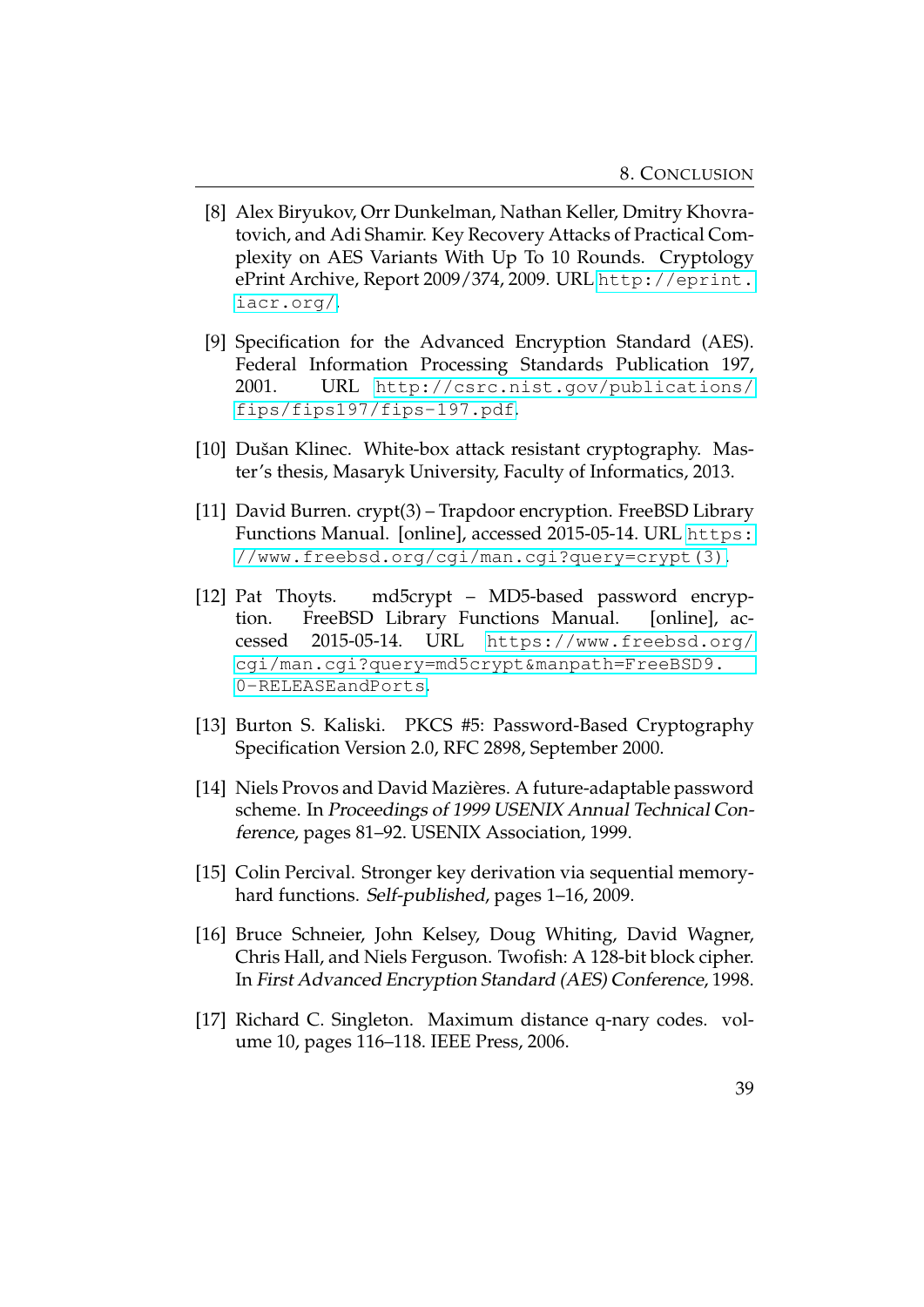- <span id="page-44-0"></span>[18] Florence J. MacWilliams and Neil J. A. Sloane. The theory of error-correcting codes. North Holland, Amsterdam, 1977.
- <span id="page-44-1"></span>[19] Jorge Nakahara Jr. and Élcio Abrahão. A New Involutory MDS Matrix for the AES. Internal Journal of Network Security, 9(2):109–116, 2009. URL [http://ijns.jalaxy.com.tw/contents/ijns-v9-n2/](http://ijns.jalaxy.com.tw/contents/ijns-v9-n2/ijns-2009-v9-n2-p109-116.pdf) [ijns-2009-v9-n2-p109-116.pdf](http://ijns.jalaxy.com.tw/contents/ijns-v9-n2/ijns-2009-v9-n2-p109-116.pdf).
- <span id="page-44-2"></span>[20] Dušan Klinec. White-box AES (Java). [online], accessed 2014-03-15, 2013. URL [https://github.com/ph4r05/](https://github.com/ph4r05/Whitebox-crypto-AES-java) [Whitebox-crypto-AES-java](https://github.com/ph4r05/Whitebox-crypto-AES-java).
- <span id="page-44-3"></span>[21] Andrey Bogdanov, Dmitry Khovratovich, and Christian Rechberger. Biclique Cryptanalysis of the Full AES. In Advances in Cryptology – ASIACRYPT 2011, volume 7073 of Lecture Notes in Computer Science, pages 344–371. Springer Berlin Heidelberg, 2011. ISBN 978-3-642-25384-3.
- <span id="page-44-4"></span>[22] Wil Michiels and Paul Gorissen. Mechanism for Software Tamper Resistance: An Application of White-box Cryptography. In Proceedings of the 2007 ACM Workshop on Digital Rights Management, DRM '07, pages 82–89, New York, NY, USA, 2007. ACM.
- [23] Yoni De Mulder, Peter Roelse, and Bart Preneel. Cryptanalysis of the Xiao – Lai White-Box AES Implementation. In Selected Areas in Cryptography, volume 7707 of Lecture Notes in Computer Science, pages 34–49. Springer Berlin Heidelberg, 2013. ISBN 978-3-642-35998-9.
- [24] Yoni De Mulder, Brecht Wyseur, and Bart Preneel. Cryptanalysis of a Perturbated White-Box AES Implementation. In Progress in Cryptology – INDOCRYPT 2010, volume 6498 of Lecture Notes in Computer Science, pages 292–310. Springer Berlin Heidelberg, 2010. ISBN 978-3-642-17400-1.
- [25] Joan Daemen and Vincent Rijmen. The design of Rijndael: AESthe advanced encryption standard. Springer Science & Business Media, 2002.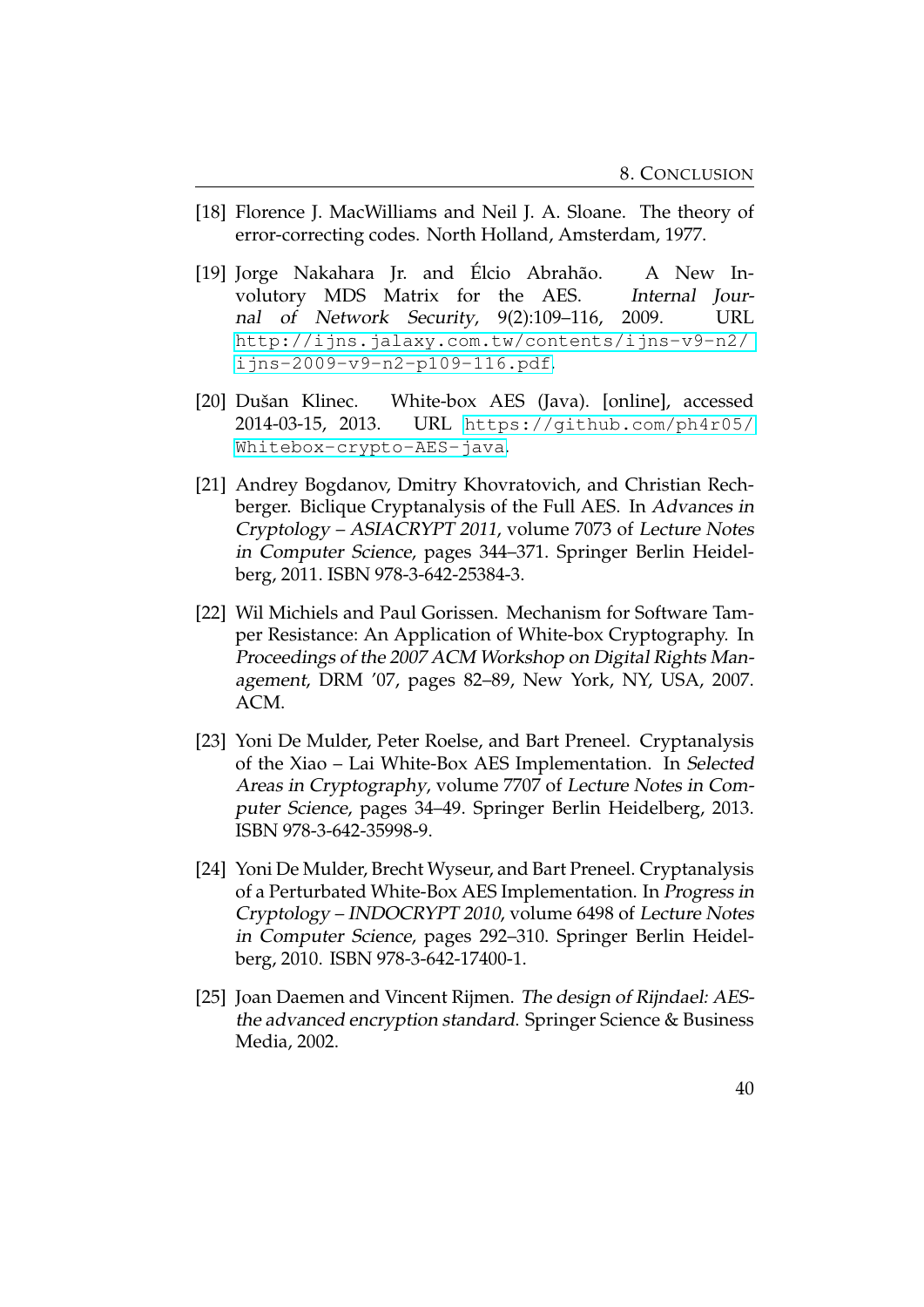- [26] Brecht Wyseur. White-Box Cryptography. PhD thesis, Katholieke Universiteit Leuven, 2009.
- [27] Donald Knuth. The Art of Computer Programming: Volume 1: Fundamental Algorithms. Addison-Wesley, 1968. ISBN 0-201- 03801-3.
- [28] Jonathan Knudsen. Java Cryptography. O'Reilly, 1998. ISBN 978-1-56592-402-4.
- [29] Oracle and/or its affiliates. Java Cryptography Architecture (JCA) Reference Guide. [online], accessed 2015-05-14, 2014. URL [http://docs.oracle.com/javase/7/docs/](http://docs.oracle.com/javase/7/docs/technotes/guides/security/crypto/CryptoSpec.html) [technotes/guides/security/crypto/CryptoSpec.](http://docs.oracle.com/javase/7/docs/technotes/guides/security/crypto/CryptoSpec.html) [html](http://docs.oracle.com/javase/7/docs/technotes/guides/security/crypto/CryptoSpec.html).
- [30] Lawrence E. Bassham III, Andrew L. Rukhin, and Juan Soto. A statistical test suite for random and pseudorandom number generators for cryptographic applications, version STS-2.1. NIST Special Publication 800-22rev1a, 2010.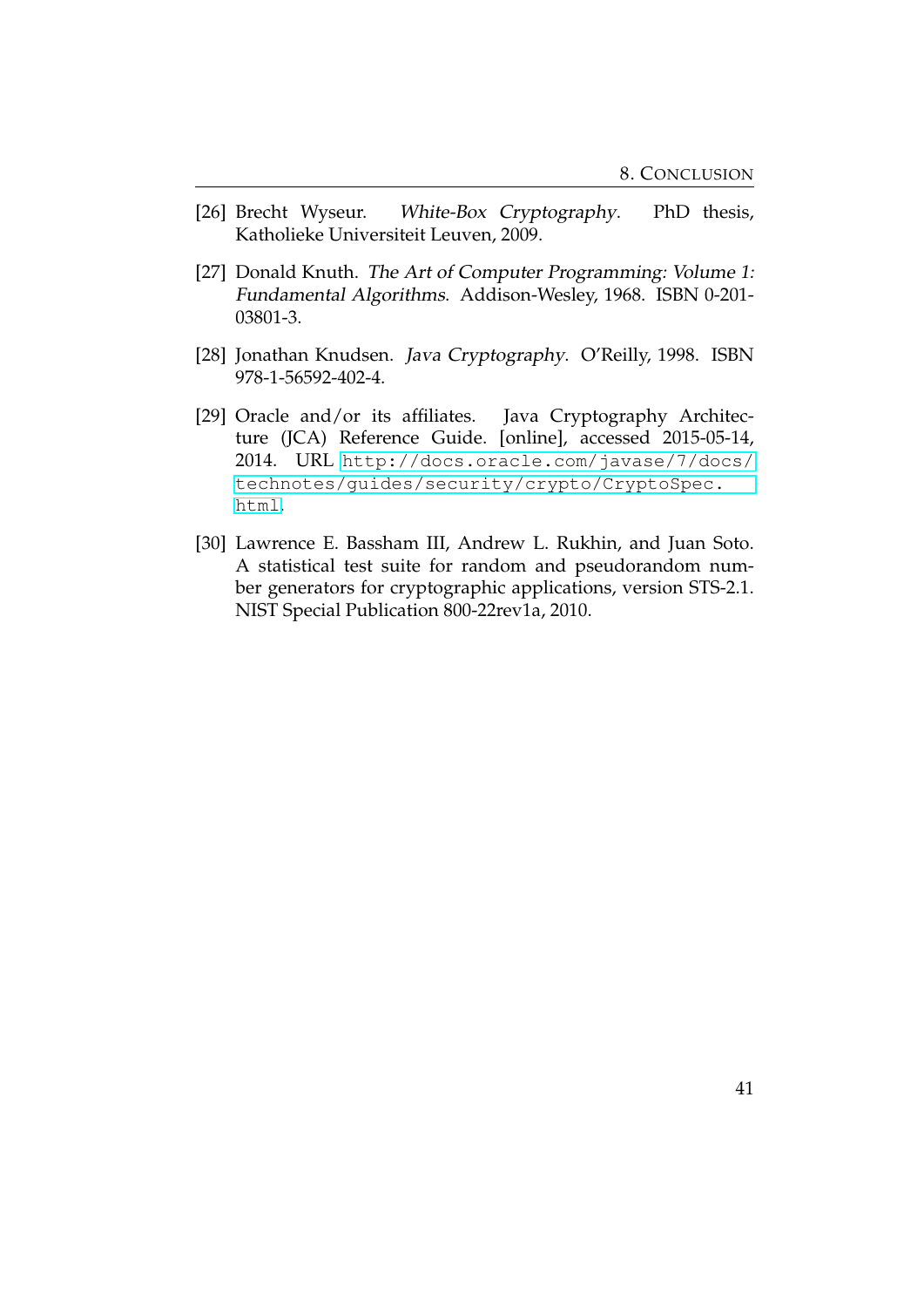## <span id="page-46-0"></span>**Appendix A**

## **Contents of the attached CD**

Part of the thesis is a CD with the following contents:

- 1. **thesis** thesis in the pdf format
- 2. **latex** source codes of the thesis
- 3. **programs** java implementation of WBAES and WBAES+ with JCE Provider, available also on github ([https://github.com](https://github.com/xbacinsk/White-box_cipher_java)/ [xbacinsk/White-box\\_cipher\\_java](https://github.com/xbacinsk/White-box_cipher_java))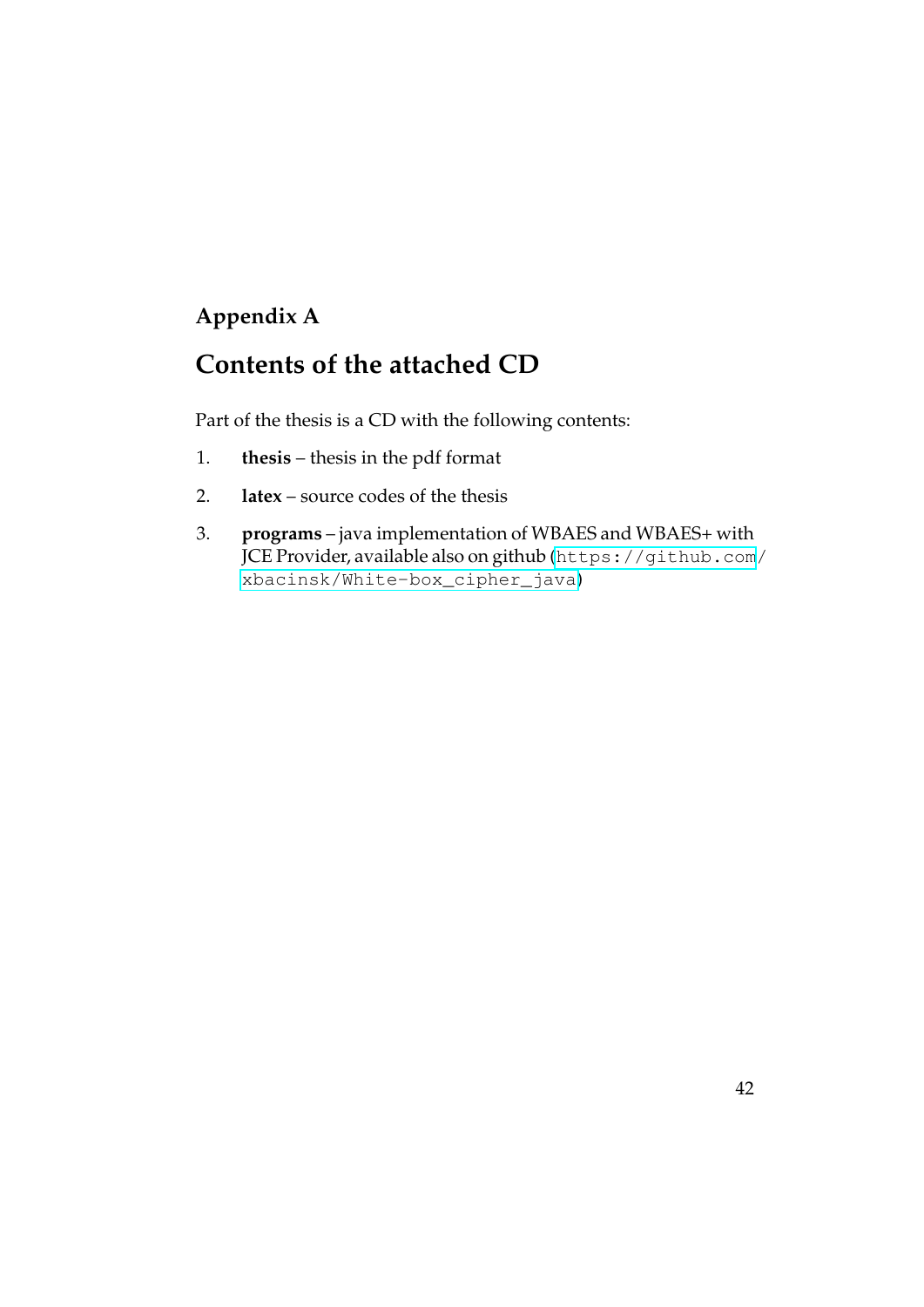## <span id="page-47-0"></span>**Appendix B**

## **List of affected files**

This is the list of files affected by the implementation done within this thesis.

The modifications of WBAES scheme are implemented in the following files:

```
AES.java
generator/AEShelper.java
generator/Generator.java
generator/GTBox8to128.java
generator/GXORCascade.java
generator/GXORCascadeState.java
```
The integration within Java Cryptography Architecture is implemented in the following files:

```
AES_Cipher.java
AES_CipherTest.java
AES_Provider.java
```
Implementation of java.io.Serializable interface was added to most of the other files.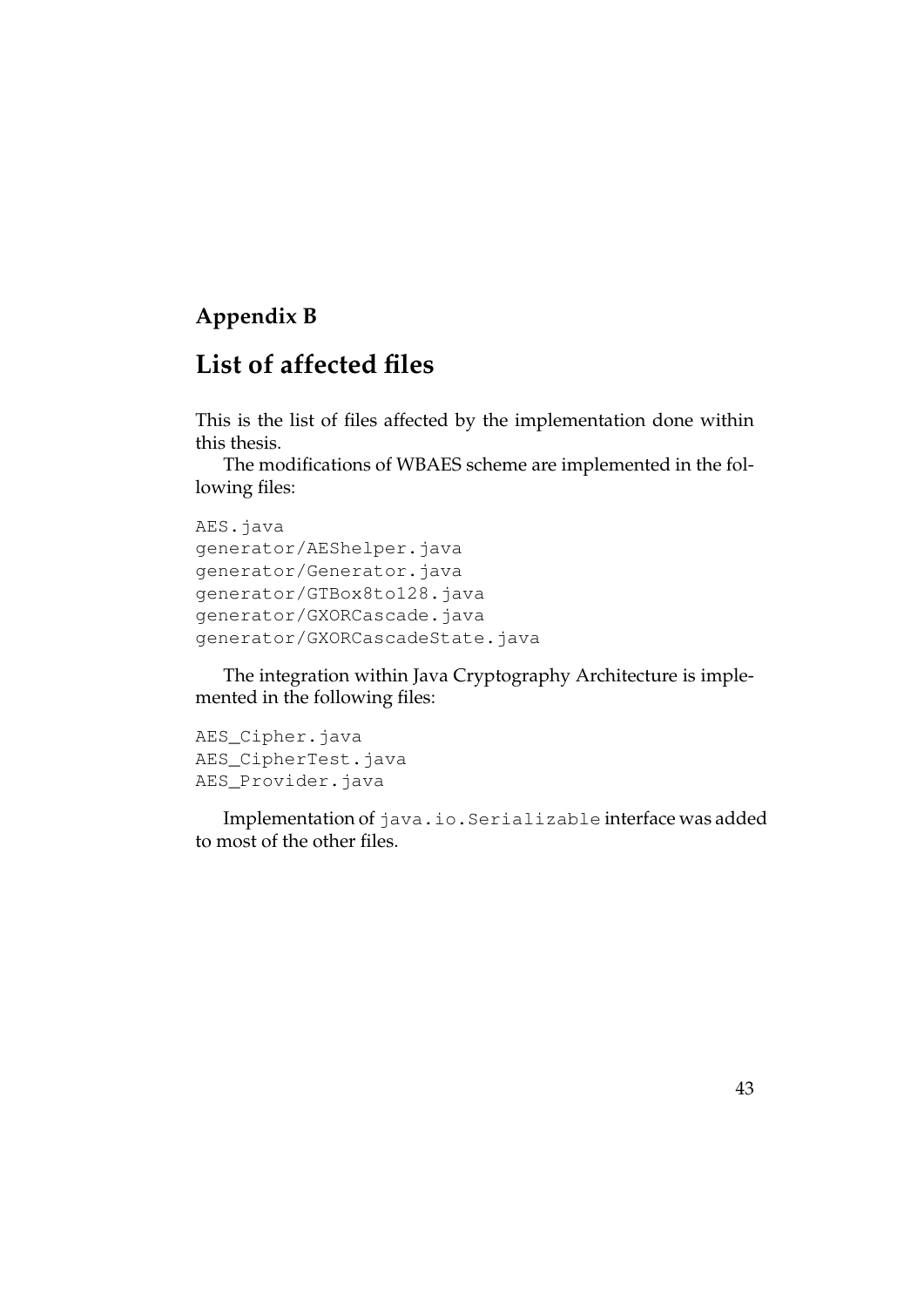## <span id="page-48-0"></span>**Appendix C**

## **S-box constants**

## <span id="page-48-1"></span>**C.1 Rijndael S-box**

The following table represents a fixed substitution box used in AES algorithm, called Rijndael S-box.

|     | x0 | x1 | x2             | x3 | x4 | x5             | x6 | х7             | x8             | x9             | xa             | xb             | XC | xd | xe | xf             |
|-----|----|----|----------------|----|----|----------------|----|----------------|----------------|----------------|----------------|----------------|----|----|----|----------------|
| 0x  | 63 | 7c | 77             | 7b | f2 | 6b             | 6f | c5             | 30             | 01             | 67             | 2 <sub>b</sub> | fe | d7 | ab | 76             |
| 1x  | ca | 82 | c9             | 7d | fa | 59             | 47 | $f_{0}$        | ad             | d4             | a2             | af             | 9c | a4 | 72 | c <sub>0</sub> |
| 2x  | b7 | fd | 93             | 26 | 36 | 3f             | f7 | cc             | 34             | a5             | e5             | f1             | 71 | d8 | 31 | 15             |
| 3x  | 04 | c7 | 23             | c3 | 18 | 96             | 05 | 9a             | 07             | 12             | 80             | e <sub>2</sub> | eb | 27 | b2 | 75             |
| 4x  | 09 | 83 | 2c             | 1a | 1b | 6e             | 5a | a0             | 52             | 3 <sub>b</sub> | d <sub>6</sub> | b3             | 29 | e3 | 2f | 84             |
| 5х  | 53 | d1 | 00             | ed | 20 | fc             | b1 | 5 <sub>b</sub> | 6a             | cb             | be             | 39             | 4a | 4c | 58 | $\mathsf{cf}$  |
| 6x  | d0 | ef | aa             | fb | 43 | 4d             | 33 | 85             | 45             | f9             | 02             | 7f             | 50 | 3c | 9f | a <sub>8</sub> |
| 7х  | 51 | a3 | 40             | 8f | 92 | 9d             | 38 | f5             | bc             | b6             | da             | 21             | 10 | ff | f3 | d2             |
| 8x  | cd | 0c | 13             | ec | 5f | 97             | 44 | 17             | c4             | a <sub>7</sub> | 7e             | 3d             | 64 | 5d | 19 | 73             |
| 9x  | 60 | 81 | 4f             | dc | 22 | 2a             | 90 | 88             | 46             | ee             | b <sub>8</sub> | 14             | de | 5e | 0b | db             |
| ax  | e0 | 32 | 3a             | 0a | 49 | 06             | 24 | 5c             | c2             | d3             | ac             | 62             | 91 | 95 | e4 | 79             |
| bx  | e7 | c8 | 37             | 6d | 8d | d <sub>5</sub> | 4e | a9             | 6c             | 56             | f4             | ea             | 65 | 7a | ae | 08             |
| C X | ba | 78 | 25             | 2e | 1c | a6             | b4 | c6             | e8             | dd             | 74             | 1 <sub>f</sub> | 4b | bd | 8b | 8a             |
| dx  | 70 | 3e | b <sub>5</sub> | 66 | 48 | 03             | f6 | 0e             | 61             | 35             | 57             | b9             | 86 | c1 | 1d | 9е             |
| ex  | e1 | f8 | 98             | 11 | 69 | d9             | 8e | 94             | 9 <sub>b</sub> | 1e             | 87             | e <sub>9</sub> | ce | 55 | 28 | df             |
| fx  | 8c | a1 | 89             | 0d | bf | e6             | 42 | 68             | 41             | 99             | 2d             | 0f             | b0 | 54 | bb | 16             |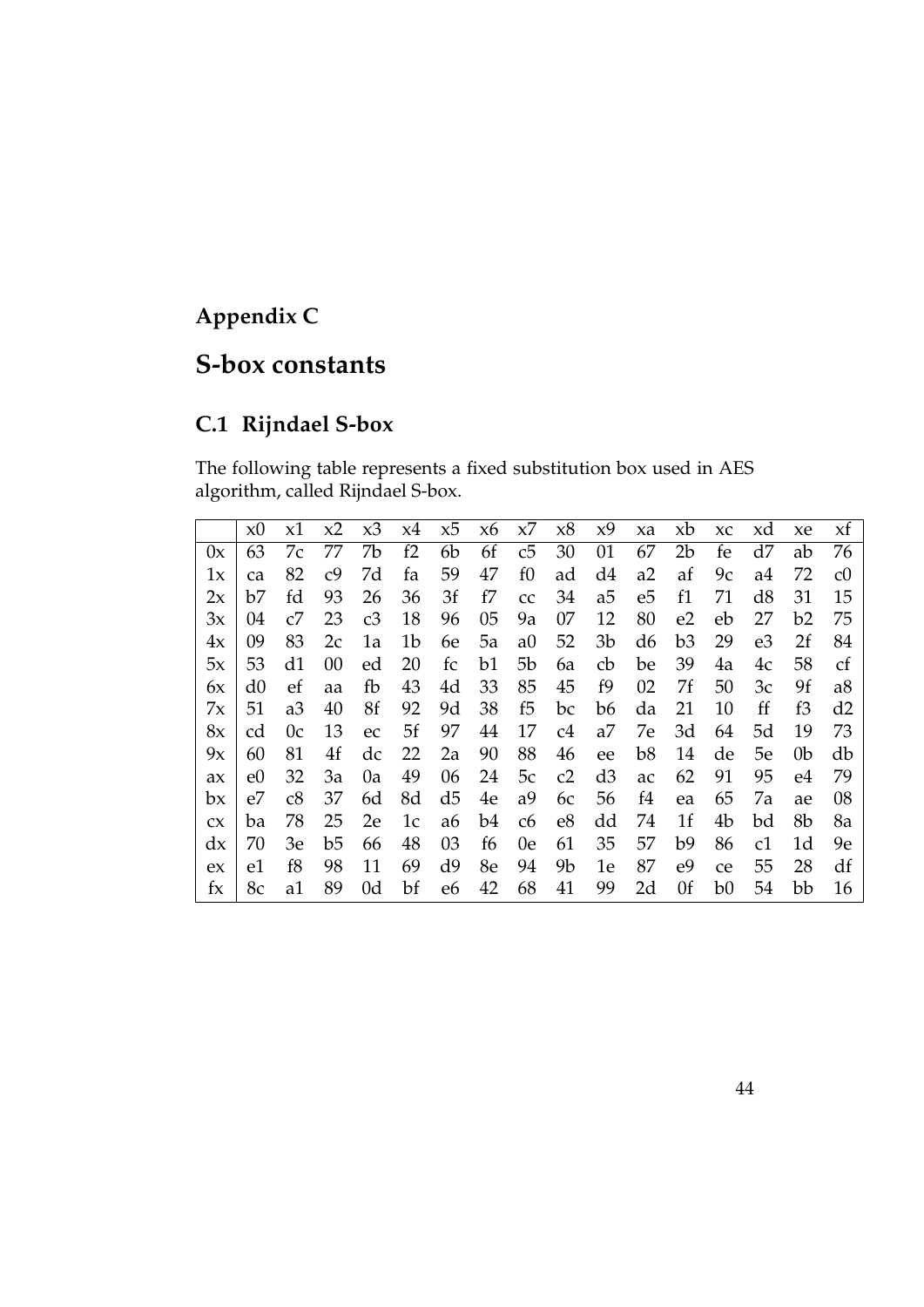<span id="page-49-0"></span>

| $C_{\rm 2}$    |                |                |                |                |                |                |                |                |                | Fixed 8-by-8-bit permutations for Twofish S-boxes |                |    |                |                |                |
|----------------|----------------|----------------|----------------|----------------|----------------|----------------|----------------|----------------|----------------|---------------------------------------------------|----------------|----|----------------|----------------|----------------|
| q0             |                |                |                |                |                |                |                |                |                |                                                   |                |    |                |                |                |
| a9             | 67             | b3             | e8             | 04             | fd             | a3             | 76             | 9a             | 92             | 80                                                | 78             | e4 | dd             | d1             | 38             |
| 0d             | c6             | 35             | 98             | 18             | f7             | ec             | 6с             | 43             | 75             | 37                                                | 26             | fa | 13             | 94             | 48             |
| f2             | d0             | 8b             | 30             | 84             | 54             | df             | 23             | 19             | 5b             | 3d                                                | 59             | f3 | ae             | a2             | 82             |
| 63             | 01             | 83             | 2e             | d <sub>9</sub> | 51             | 9b             | 7c             | a6             | eb             | a5                                                | be             | 16 | 0 <sub>c</sub> | e <sub>3</sub> | 61             |
| c0             | 8c             | 3a             | f5             | 73             | 2c             | 25             | 0 <sub>b</sub> | bb             | 4e             | 89                                                | 6b             | 53 | 6a             | b4             | f1             |
| e1             | e6             | bd             | 45             | e <sub>2</sub> | f4             | b6             | 66             | cc             | 95             | 03                                                | 56             | d4 | 1 <sub>c</sub> | 1e             | d7             |
| fb             | c3             | 8e             | b5             | e <sub>9</sub> | cf             | bf             | ba             | ea             | 77             | 39                                                | af             | 33 | c <sub>9</sub> | 62             | 71             |
| 81             | 79             | 09             | ad             | 24             | cd             | f9             | d8             | e <sub>5</sub> | c5             | b9                                                | 4d             | 44 | 08             | 86             | e7             |
| a1             | 1 <sub>d</sub> | aa             | ed             | 06             | 70             | b2             | d2             | 41             | 7b             | a <sub>0</sub>                                    | 11             | 31 | c2             | 27             | 90             |
| 20             | f6             | 60             | ff             | 96             | 5c             | b1             | ab             | 9e             | 9c             | 52                                                | 1 <sub>b</sub> | 5f | 93             | 0a             | ef             |
| 91             | 85             | 49             | ee             | 2d             | 4f             | 8f             | 3b             | 47             | 87             | 6d                                                | 46             | d6 | 3e             | 69             | 64             |
| 2a             | ce             | cb             | 2f             | fc             | 97             | 05             | 7a             | ac             | 7f             | d5                                                | 1a             | 4b | 0e             | a7             | 5a             |
| 28             | 14             | 3f             | 29             | 88             | Зc             | 4c             | 02             | b8             | da             | b <sub>0</sub>                                    | 17             | 55 | 1 <sub>f</sub> | 8a             | 7d             |
| 57             | c7             | 8d             | 74             | b7             | c4             | 9f             | 72             | 7e             | 15             | 22                                                | 12             | 58 | 07             | 99             | 34             |
| 6e             | 50             | de             | 68             | 65             | bc             | db             | f8             | c8             | a8             | 2 <sub>b</sub>                                    | 40             | dc | fe             | 32             | a4             |
| ca             | 10             | 21             | $f_{0}$        | d3             | 5d             | 0f             | 00             | 6f             | 9d             | 36                                                | 42             | 4a | 5e             | c1             | e <sub>0</sub> |
| q1             |                |                |                |                |                |                |                |                |                |                                                   |                |    |                |                |                |
| 75             | f3             | c6             | f4             | db             | 7b             | fb             | c8             | 4a             | d3             | e6                                                | 6b             | 45 | 7d             | e8             | 4b             |
| d <sub>6</sub> | 32             | d8             | fd             | 37             | 71             | f1             | e1             | 30             | 0f             | f8                                                | 1 <sub>b</sub> | 87 | fa             | 06             | 3f             |
| 5e             | ba             | ae             | 5b             | 8a             | 00             | bc             | 9d             | 6d             | c1             | b1                                                | 0e             | 80 | 5d             | d2             | d5             |
| a <sub>0</sub> | 84             | 07             | 14             | b5             | 90             | 2c             | a3             | b2             | 73             | 4c                                                | 54             | 92 | 74             | 36             | 51             |
| 38             | b0             | bd             | 5a             | fc             | 60             | 62             | 96             | 6с             | 42             | f7                                                | 10             | 7c | 28             | 27             | 8c             |
| 13             | 95             | 9c             | c7             | 24             | 46             | 3 <sub>b</sub> | 70             | ca             | e <sub>3</sub> | 85                                                | cb             | 11 | d0             | 93             | b8             |
| a6             | 83             | 20             | ff             | 9f             | 77             | c3             | cc             | 03             | 6f             | 08                                                | bf             | 40 | e7             | 2 <sub>b</sub> | e2             |
| 79             | 0c             | aa             | 82             | 41             | 3a             | ea             | b <sub>9</sub> | e4             | 9a             | a4                                                | 97             | 7e | da             | 7a             | 17             |
| 66             | 94             | a1             | 1 <sub>d</sub> | 3d             | f <sub>0</sub> | de             | b3             | 0 <sub>b</sub> | 72             | a7                                                | 1c             | ef | d1             | 53             | 3e             |
| 8f             | 33             | 26             | 5f             | ec             | 76             | 2a             | 49             | 81             | 88             | ee                                                | 21             | c4 | 1a             | eb             | d9             |
| c <sub>5</sub> | 39             | 99             | cd             | ad             | 31             | 8b             | 01             | 18             | 23             | dd                                                | 1 <sub>f</sub> | 4e | 2d             | f9             | 48             |
| 4f             | f2             | 65             | 8e             | 78             | 5c             | 58             | 19             | 8d             | e <sub>5</sub> | 98                                                | 57             | 67 | 7f             | 0 <sub>5</sub> | 64             |
| af             | 63             | b6             | fe             | f5             | b7             | 3c             | a <sub>5</sub> | ce             | e <sub>9</sub> | 68                                                | 44             | e0 | 4d             | 43             | 69             |
| 29             | 2e             | ac             | 15             | 59             | a8             | 0a             | 9e             | 6e             | 47             | df                                                | 34             | 35 | 6a             | cf             | dc             |
| 22             | c <sub>9</sub> | c <sub>0</sub> | 9 <sub>b</sub> | 89             | d4             | ed             | ab             | 12             | a2             | 0d                                                | 52             | bb | 02             | 2f             | a9             |
| d7             | 61             | 1e             | b4             | 50             | 04             | f6             | c2             | 16             | 25             | 86                                                | 56             | 55 | 09             | be             | 91             |

# **C.2 Fixed 8-by-8-bit permutations for Twofish S-boxes**

45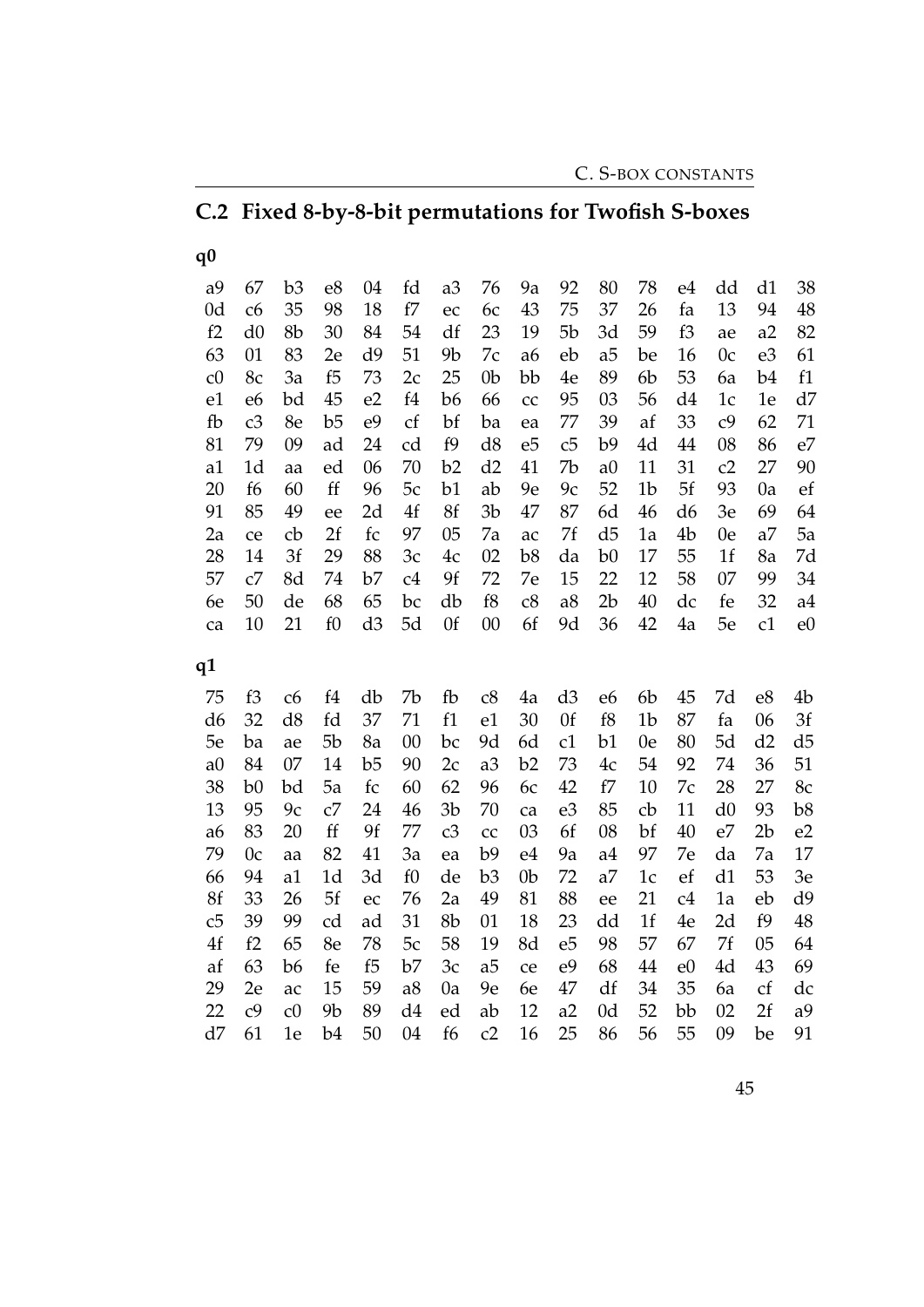## <span id="page-50-0"></span>**C.3 RS code for Twofish S-boxes**

Following matrix is the Reed-Solomon code matrix used for derivation of the key bytes needed for generation of Twofish S-boxes.

$$
RS = \begin{pmatrix} 01 & a4 & 55 & 87 & 5a & 58 & db & 9e \\ a4 & 56 & 82 & f3 & 1e & c6 & 68 & e5 \\ 02 & a1 & fc & c1 & 47 & ae & 3d & 19 \\ a4 & 55 & 87 & 5a & 58 & db & 9e & 03 \end{pmatrix}
$$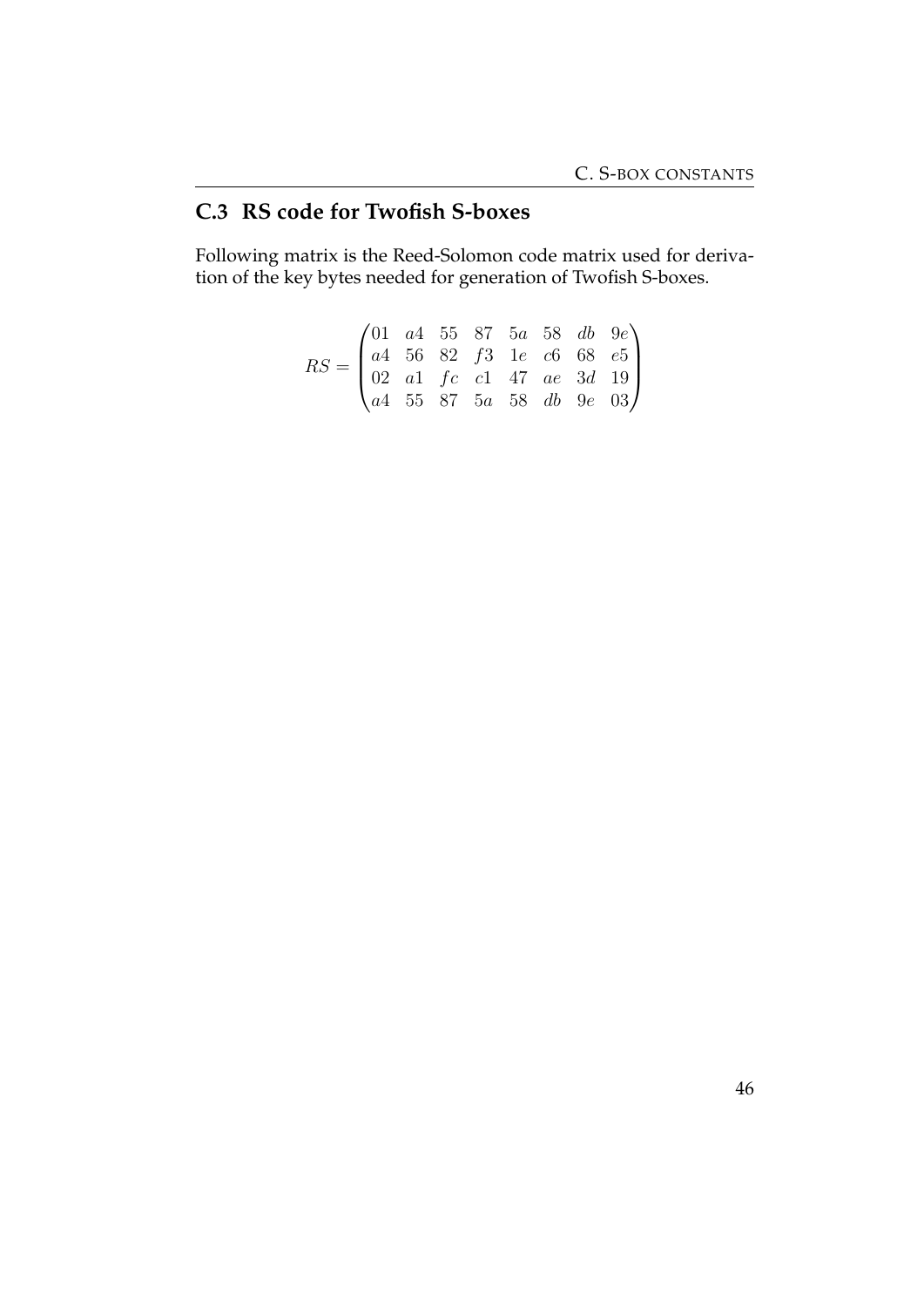## <span id="page-51-0"></span>**Appendix D**

## **Test vectors for WBAES+**

These are the testing vectors for WBAES+ implementation:

**key** = 2b 7e 15 16 28 ae d2 a6 ab f7 15 88 09 cf 4f 3c

| plaintext  | 32 43 f6 a8 88 5a 30 8d 31 31 98 a2 e0 37 07 34 |
|------------|-------------------------------------------------|
| ciphertext | 8c 08 da 8e 43 fd 98 9e b3 a1 f2 85 e7 ae ef 39 |
| plaintext  | 6b c1 be e2 2e 40 9f 96 e9 3d 7e 11 73 93 17 2a |
| ciphertext | 18 b8 5e 45 1c 16 f8 d1 72 6d 93 d3 f1 f4 95 4f |
| plaintext  | ae 2d 8a 57 1e 03 ac 9c 9e b7 6f ac 45 af 8e 51 |
| ciphertext | 38 be 8b f9 b2 02 86 5f 6d 74 1f 40 61 a7 cc 36 |
| plaintext  | 30 c8 1c 46 a3 5c e4 11 e5 fb c1 19 1a 0a 52 ef |
| ciphertext | 22 5c 56 b4 e2 27 d5 58 f6 db f4 21 a6 55 d9 8d |
| plaintext  | f6 9f 24 45 df 4f 9b 17 ad 2b 41 7b e6 6c 37 10 |
| ciphertext | c8 f1 54 ed bc af ed e1 04 75 3e 06 68 ae e4 4c |

**key** = 2b 7e 15 10 28 ae d2 a6 ab f7 18 88 09 cf 4f 3c

| plaintext  | 32 43 f6 a8 88 5a 30 8d 31 31 98 a2 e0 37 07 34 |
|------------|-------------------------------------------------|
| ciphertext | 1f ad 71 0c a1 1f 49 b2 0e 84 44 0c 62 80 bd cc |
| plaintext  | 6b c1 be e2 2e 40 9f 96 e9 3d 7e 11 73 93 17 2a |
| ciphertext | 44 1d 12 c4 c3 89 00 b0 19 f5 8d 31 f2 06 ed 06 |
| plaintext  | ae 2d 8a 57 1e 03 ac 9c 9e b7 6f ac 45 af 8e 51 |
| ciphertext | 2c 8d f3 1e 8f 5a 5f 02 2b 5b 3c 8d e6 d1 76 92 |
| plaintext  | 30 c8 1c 46 a3 5c e4 11 e5 fb c1 19 1a 0a 52 ef |
| ciphertext | 5b ca c9 c6 87 64 f9 46 69 7a fb 46 03 30 fa ef |
| plaintext  | f6 9f 24 45 df 4f 9b 17 ad 2b 41 7b e6 6c 37 10 |
| ciphertext | ee 9e d9 d1 ed 3c c3 2b e9 99 dc 56 9f ab 40 85 |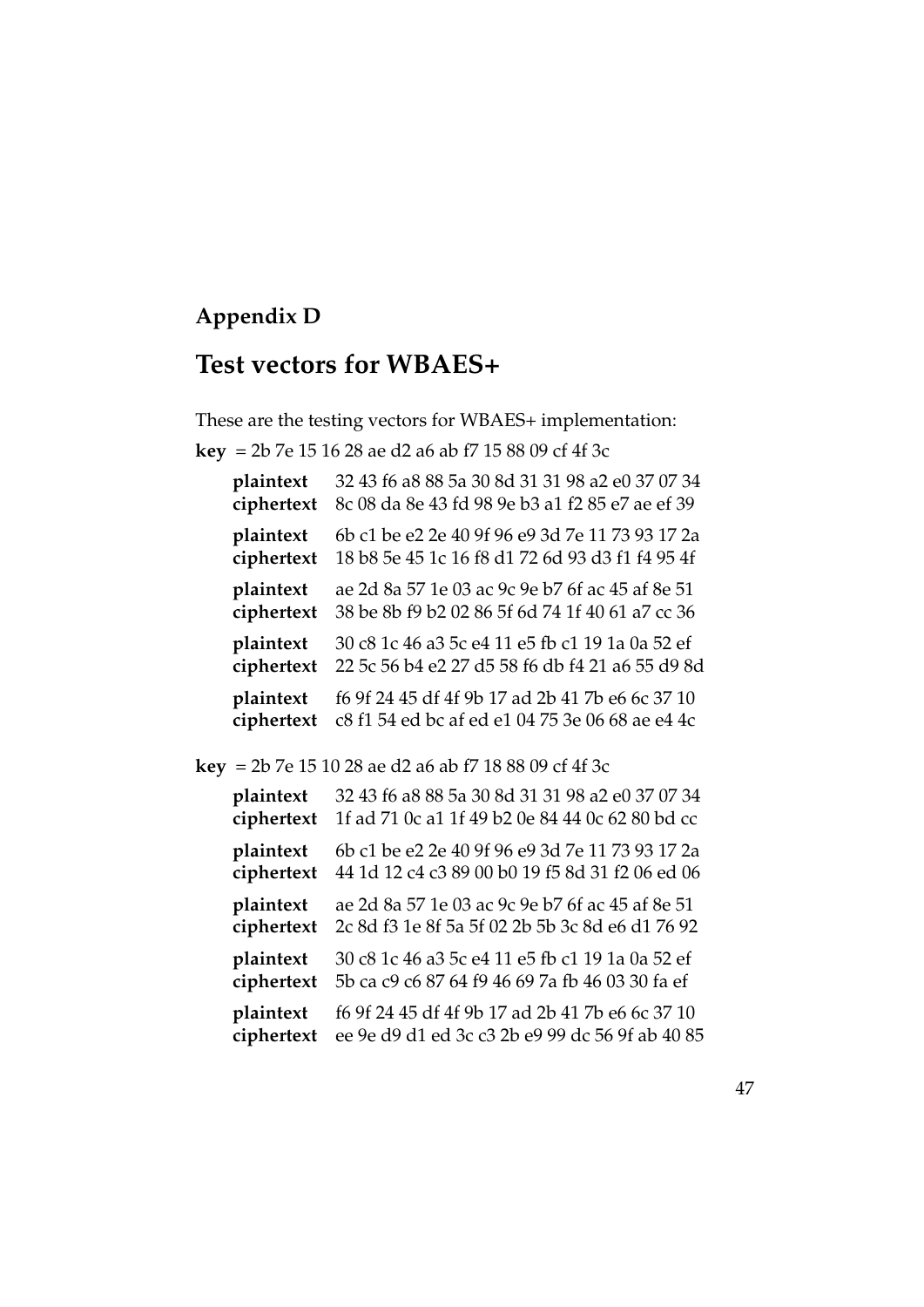## <span id="page-52-0"></span>**Appendix E**

## **Sample usage of our implementation**

### **Secure environment – look-up tables generation**

```
SecureRandom rnd = new SecureRandom();
byte[] keyData = new byte[]{
    (byte)0x2b, (byte)0x7e, (byte)0x15, (byte)0x16,(byte)0x28, (byte)0xae, (byte)0xd2, (byte)0xa6,
    (byte)0xd2, (byte)0xa6, (byte)0x2b, (byte)0x7e,
    (byte)0x15, (byte)0x16, (byte)0x28, (byte)0xae,
};
Key key = new SecretKeySpec(keyData, "WBAES");
AES\_Cipher encryptor = new AES\_Cipher();
try {
    //generates look-up tables for encryption
    encryptor.engineInit(Cipher.ENCRYPT_MODE, key, rnd);
} catch (InvalidKeyException e) {}
AES_Cipher decryptor = new AES_Cipher();
try {
    //generates look-up tables for decryption
    decryptor.engineInit(Cipher.DECRYPT_MODE, key, rnd);
} catch (InvalidKeyException e) {}
```